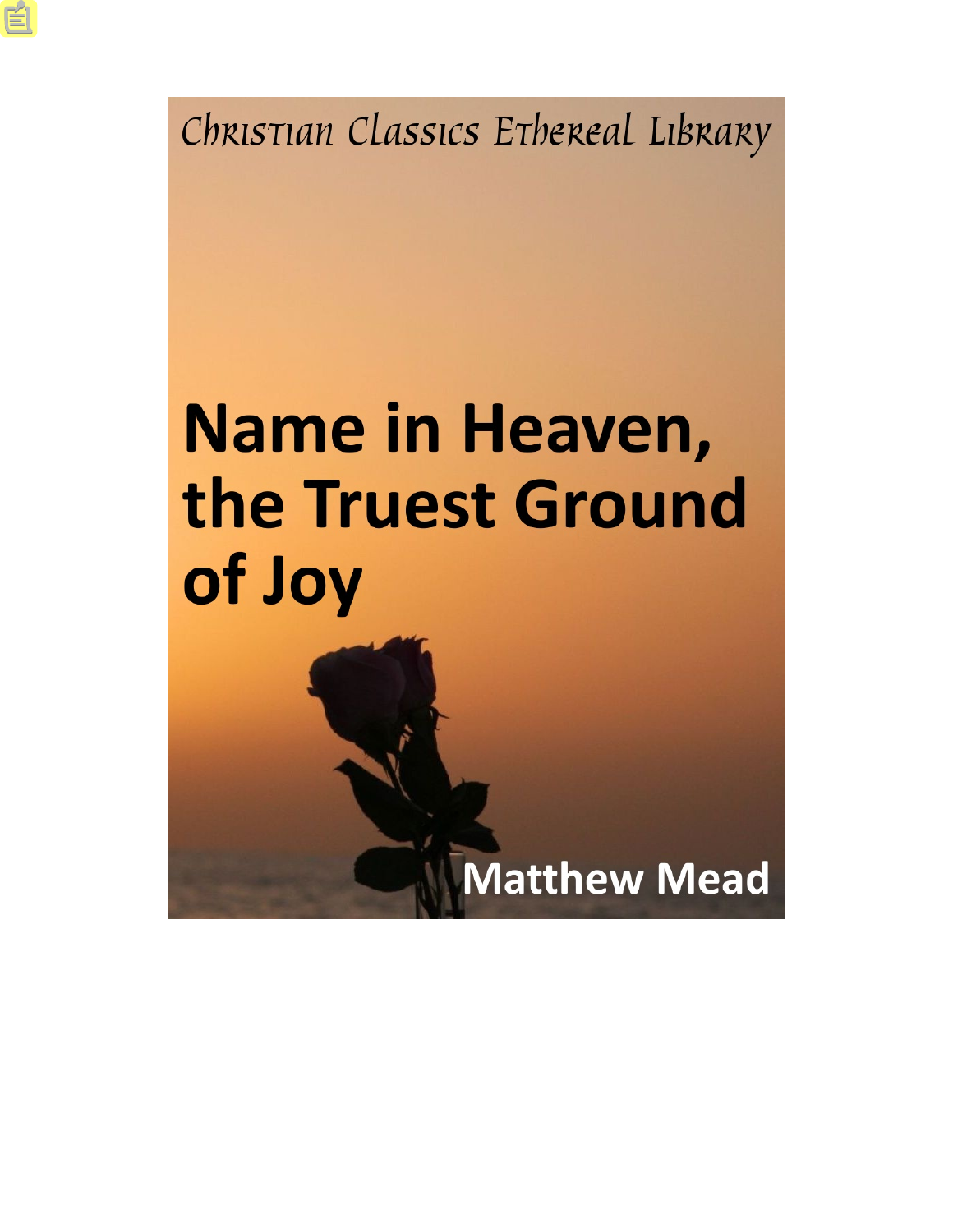

# **A Name in Heaven, the Truest Ground of Joy, on Luke x. 20. and the Power of Grace in Weaning the Heart from the World, on Psal. cxxxi. 1.**

| Author(s):          | Mead, Matthew (1629-1699)                                                                                                                                                                                                                                                                                                                                                                                                                                                                                                                                                                                                                                                                                      |
|---------------------|----------------------------------------------------------------------------------------------------------------------------------------------------------------------------------------------------------------------------------------------------------------------------------------------------------------------------------------------------------------------------------------------------------------------------------------------------------------------------------------------------------------------------------------------------------------------------------------------------------------------------------------------------------------------------------------------------------------|
| <b>Publisher:</b>   | Grand Rapids, MI: Christian Classics Ethereal Library                                                                                                                                                                                                                                                                                                                                                                                                                                                                                                                                                                                                                                                          |
| <b>Description:</b> | As a Congregationalist minister in 17th century England,<br>Mead could not teach or preach without censure or persecu-<br>tion. Eventually, the harsh religious climate of his homeland<br>drove Mead to Holland, although he returned to England to<br>minister to a congregation in Stepney in secret. Here, Mead<br>includes two sets of sermons on joy and the power of grace,<br>drawing from Luke 10:20 and Psalm 131. He entreats his<br>readers or listeners to live lives not characterized by the<br>things of the world, but by the things of God, finding delight<br>and joy in godliness rather than in the vain, passing things<br>of worldly society.<br>Kathleen O'Bannon<br><b>CCEL Staff</b> |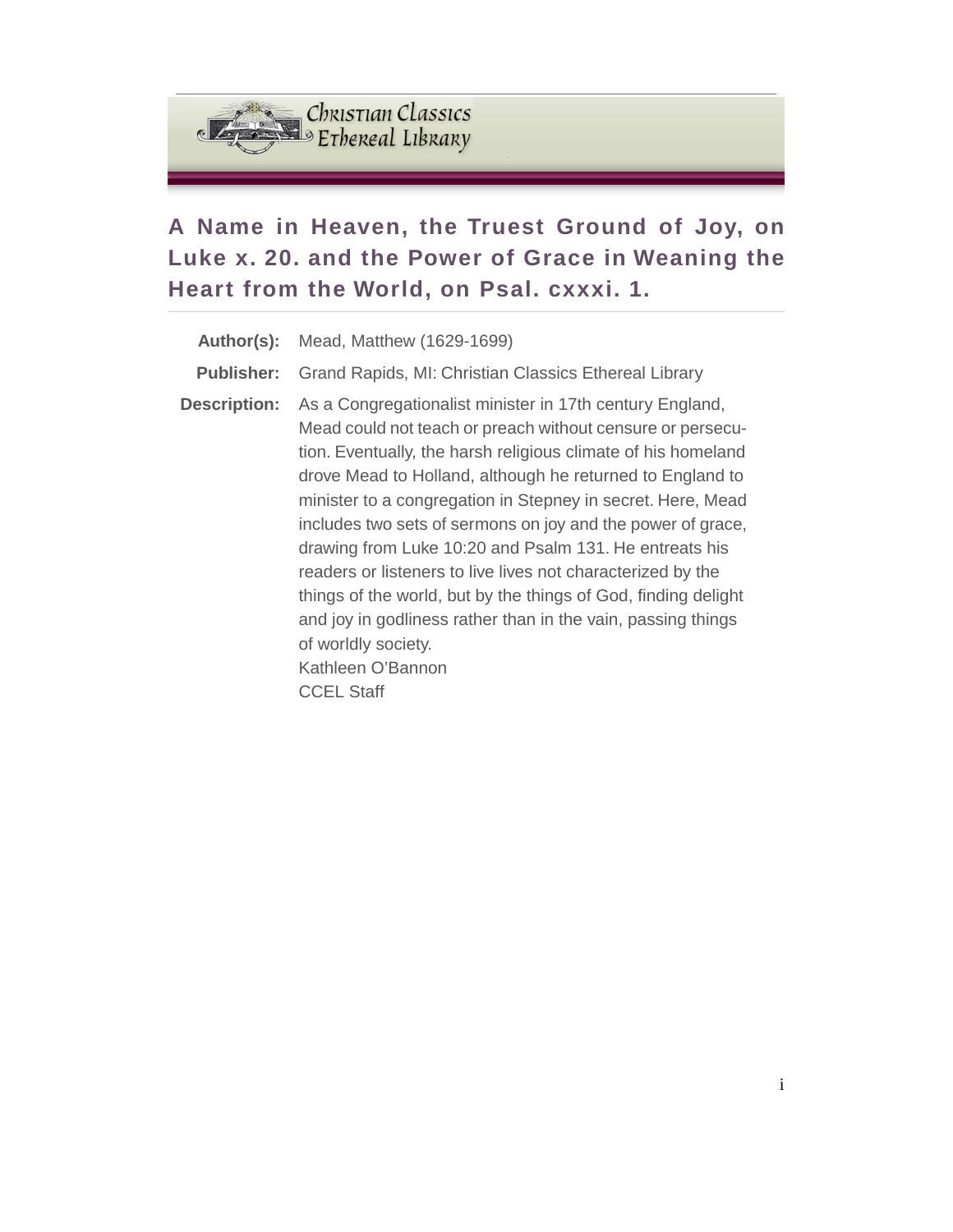# Contents

| Title Page.                                             | 1  |
|---------------------------------------------------------|----|
| Prefatory Material.                                     | 2  |
| The Epistle to the Reader.                              | 3  |
| Dedication.                                             | 5  |
| A Name in Heaven.                                       | 6  |
| Power of Grace Title Page.                              | 30 |
| Prefatory Material.                                     | 31 |
| Dedication.                                             | 32 |
| The Power of Grace in Weaning the Heart from the World. | 34 |
| Indexes                                                 | 52 |
| Index of Scripture References                           | 53 |
| Index of Pages of the Print Edition                     |    |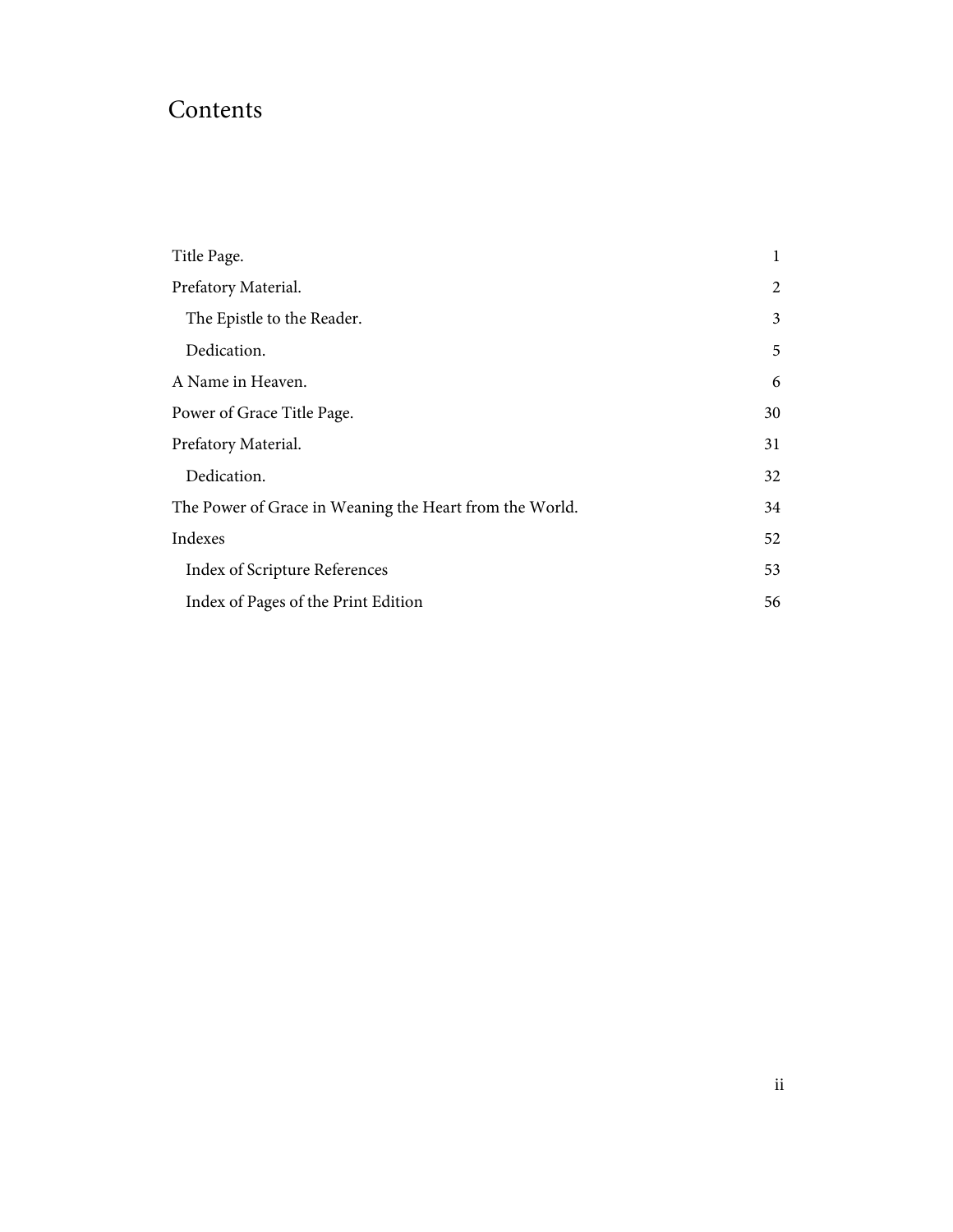

This PDF file is from the Christian Classics Ethereal Library, [www.ccel.org.](http://www.ccel.org) The mission of the CCEL is to make classic Christian books available to the world.

- This book is available in PDF, HTML, ePub, and other formats. See [http://www.ccel.org/ccel/mead\\_matthew/name.html.](http://www.ccel.org/ccel/mead_matthew/name.html)
- Discuss this book online at [http://www.ccel.org/node/4988.](http://www.ccel.org/node/4988)

The CCEL makes CDs of classic Christian literature available around the world through the Web and through CDs. We have distributed thousands of such CDs free in developing countries. If you are in a developing country and would like to receive a free CD, please send a request by email to [cd-request@ccel.org.](mailto:cd-request@ccel.org)

The Christian Classics Ethereal Library is a self supporting non-profit organization at Calvin College. If you wish to give of your time or money to support the CCEL, please visit [http://www.ccel.org/give.](http://www.ccel.org/give)

This PDF file is copyrighted by the Christian Classics Ethereal Library. It may be freely copied for non-commercial purposes as long as it is not modified. All other rights are reserved. Written permission is required for commercial use.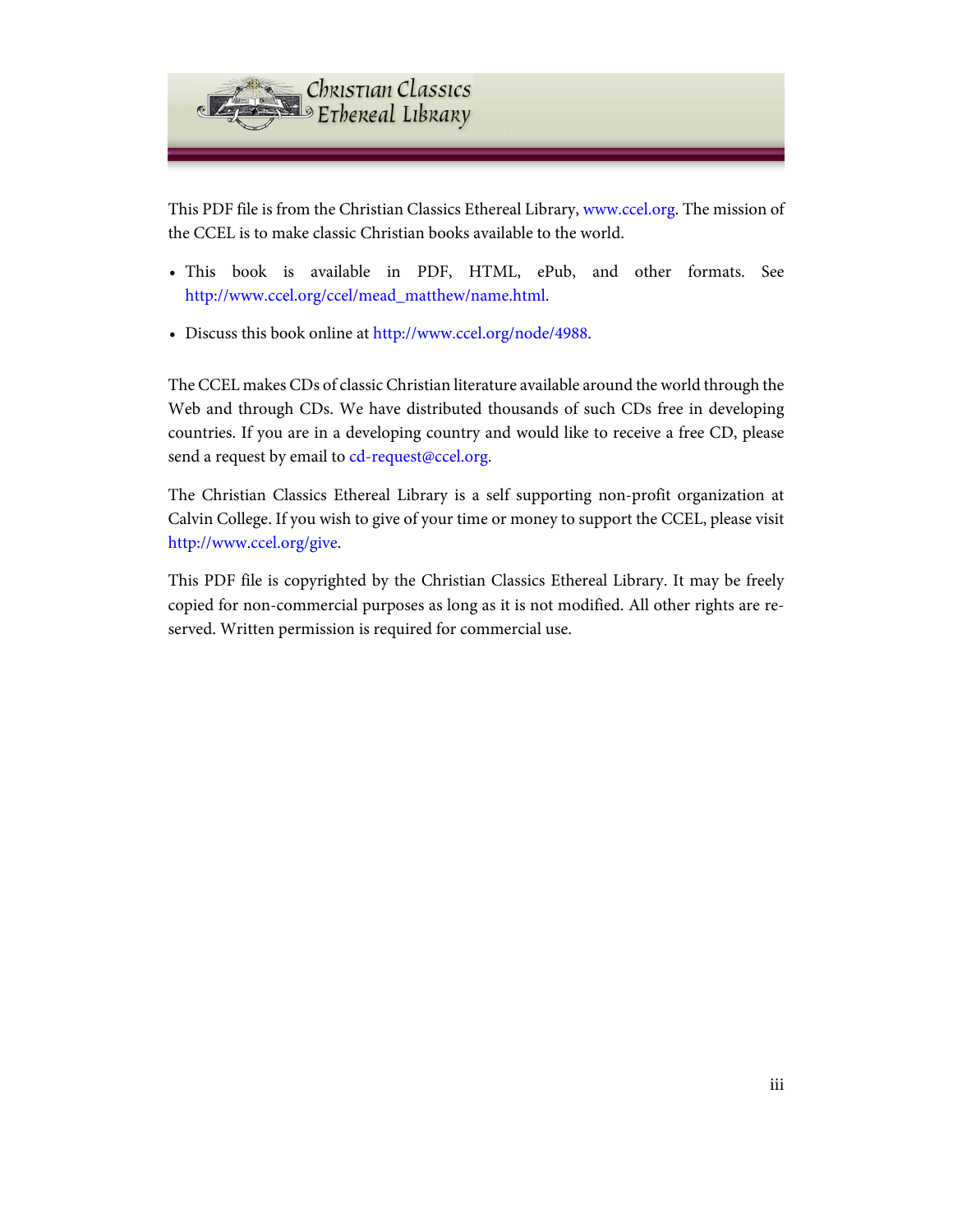<span id="page-4-1"></span>i

**A**

# *Name in* **HEAVEN**

# <span id="page-4-0"></span>**The Truest Ground of Joy**

## **On LUKE x. 20.**

#### **AND THE**

# **POWER of GRACE**

### **In Weaning the Heart from the World,**

### **On PSAL. cxxxi. 1.**

Set forth in Two Discourses in Commemoration of the Happy Birth, &c. of the Only Son of a Person of QUALITY.

By the late Reverend

Mr. MATTHEW MEAD.

Minister of the Gospel.

Published from the Original Copies wrote out fair fit for the Press with the Author's own Hand, and by him Dedicated to the said Person of Quality.

LONDON, Printed for Edmund Parker, at the Bible and Crown in Lombard-Street near Stocks-Market Nath. Hillier, at the Prince's Arms in Leadenball-Street over against St. Mary Ax; and Daniel Mead, at the Bible by George-Inn-Gate on Snow-Hill. 1707.

<span id="page-4-3"></span><span id="page-4-2"></span>ii<br>iii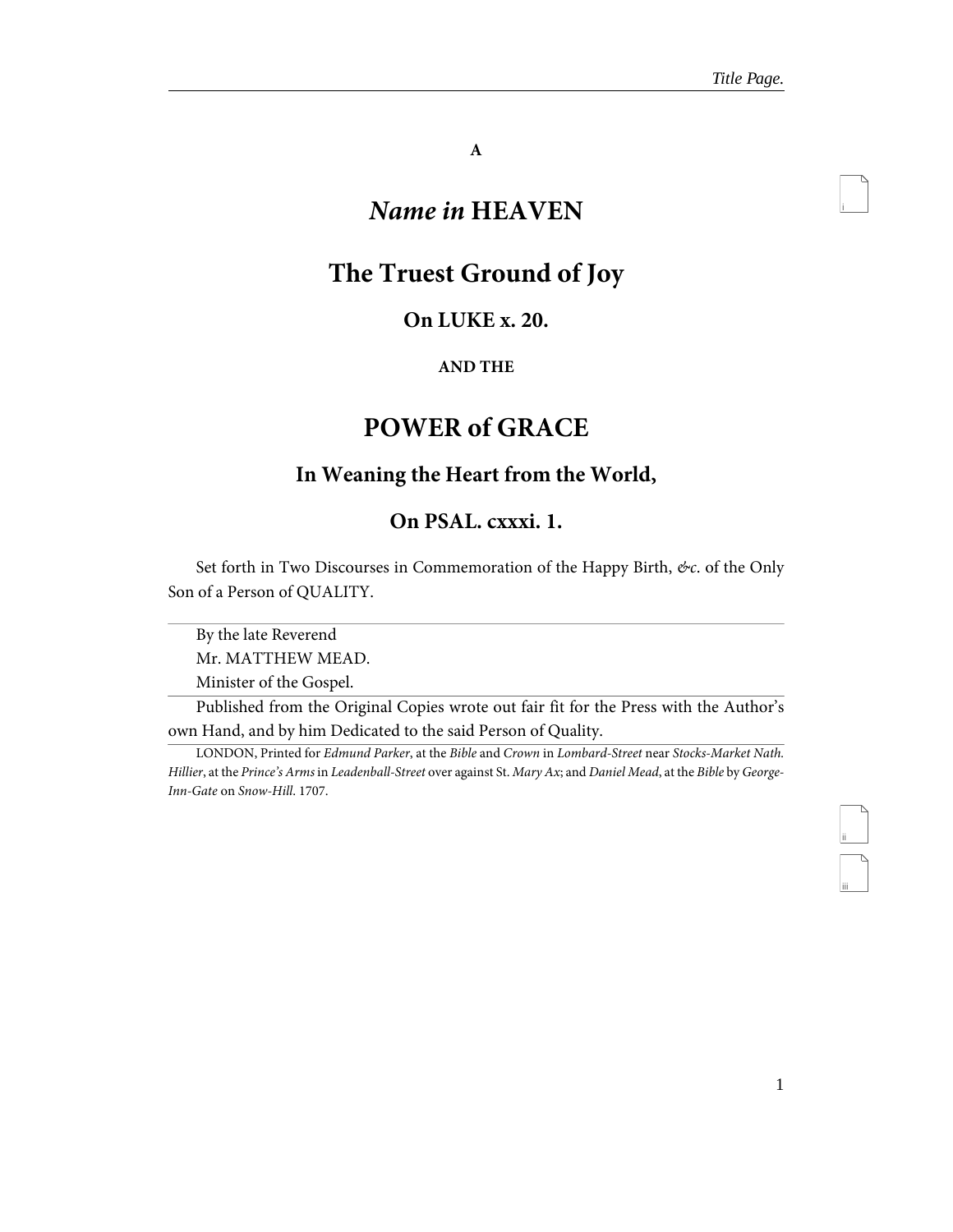# <span id="page-5-0"></span>**Prefatory Material**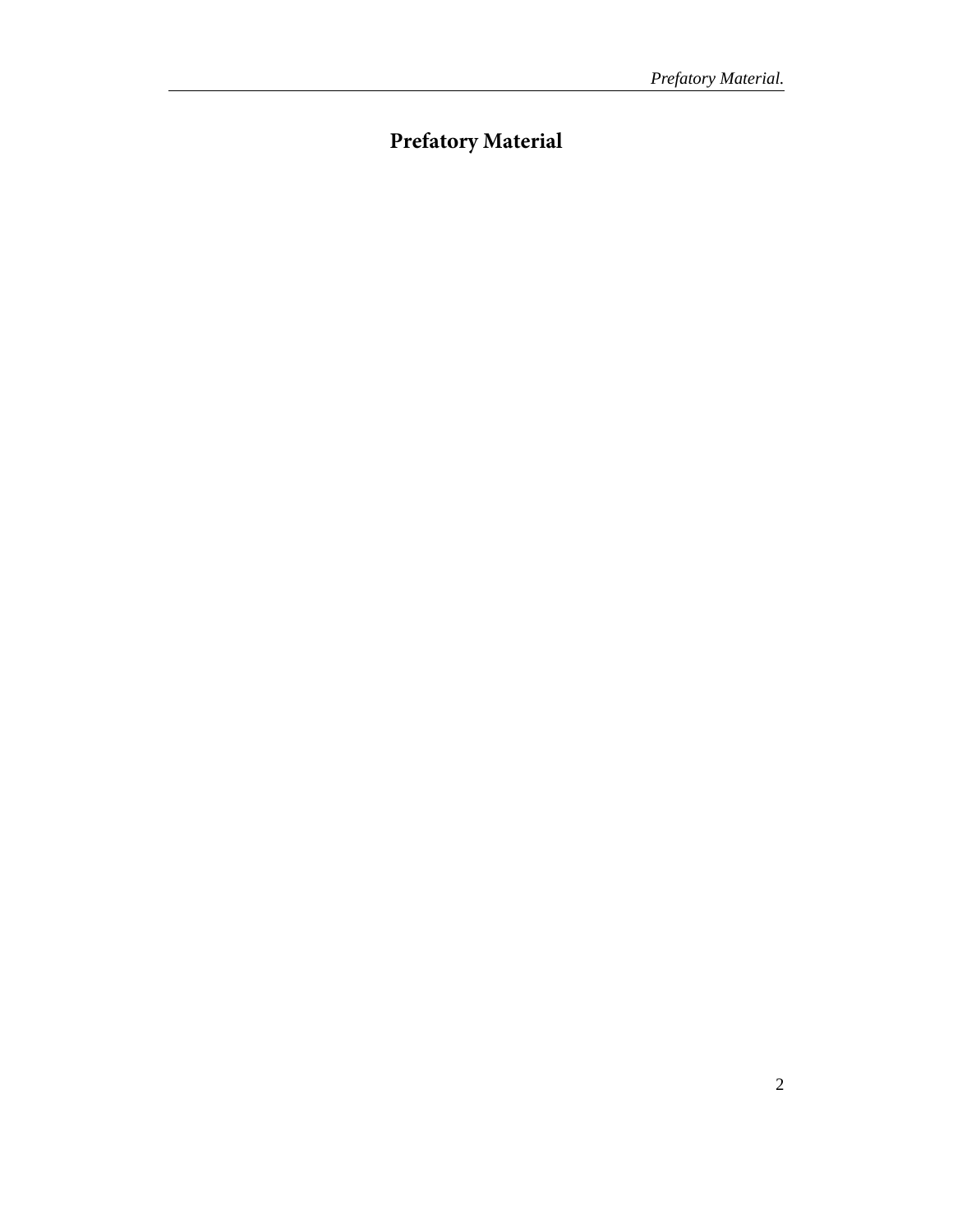#### **THE**

#### **EPISTLE**

#### **To the**

#### **READER**

#### <span id="page-6-0"></span>READER,

The ensuing Sermons are by a Providence somewhat peculiar presented to thy View.<br>They were first Preached at the Request of a Person of Quality, the Right Honourable They were first Preached at the Request of a Person of Quality, the Right Honourable the Lady Diana Verney, and afterwards wrote out fair for her Use and Benefit, by the worthy Author himself, as appears by his own Epistles Dedicatory affixed; and lately (among a confused heap of Papers) fell into the hands of one who was well apprized of the Worth and Value of their Author, and therefore could not pass them by unregarded with those other Papers. On perusing them, he found such Impresses of the Spirit, and such Vestigia of the Wit and Parts of him whose Name they bear, that he concluded they were his genuine Offspring, and that they might (tho' preached on private Occasions, yet) be of publick Use and Service; and accordingly had thoughts of Printing them; whereto he conceived himself warranted, seeing they were drawn up in Form, with Titles, Author's Name, and Dedications annexed, as though they were intended for the Press. But his Owner of them though acquainted with the Stile, yet being ignorant of the Hand-writing of the Author (and knowing how easie and common a thing it is to invert the Sense and Meaning of a Man, by the Ignorance or Carelessness of a Transcriber) was not willing, on farther Consideration, to serve the Publick at the expence of the Reputation of a Person he so much esteemed, by publishing those Sermons for Originals, which, for ought he knew, might be only Transcripts; and thus those Thoughts were laid asleep until farther Satisfaction in that matter could be obtained. At length the Possessor of them (proud of such a Treasure) providentially shewed them to a Friend of his, who perfectly knew the Hand, and had by him several Letters and Papers of the Author's Hand-writing, which comparing with the Manuscript Sermons; the Hands were found exactly to agree, to the Satisfaction of both Parties; whereupon the Design of Printing them was reviv'd, and is now executed.

This (Reader) is the Account of that Providence which has attended these Sermons. They might have fallen into the Hands of an Enemy, who might have evilly intreated them, by committing them to the Flames, or otherwise, They might have fallen into the Hands of one who knew not the Reverend Author, and who might, on that account, ignorantly have slighted them. The Person into whose Hands they did fall, might (when he came at them) have unwittingly thrown them by without a notice, as he had done many of their Companions <span id="page-6-1"></span>iv

<span id="page-6-3"></span><span id="page-6-2"></span>v

vi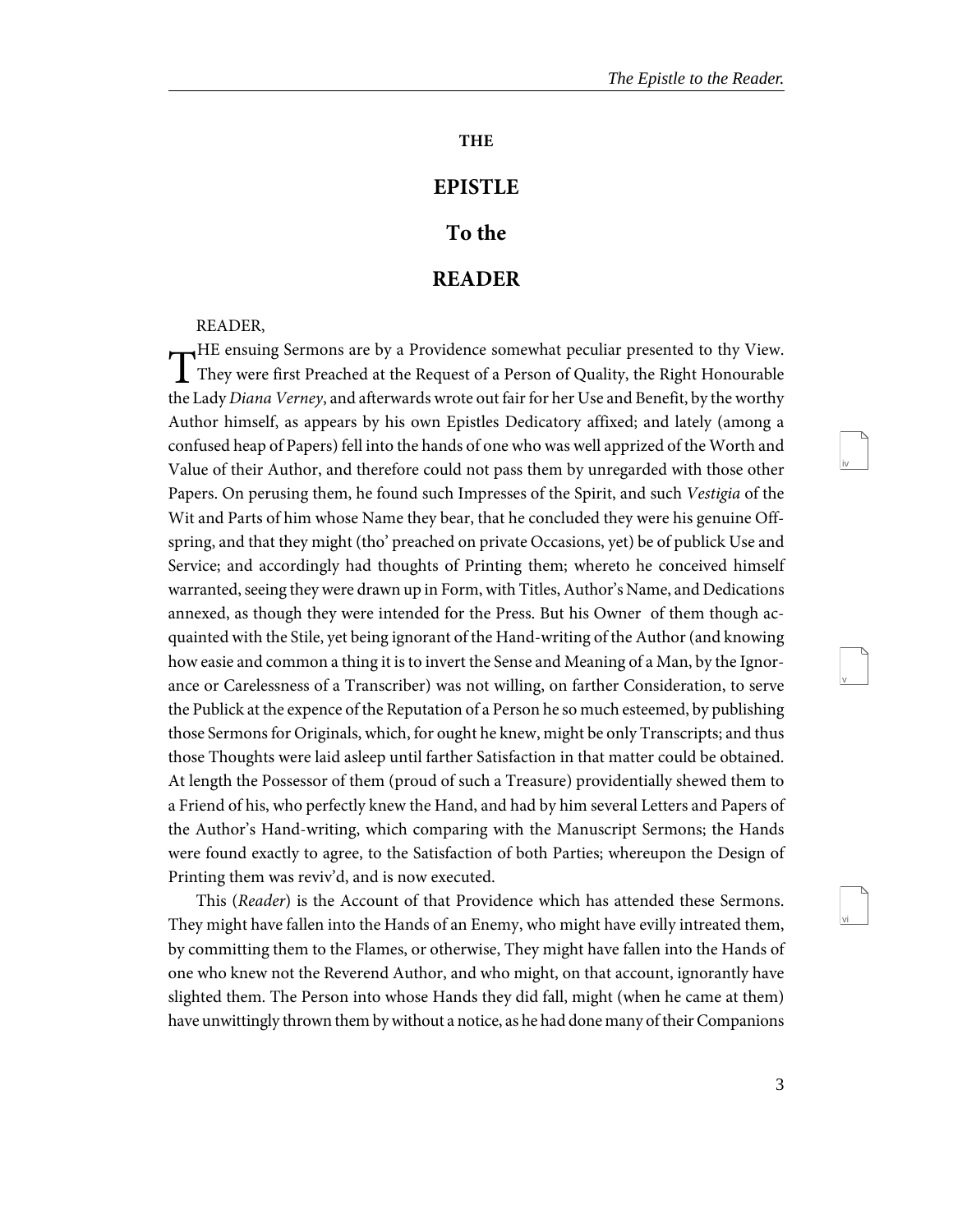<span id="page-7-0"></span>vii

<span id="page-7-2"></span><span id="page-7-1"></span>viii

ix

before. And therefore that they have been thus preserved, is a Ground to hope, that God hath design'd them for singular Use and Service.

As to the Reverend Author, to expatiate on his Praises were to hold a Candle to light the Sun: His Name and Memory is and will be precious to every serious Christian; and if it were possible these should fail, he has not only a Name in Heaven, which shall never be blotted out, but also a Place there, whence he shall never be removed: And as for the Sermons, they are of age to speak for themselves. It is enough to say of them, that they are the genuine Issue of the Reverend Mr. Matthew Mead, from whom nothing little, nothing mean, was wont to proceed.

As the Providence of God has preserved them, so may his Blessing attend them and thee in thy reading of them.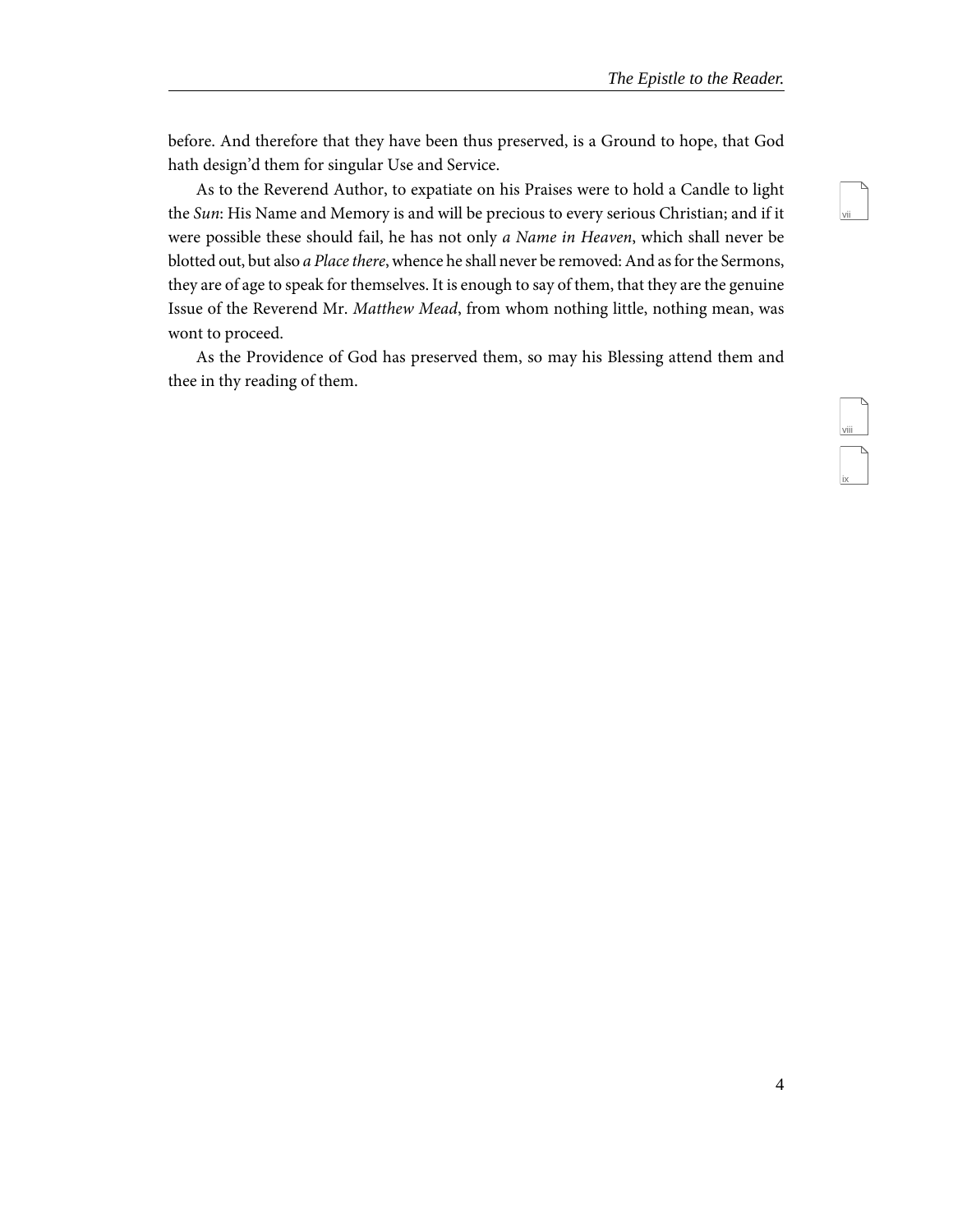<span id="page-8-4"></span><span id="page-8-3"></span>x

<span id="page-8-5"></span>xi

<span id="page-8-6"></span>xii

1

#### **Dedication**

<span id="page-8-0"></span>To the Honourable the Lady Diana Verny.

MADAM,

There present Your Honour with the Transcript of that sermon which your Command,<br>at first to Preach, and since to Write out, made a Duty. It is a great Interest which your Here present Your Honour with the Transcript of that Sermon which your Command, noble Favours have purchased in all I call mine, and therefore Obedience to your Commands herein is but a just Debt; which I was the more willing to pay, that so your Honour might have a fit Opportunity for a more leisurely Contemplation of those things which your Attention and Affections were so concerned in at the hearing. My Design was, to call your Heart off from the Pleasantries of Sense, and to be (if God would do me so great an Honour) an instrumental Redeemer of your precious Soul out of the hand of present Contentments, which the best of us are too willingly, by the strength misguided Affections, captivated to.

<span id="page-8-2"></span><span id="page-8-1"></span>The World is too little and too strait for our boundless Affections; the Soul is too much confined whilst Sense terminates its Respects, because this Bed is too short for a Man stretch himself upon it, [Isa. xxviii. 20](http://www.ccel.org/study/Bible:Isa.28.20). Perishing Comforts to an immortal Soul are as unsuitable as a short Bed to a Man of a tall Stature, there is little Ease or Rest in one or the other. Love and Joy are never rightly placed but upon Things above: As the Strength of our Sorrows should be bestowed upon our Sins, so the Strength of our Joys should be bestowed upon Christ. I confess I know none who have a fairer Title to Satisfaction and Joy from an outward Condition than your Honour hath, to who God hath given so noble an Extract, so hopeful a Son, so fair an Estate. [Job xxix. 3,](http://www.ccel.org/study/Bible:Job.29.3) [4,](http://www.ccel.org/study/Bible:Job.29.4) [6.](http://www.ccel.org/study/Bible:Job.29.6) The Candle of God shines upon your Head, and the Secret of God is upon your Tabernacle: Your steps are washed in Butter, and the Rocks pour you out Rivers of Oyl. Riches, Honour, Beauty, Parts, have all conspired to make you as happy as the short Arm of such finite Felicities can do: yet, *Madam*, the joy of a Name written in Heaven transcends all these as far as the Light of a Sun-beam doth that of a Glowworm. How happy therefore is your Honour, who (I am fully perswaded) have as good a Title to this Joy as to the former; for surely that God who hath so fairly written his Law in your Heart, and his Name in your Forehead, had also written your Name in Heaven. Which that your Honour may, by the eye of Faith, be enabled to read in the fairest Character which divine Love can make, is the hearty Prayer of,

> Madam, Your Honour´s most humbly devoted Servant

Matthew Mead.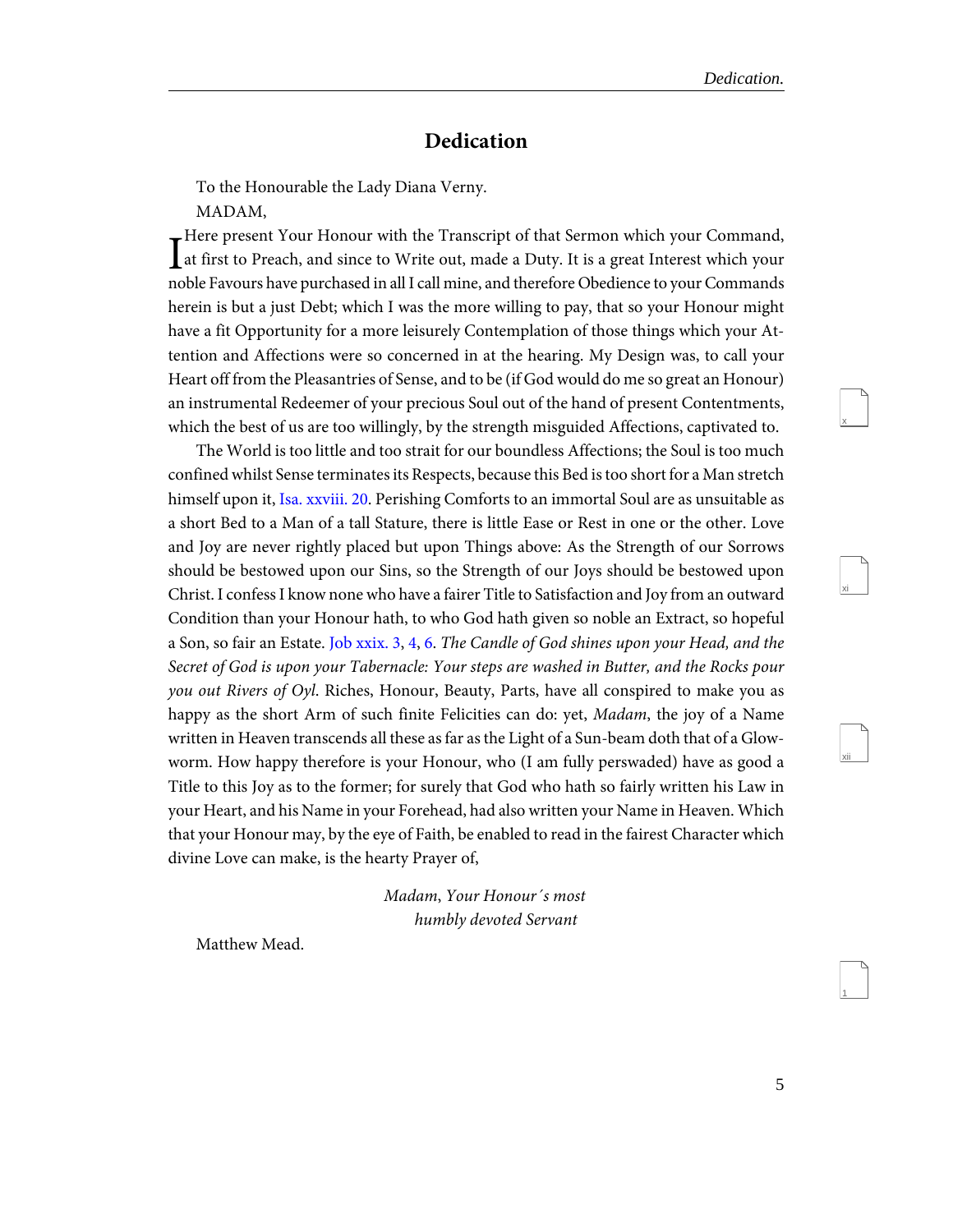## <span id="page-9-4"></span>**A Name in Heaven**

<span id="page-9-0"></span>LUKE x. 20.

—In this rejoice not, that the Spirits are subject to you: but rather rejoice, because your Names are written in Heaven.

<span id="page-9-1"></span> $\prod_{i=1}^{n}$  is the Philosopher's Opinion, that Joy (considering the effects which it accidentally produceth within) doth more harm in the World than sorrow and sadness; and they give T is the Philosopher's Opinion, that Joy (considering the effects which it accidentally this Reason, That Joy, naturally dilating the Spirits brings the Mind to a loose carriage, and takes the Sense of Weariness from about it: but sadness, contracting the Spirits, keeps the Mind within the limits of sobriety, and brings it to serious Thoughts. And the wise Man, in favour of this Opinion, tells us in [Eccles. vii. 3](http://www.ccel.org/study/Bible:Eccl.7.3). that Sorrow is better than Laughter, for by the sadness of the Countenance the Heart is made better.

But this seems a great Paradox, that joy should hurt, and sadness do good, that Sorrow should be better than Laughter. Is Hell better than Heaven? is not Hell a Place of sorrow? And who is made better by it? and is not Heaven a Place of Joy? And who is made worse by it?

<span id="page-9-3"></span><span id="page-9-2"></span>The End of all our Motions and Desires is to avoid Sorrow, Perturbation, and to attain Rest and Delight; which is nothing else but the Sabbath of our Thoughts, and that sweet Tranquility of Mind which results from the Fruition of that Good whereto our Desires have carried us. The great End of Religion is to promote and stablish the Joy of the Soul, sin being the proper parent of Grief and Sorrow. Nay the great End of the coming of our Lord Christ was to bless the World with Peace and Joy, and therefore his Birth is called by the Angel that published the News of it [\(Luke ii. 10.](http://www.ccel.org/study/Bible:Luke.2.10)) good Tidings of great joy to all People. The End of his Doctrine was to fill them with Joy; St. [John xv. 11.](http://www.ccel.org/study/Bible:John.15.11) These things have I spoken to you that my Joy might remain in you, and that your Joy might be full.

This then being the End of all our Desires and natural Motions, the End of Religion, the End of Christ's coming and Doctrine, to fill us with Peace and Joy in believing; it no way interfereth either with the Opinion of the Philosopher, or the Doctrine of the Preacher to averr, that Joy is better than Sorrow, as Peace is better than Trouble, Light better than Darkness, Sweet better than Bitter, and Heaven better than Hell; the one being a Place of boundless Joy, the other a Place of endless Sorrow. That Joy therefore which the Philosopher charges with such mischievous Consequences, and which Solomon prefer's Sorrow to, is that which results from the Presence and Fruition of improper and unsuitable Objects, or which runs into excess and inordinacy, into which the Nature of Man, since the Corruption and Disorder of the Faculties and Passions, is too apt to degenerate: For this is certain, that there is nothing we can delight in much, without sin, but those things that lie most remote from Sence, the things of the invisible World.

<span id="page-9-6"></span><span id="page-9-5"></span>4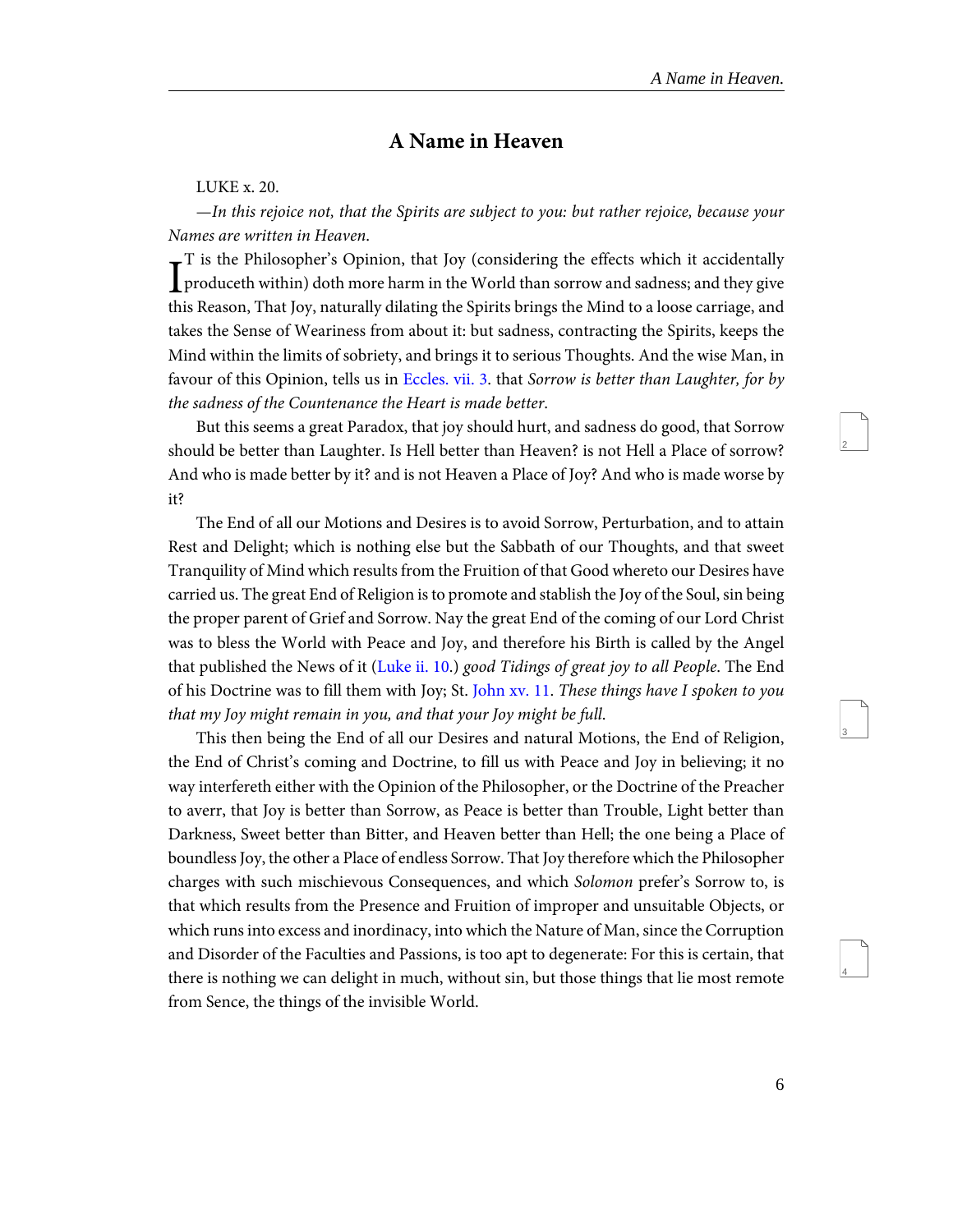<span id="page-10-2"></span><span id="page-10-1"></span><span id="page-10-0"></span>6

7

And hence it is that our Lord Christ here in the Text, calls off his Disciples from rejoicing much in that which yet was as lawful and likely a Cause of Rejoycing as any, viz. Victory over infernal Spirits, and Successes against the Powers of Darkness; to fix their Joy upon a Good, infinitely to be preferred to that, and desired before it, and that is, a Name written in Heaven. Notwithstanding in this rejoice not, that the Spirits are subject to you; but rather rejoice, because your Names are written in Heaven.

In the Words you have,

A Prohibition,

An Exhortation:

Somewhat from which they are dehorted; somewhat to which they are invited.

That from which they are dehorted is, rejoicing in their Success over infernal Spirits; rejoyce not in this that the Spirits are subject to you.

That to which they are invited is, to rejoyce in a Mercy of a much nobler Nature, and that is, their Share and Interest in the Glory and Blessedness above; Rejoice that your Names are written in Heaven.

I shall begin with the Prohibition, and speak a little to that, Notwithstanding in this rejoice not, that the Spirits are subject to you.

You will think a (rejoice not) very unwelcome Entertainment when the Work ye come about is to rejoyce, to remember the Mercy of this Day, the Pangs and Throws the Lord brought ye through on this Day; the hopeful Son that took his Birth and Breath from this Day. This was doubtless a very great Mercy, if the Mother had been spared, though the Child had died, there had been Mercy in that, but that the Lord should preserve the Root and the Branch both; make your Honour the Mother of a Child, and that Child a Son, and that Son perfect, not a Monster, not misshapen, not born Blind, not Dumb, not Deaf, not deformed and crooked: How many Mercies are in this one Mercy! Now to afix a rejoice not, upon such a Cause of Joy as this, seems very unwelcome and unseasonable.

But I hope by that time I have done ye will justify my choice of this Text, which hath not the least Design to suppress your Joy; but to raise it from Objects of Sense to Spiritual Delights, from lower and lesser Mercies to greater and higher Priviledges, from a Name on Earth, to a Name in Heaven.

Rejoice not in this that the Spirits are subject to you.

This Prohibition of our Lord Christ doth clearly imply that this casting out of Devils, by the Power of the Disciples' Ministry in the Name of the Lord Jesus Christ, was matter of great Joy to them; and one would think, if any thing in the World could justify the running out of their Joy below God, this casting out of Devils might.

For, I. It was a great and miraculous Gift of Jesus Christ.

II. It was a Gift foretold by the Prophets, as reserved for Gospel time.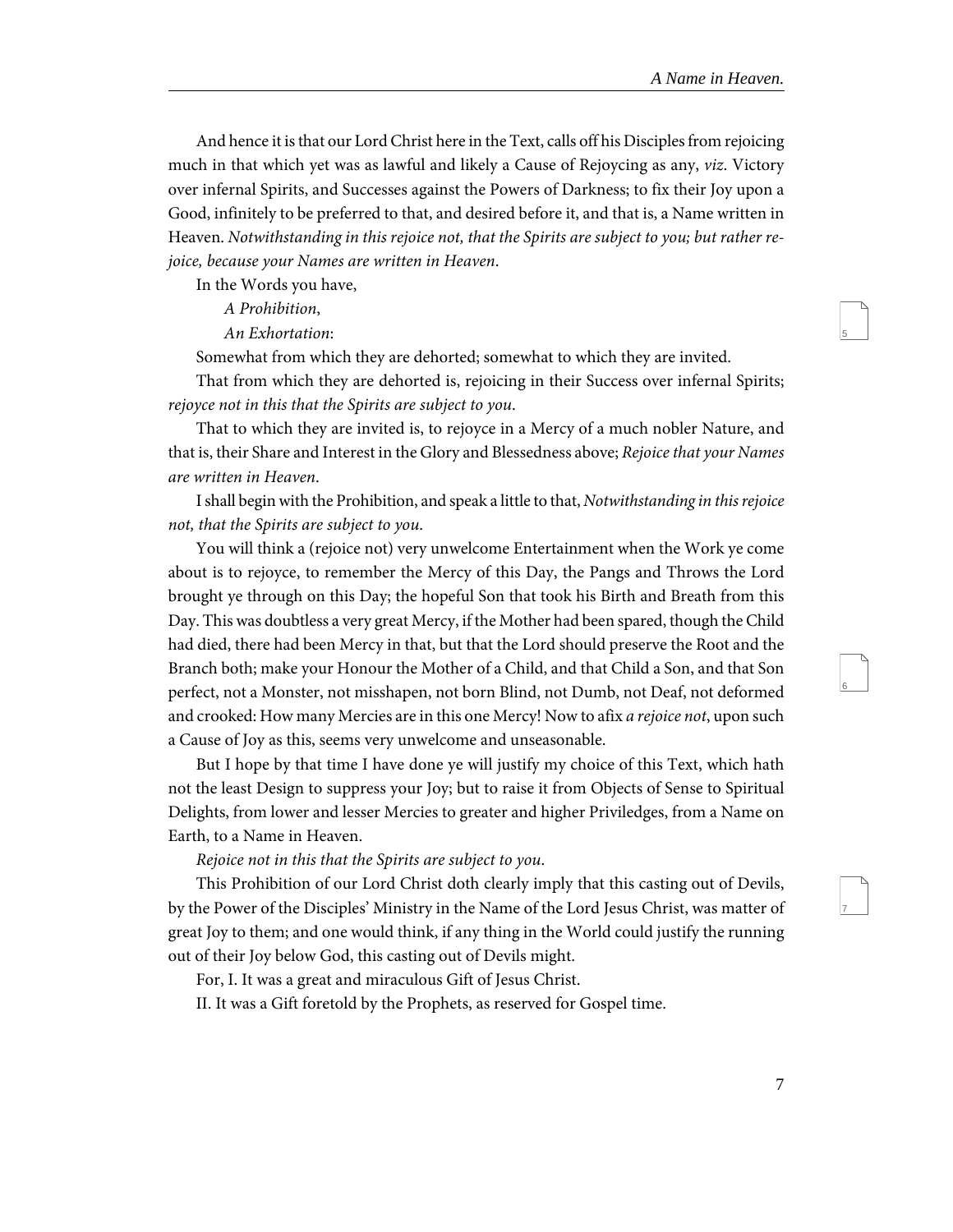<span id="page-11-4"></span><span id="page-11-3"></span>9

<span id="page-11-5"></span>10

III. It was a Victory over the most potent Enemy, who laughs to scorn all humane Power, a stronger than he must come and bind him.

IV. It was a Victory very conducing to the Honour of the Lord Christ, that his naked Disciples in his Name alone, could make the Powers of Hell submit and stoop; so that certainly here was in the Success of this Service sufficient Cause of Joy to the Disciples; and yet saith our Lord Christ to them, *Notwithstanding, in this rejoyce not*. It is not an absolute Prohibition, but rather we may call it a cautionary Limitation, Rejoice not so much in this; though it was a true Ground of Joy, yet the Lord Christ takes them off from it, by raising their Hearts above it, to a higher and nobler Cause of Joy; and that for a twofold End.

1. To free them from the Danger of spiritual Pride, which is very apt to insinuate it self into our rejoycing: The Success of Duty is too apt to puff up and swell us beyond our Proportions. The Prosperity of the Creature in its Attempts, becomes a Temptation to sacrifice to its own Net, and burn Incense to its own Drag. When spiritual Pride mixeth it self with our Joy in God, we take from him more than we give to him, we rob him of his Glory, whilest we rejoyce in his Mercy.

<span id="page-11-2"></span>Therefore the Lord Christ takes them off from this to a higher Object, the Devils are subject to you, it is true; the Power of the Gospel in your Mouths and Ministry, hath cast Satan like Lightning from Heaven, it is true; and I know that your Hearts are filled with joy; for so it is said in the [17th verse,](http://www.ccel.org/study/Bible:Luke.10.17) They returned again with joy. Well, saith the Lord Christ, Notwithstanding in this rejoyce not, why should your Affections, be terminated in these Things, when ye have a nobler Object for your joy to dilate it self upon, and that is, the Electing Love of God, your Portion in the eternal Mansions!

Your joy in the subduing Infernal Spirits may be your snare, whilst they are subjected to you one Way, spiritual Pride may subject ye to them in another; and so, though ye conquer, yet they will overcome; Therefore in this rejoice not.

2. To teach us that no external Mercy should terminate the Delight of our Souls, but that we should use all outward Benefits as a Ladder whereby to ascend to God in our Affections.

<span id="page-11-0"></span>The Way to allay and moderate the Joy of the Soul, in common and present Mercies is to realize the Things of the Invisible World, and let out our Hearts much to the Glories above. The Design of Christ and the Gospel is to spiritualize the Christians Joy, and place it upon the chiefest Good; Therefore in this rejoice not, that the Spirits are subject to you.

Quest. But ye will say, why should we not?

Answ. I will give ye a threefold reason for it.

<span id="page-11-1"></span>Reas. 1. Because this Gift may be given where the Love of God is not injoyed; [Matt. vii.](http://www.ccel.org/study/Bible:Matt.7.22) [22.](http://www.ccel.org/study/Bible:Matt.7.22) Many will say to me on that Day, Lord, Lord, have we not prophecyed in thy Name, and in thy Name cast out Devils, and in thy Name done many wonderful Works; then will I profess unto them, I never knew ye, depart from me, ye that work iniquity. [ver. 23](http://www.ccel.org/study/Bible:Matt.7.23). Many may cast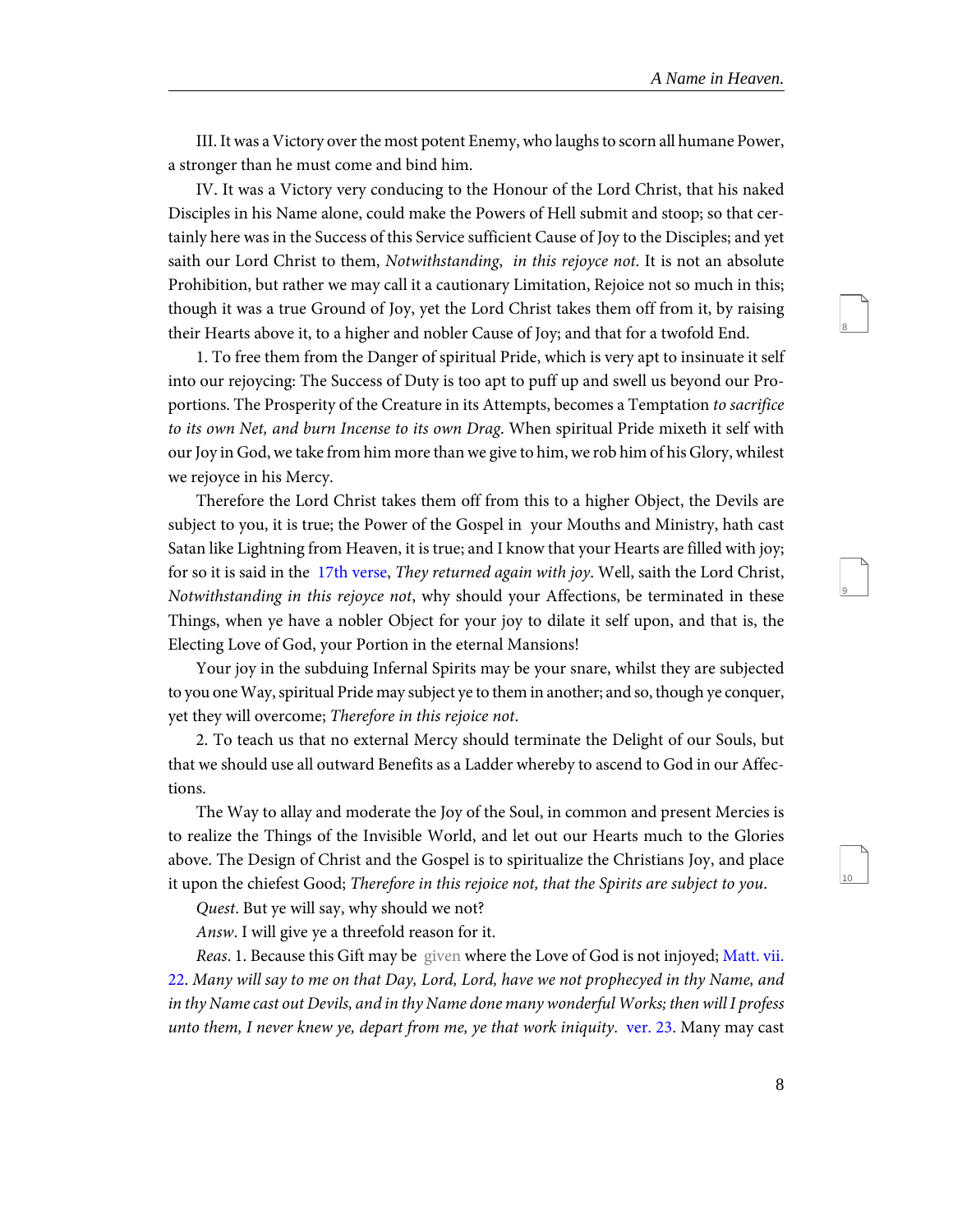<span id="page-12-6"></span><span id="page-12-5"></span>13

<span id="page-12-7"></span>14

out Devils in the Name of Christ, and yet after all be cast out themselves by Christ. Judas was one of them that cast out Devils, and yet Judas was cast out himself.

<span id="page-12-4"></span>That Injoyment, whatever it be (be it Gifts, be it Relations, be it Honours) which may be separated from the Love of God in Christ; can be no true Ground of Rejoicing. Therefore what our Lord Christ saith of casting out of Devils, I may (upon a Parity of Superiority of Reason) say of all things below which we place our Contentment in, and look upon as matter of Joy, Notwithstanding in this rejoice not.

<span id="page-12-3"></span><span id="page-12-2"></span>Reas. 2. It is a Vanity to rejoice much in anything which we cannot rejoice in long. What the Apostle saith, [1 Corinth. xiii. 8](http://www.ccel.org/study/Bible:1Cor.13.8), Prophecies shall fail, Tongues shall cease, Knowledge shall vanish away; the same I may say of all common and sublunary Mercies and Comforts, they shall fail and vanish. The Fashion of this World passeth away, [1 Cor. vii. 31](http://www.ccel.org/study/Bible:1Cor.7.31).

What Pleasure can that Man take in his Expedition whose Voyage is for a Year, and his Victual but for a Day? who sets out for Eternity with the Pleasures and Contents of nothing but Mortality? Therefore though ye may have all that Heart can wish of the Comfort and Prosperity of this World, yet Notwithstanding in this rejoyce not.

<span id="page-12-0"></span>Reas. 3. Why should we rejoice much in that which cannot rescue us out of the Hands of eternal Misery? None of these things which we glory in can: They are poor lying Delights, which like *Jordan*, empty all their Sweetness into a stinking and sulphurous Lake.

When I see the rich Man in the Parable clothed with purple, and fine Linnen, and faring sumptuously every Day," [Luke xvi. 19,](http://www.ccel.org/study/Bible:Luke.16.19) methinks I could wish my Lot might lie at his Table, rather than with an Ulcerous Lazarus begging for Crumbs at his Door; but when I look again and find him paying his Reckoning in tormenting Flames, who would have his Pomp and Glory at this Price? He buyeth his Pleasures too Dear, who pays for them with the Loss of his Soul.

We may have all the Comforts that this World can afford, and yet die comfortless? May we be rejoicing in our Relations to Day, and yet shut out of all Relation to God to Morrow? then whatever we possess of the Comforts of this World, yet notwithstanding in this rejoyce not.

But rather rejoyce because your Names are written in Heaven.

<span id="page-12-1"></span>And this brings me to the Exhortation, in which the true Ground of a Christian's Joy is propounded, and preferred before all other. Rejoice not in this, &c. but rather in that, that your Names are written in Heaven. Joy in this Mercy is not absolutely prohibited, but a higher Joy is preferred; an interest in Heaven is another-guise Mercy than casting out Devils on Earth, and therefore rejoice much more in this than that.

The Expression is in manner of Speech, much like that of our Lord Christ, in [John vi.](http://www.ccel.org/study/Bible:John.6.27) [27,](http://www.ccel.org/study/Bible:John.6.27) Labour not for the Meat that perisheth, but for the Meat that indureth to everlasting Life. that is, Labour not so much for this as for that, or rather for that than this.

Let us a little consider the Expression, Rejoice because your Names are written in Heaven.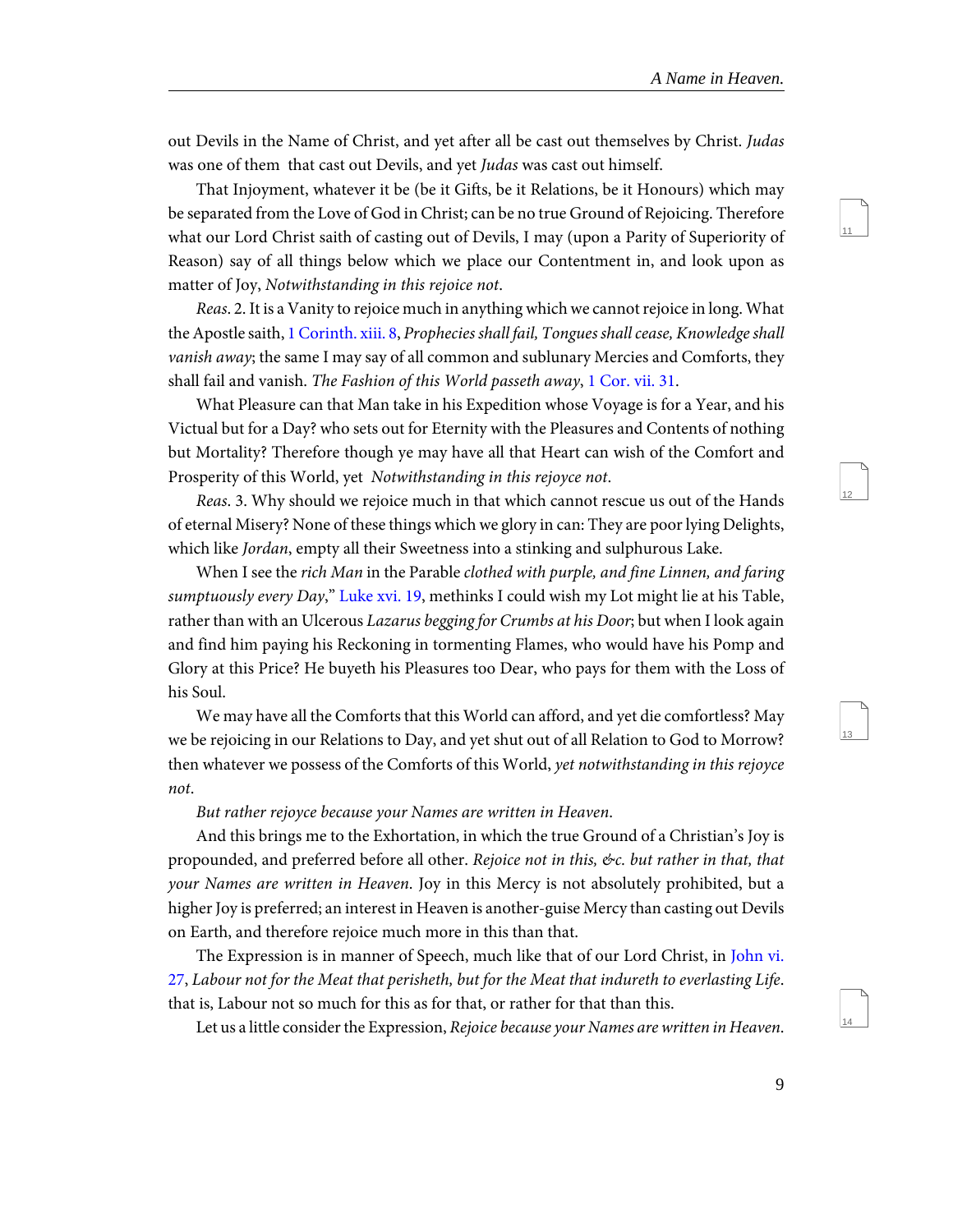<span id="page-13-2"></span>The Lord Christ might have said, Rejoice in your Discipleship to me, that I have called ye out of the World; when not many wise Men after the Flesh, not many Mighty, not many Noble are called, [1 Corinth. i. 26.](http://www.ccel.org/study/Bible:1Cor.1.26)

<span id="page-13-4"></span>Rejoice that ye have followed me in the Regeneration, and that ye are become new Creatures, when the whole World liveth in Wickedness, [1 John v. 19.](http://www.ccel.org/study/Bible:1John.5.19)

<span id="page-13-0"></span>Rejoice that ye are inlightned in the Mysteries of the Gospel, when they are hid from the Wise and Prudent, [Mat. xi. 25.](http://www.ccel.org/study/Bible:Matt.11.25) But if Christ had fix'd their Joy in any of these, then the Fountain and Cause of all had been hid, and therefore our Lord Christ leads them to the Fountain from whence all these Privileges are derived, and that is, the electing Love of God, this being the Cause of all future Good to the Creature.

<span id="page-13-7"></span>Are ye called out of the World? It is because your Names are written in Heaven.

Are ye begotten of God, and born again? It is because your Names are written in Heaven. Are ye taken into Membership to Christ, and thereby become the Sons and Daughters of God? It is because your Names are written in Heaven.

Have you the Earnest of your Inheritance in the Sealings of the Spirit upon your Hearts? It is because your Names are written in Heaven.

Can ye subdue Corruptions within, and resist Temptations without? Are the Devils subject to you? It is because your Names are written in Heaven. Therefore rejoice not so much because the Spirits are subject to you; but rather Rejoyce because your Names are written in Heaven.

<span id="page-13-5"></span><span id="page-13-1"></span>Query, But what is meant by having our Names written in Heaven? How must we understand this?

Answ. The Name is in Scripture Phrase frequently put for the Person. [Acts i. 15.](http://www.ccel.org/study/Bible:Acts.1.15) The Number of the Names together were about an Hundred and Twenty; That is, the Number of the Persons. [Revel. iii. 4.](http://www.ccel.org/study/Bible:Rev.3.4) Thou hast a few Names in Sardis, which have not defiled their Garments. A few, Names, that is, a few Saints in Sardis.

So that we are not to understand it, as if God did Litterally write down the Names of Men; but the Expression is to shew us what a Peculiar and Distinct knowlege God hath of Persons in the World.

<span id="page-13-6"></span><span id="page-13-3"></span>When our Names are said to be written in Heaven, it is a way of Speaking borrowed from the Customs of Men, whose Names are Registered and Inrolled in some Publick Records, to keep in Memory, and assure them of their Freedom and Privilege in that Corporation.

<span id="page-13-8"></span>The Apostle in [Philippians iv. 3](http://www.ccel.org/study/Bible:Phil.4.3), speaks of Names written in the Book of Life; whose Names are in the Book of Life. And in [Revel. xiii. 8,](http://www.ccel.org/study/Bible:Rev.13.8) ye Read of Names written in the Book of the Lamb. All that dwell upon Earth shall Worship the Beast, whose Names are not written in the Book of Life of the Lamb slain from the Foundation of the World. And here in the Text, ye Read of a Name written in Heaven.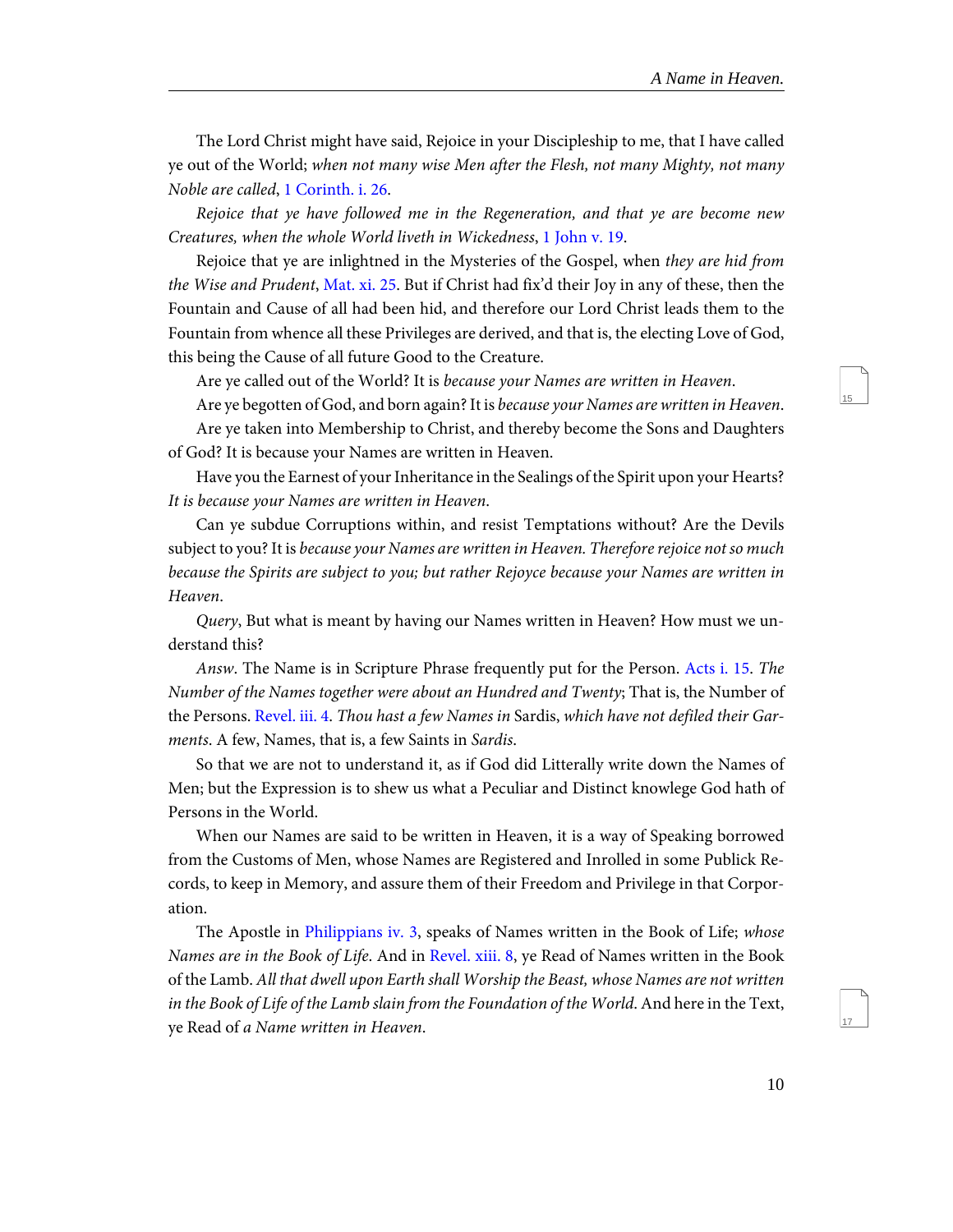They that have an Interest in the Electing love of God, that are his Chosen Ones, their Names are written in the Book of Life. But these lying in a fallen State with the rest of the lost World, must be redeem'd with the Blood of Christ, and when they come to share in the redeeming Love of Christ, then they may be said to have their Names written in the Book of the Lamb.

And when the Spirit of Grace hath changed and sanctified them, and given them a Right to eternal Life, then their Names may be said to be written in Heaven.

If ye share in the electing Love of God, ye shall also share in the redeeming Grace of Christ; and if ye are redeemed by Christ, ye shall share in the renewing and sanctifying work of the Spirit.

If your Name is written in the Book of Life, it shall be written in the Book of the Lamb; and if it be in the Book of the Lamb, it shall be *written in Heaven*, and if it be written there, then Rejoice not that the Spirits are subject to you: But rather Rejoyce, because your Names are written in Heaven.

But I conceive that all these various Phrases of the Holy Ghost, signify one and the same Thing, to be written in the Book of Life, and in the Book of the Lamb, is all one in Sense, with this Phrase before us in the Text, of having our Names written in Heaven.

Now the writing our Names in Heaven, imports and implies Three things.

<span id="page-14-1"></span><span id="page-14-0"></span>1st. The Foreknowledge of God; the Names of Believers are said to be written in Heaven, because they are as certainly and as distinctly known to God, as if their Names were written and recorded there.

<span id="page-14-3"></span><span id="page-14-2"></span>God is said *not to know the Wicked*, [Matthew vii. 23.](http://www.ccel.org/study/Bible:Matt.7.23) But he knoweth all that are his, you only have I known of all the families of the Earth, [Amos iii. 2.](http://www.ccel.org/study/Bible:Amos.3.2) The Foundation of the Lord stands sure, having this Seal, the Lord knows them that are his. [2 Tim. ii. 19](http://www.ccel.org/study/Bible:2Tim.2.19).

2d. The writing our Names in Heaven, implies an Interest in the Electing Love of God. [Philip. iv. 3](http://www.ccel.org/study/Bible:Phil.4.3), whose Names are written in the Book of Life; that is, who are in an elected State, chosen to Salvation and eternal Life. The Book of Life is God's immutable and eternal Decree, wherein, as in a Book, the Names of the Elect are written.

3d. The Writing the Name implies and supposes the begetting Faith in the Heart. A Man's Name may be said to be written in Heaven, when he can by Faith apply the Promises of Life and Glory to his Soul, and see his Part in them, and Title to them.

A Man's Name is then written in Heaven, when by Faith in Christ he doth obtain a Right to the eternal Inheritance; and I will add this, when by a constant growth in Grace and Sanctification, he doth labour after a fitness for Participation and Possession.

For you must know that there is a double Right to Heaven, which every one must have that would Inherit.

The one is appendant to Faith, the other is annexed to the utmost Degrees of Grace and Holiness.

<span id="page-14-6"></span><span id="page-14-5"></span><span id="page-14-4"></span>19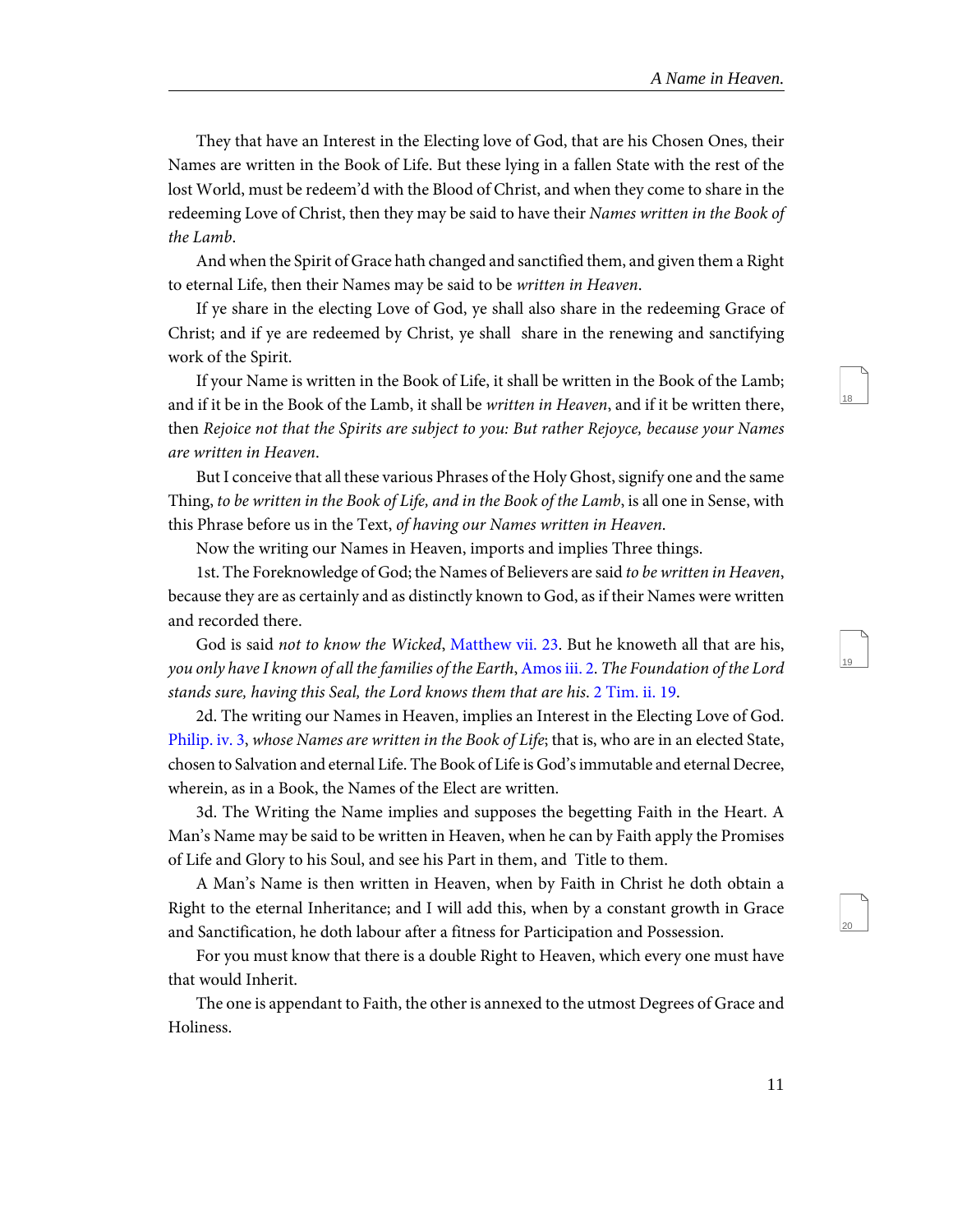<span id="page-15-4"></span><span id="page-15-3"></span>22

<span id="page-15-5"></span>23

<span id="page-15-0"></span>Faith gives a Title to Heaven and Blessedness; we have a right of Inheritance granted by Christ upon our first Believing, [John i. 12.](http://www.ccel.org/study/Bible:John.1.12) To as many as received him, to them gave he Power (in the Greek it is rather, he gave them the Right or the Priviledge) to become the Sons of God: And it is a great Privilege indeed, it is given but to few.

<span id="page-15-2"></span><span id="page-15-1"></span>Behold what manner of Love the Father hath bestowed upon us, that we should be called the Sons of God, [1 John iii. 1.](http://www.ccel.org/study/Bible:1John.3.1) This is the new Name in the white Stone, which none can know but they that receive it, [Rev. ii. 17](http://www.ccel.org/study/Bible:Rev.2.17).

But then there is a Right of Fitness, and this lies in our Attainments in Grace; when we are sanctified throughout, when Grace is improved to the utmost, and our Measure filled up, then we have a Right of Fitness for Heaven, and a State of Glory.

We are decreed to this State by the Eternal Love of God from before the Foundation of the World; we are redeemed to it by the Blood and Death of Jesus Christ; we are called to it by the Preaching of the Gospel; but we are not actually entered into it, till we are renewed and sanctified by the Holy Ghost.

There are four Doctrines which the Words of the Text afford to us.

Doctr. 1. That rejoycing in outward Mercies is warrantable; the Lord Christ doth here allow of it, even when he preferreth the Joy of a Name written in Heaven before it.

Doctr. 2. That when the Lord vouchsafeth us any Matter of Rejoicing in the Mercies and Blessings which he bestoweth upon us, the best of us are too prone to take up with a carnal selfish Joy; this Doctrine is imply'd in that, Rejoice not.

Doctr. 3. That though rejoicing in outward Mercies is good and warrantable, yet to terminate our Joy, and let our Hearts rest in them, is evil and sinful.

Rejoice not in this, that is, not in this as the chief Good, not as the highest Cause of Joy, not so as to hinder your Hearts from a higher and nobler Matter of Rejoicing.

Doctr. 4. That a Right to, and Interest in the Glories of the World to come, is a greater Ground of Joy than anything this World can afford. The greatest Ground of Joy imaginable is to have a Name written in Heaven.

I shall pass by the Two former Doctrines, being only implyed in the Text, and speak a little to the Third, to make way to the Last, which I chiefly intend to insist upon.

Doctr. 3. That though rejoicing in outward Mercies is good and warrantable, yet to terminate our joy, and let our Hearts rest in them, is evil and sinful.

It proceeds from an evil Cause,

It hath an evil Effect.

1. It proceeds from an evil Cause, and that is inordinate Love of sensual Objects; for Joy in any thing is proportioned to Love, we never rejoice much in any thing but what we love much, now, to have the choicest Respects of an immortal Soul, laid out upon, and center in present and perishing Comforts, is a great evil.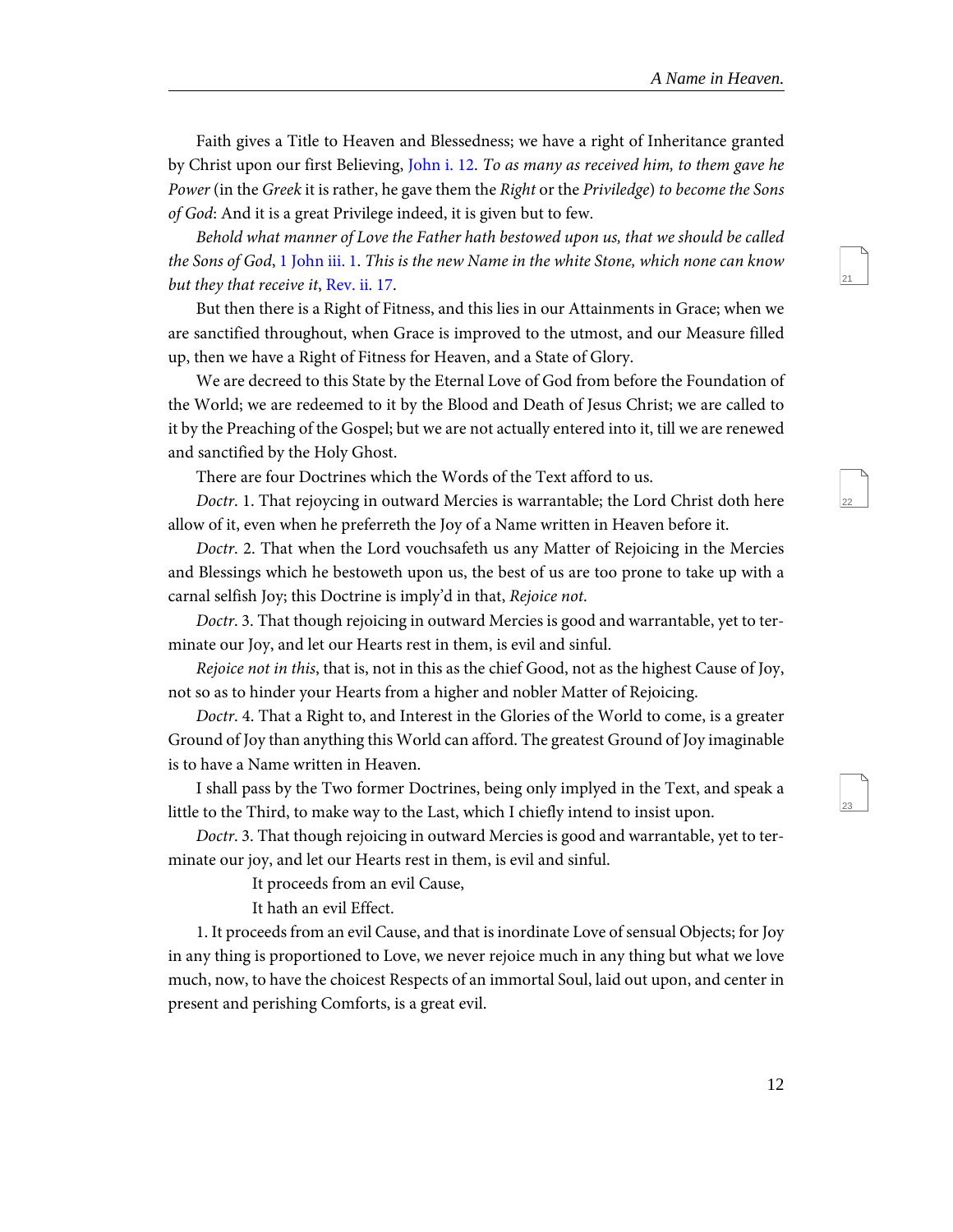<span id="page-16-5"></span><span id="page-16-4"></span>25

<span id="page-16-6"></span>26

<span id="page-16-7"></span>27

<span id="page-16-1"></span>2. It hath an evil Effect; hereby God is disparaged, the Lord Christ despised, the unseen Glories neglected, and the Soul in Danger of being misled and ruined. See [Job xxi. from the](http://www.ccel.org/study/Bible:Job.21.7-Job.21.15) [7th Verse to the 15th](http://www.ccel.org/study/Bible:Job.21.7-Job.21.15).

3. We hereby make a wrong Use of the Mercies of God, which are given to raise our Hearts, not for our Hearts to rest in; to elevate our Affections, not to terminate them; to Pully our Hearts up, not to Swallow them up!

<span id="page-16-2"></span>Present Injoyments should be as a Glass for the Soul to take a view of the Goodness of God in; David saith, The Earth is full of his Goodness," [Psal. xxxiii. 5.](http://www.ccel.org/study/Bible:Ps.33.5) you may injoy God in every Creature, and have an account of his Goodness from every Comfort.

To the believing Eye, there is a Transparency in the Creature; Faith can see divine Goodness and Bounty beaming thro' every Mercy; and they that cannot, can never rightly use them, nor innocently injoy them.

The sensual Heart makes a Cloud to hide him, of that which God made for a Glass, in which we might see him. God made it for a Window to let in the Light of his Love, and we make it a Curtain to shut it out.

<span id="page-16-0"></span>To let our Hearts rest in present Mercies is to make them our Images, our Idols, and this is the highest Abuse of God's Mercy.

1. This God hath expressly forbidden, Thou shall not make for thy self the Likeness of anything in Heaven above. [Exod. xx. 4.](http://www.ccel.org/study/Bible:Exod.20.4) To make the Creature our chief Good, is to put it in the Room and Place of God, and to make to our selves an Image like God.

2. This hazzards the Continuance of our Mercies: When once we begin to set up Idols, it is time for God to pull them down: When once our Hearts center in them, he will quickly remove them, one of these Two things God always doth in this case.

Either he takes our Comforts away from us to recover our Respects to himself, or if he leaves them with us, then he withdraws himself.

#### Application.

Would you not have your Hearts should terminate in any thing below? Hearken then to a double Exhortation.

<span id="page-16-3"></span>1. Whatever you Love, let it be also your Fear; Fear will be a Bridle to Love, nothing hath such Advantage upon us to Steal our Hearts from God, as the Things we love and delight in. Have you a Child or Relation you love, a Friend or Ccompanion you love,  $\mathcal{C}c$ . O be jealous of them, for these, like Wine, and New Wine take away the Heart. [Hos. iv. 11](http://www.ccel.org/study/Bible:Hos.4.11).

If what you love be not your Fear, it will be your Loss and Sorrow; if Samson had feared his Delilah as much as he loved her, he had sav'd both his Locks and his Life. Solomon's Wives became his Woe, Fondling Children often repay their Parents Dotage in Tears and Troubles, being Thorns in their Sides and a Grief to their Soul: Whatever thou overlovest look to find it to be thy Cross or thy Curse.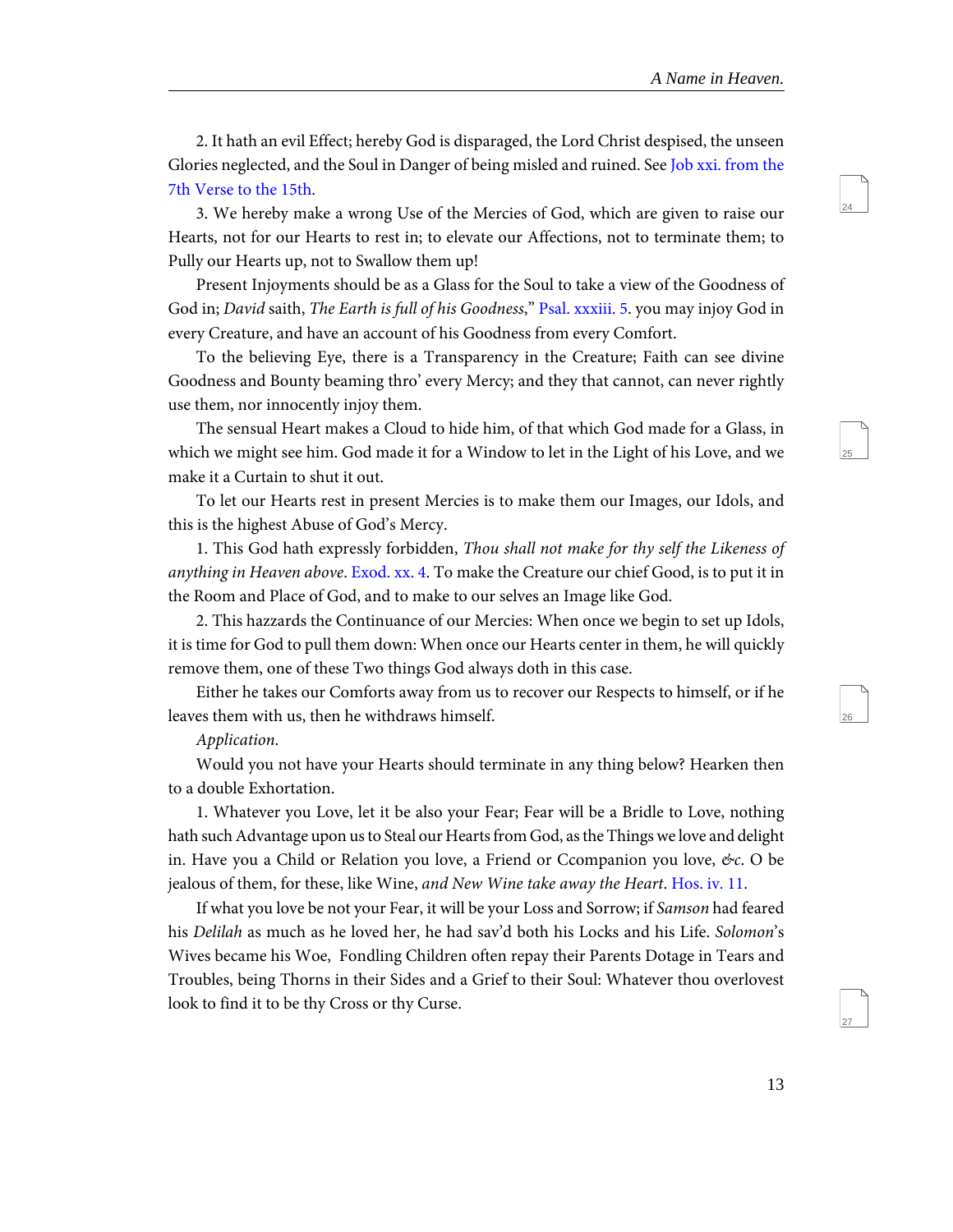<span id="page-17-10"></span><span id="page-17-9"></span>29

<span id="page-17-11"></span>30

2. Then live above the Pleasures of thy Sense; what have you no nobler Delights? Have you not a God to delight in? A Christ to solace your Souls in Communion with? What a poor thing it is to put your Souls off with those Delights wherein the Bruits have as great a share as you. Where is peace with God? Where is joy in the Holy Ghost? Where is Peace of Conscience? Where is the Hope of Glory? Where is a Name written in Heaven? These are the only proper Pastime for immortal Souls. And this leads me to the Observation which I chiefly aim at.

Doctr. 4. The greatest Ground of Joy imaginable is to have a Name written in Heaven. An Interest in the Glories of the other World is a truer and nobler Cause of rejoycing than any thing which this World can afford.

I need produce no other Proof of the Truth of this Doctrine than the Authority of the Text it self; it stands clear in the Light of its own Evidence; the Lord Christ himself hath said it, and therefore we ought to believe it is so.

But why is it so?

<span id="page-17-8"></span>Reas. 1. A Name written in Heaven is a rich Result of Electing Love. Love is the most comfortable Attribute in God, the best Name the Creature knows him by. God is Love, [1](http://www.ccel.org/study/Bible:1John.4.16) [John iv. 16](http://www.ccel.org/study/Bible:1John.4.16). There are three things to be considered in it.

1. Love acts with a Priority to all other Attributes; Wisdom contrives the Good and Felicity of the Creature; Power and Providence maturate, and bring the Contrivements of Wisdom to pass; but Love hath the first hand in the Work. It was Love that first summoned the great Counsel held by all the Three Persons in *Elohim*, when neither Men nor Angels existed.

<span id="page-17-1"></span><span id="page-17-0"></span>It was Love that first pitched upon the Son, and laid him as the Foundation of the whole Structure of Man's Salvation and Blessedness. Love sent Christ into the World, Love put him to Death, Love made him an Offering for Sin, [John iii. 16](http://www.ccel.org/study/Bible:John.3.16). All the Attributes of God act in the Strength of Love; and all the Providences of God follow the Motions of Love.

<span id="page-17-3"></span><span id="page-17-2"></span>2. Electing Love is the proper Source of all our other Mercies. So the Apostle makes it, [Ephes. 1st. 3d, 4th](http://www.ccel.org/study/Bible:Eph.1.3-Eph.1.4). Who hath blessed us with all spiritual Blessings; How so? according as he hath chosen us in Christ; and what those spiritual Blessings are he tells you [v. 6.](http://www.ccel.org/study/Bible:Eph.1.6) he hath made us accepted in the Beloved.

<span id="page-17-7"></span><span id="page-17-6"></span><span id="page-17-5"></span><span id="page-17-4"></span>In whom we have Redemption through his Blood, the forgiveness of Sins according to the Riches of his Grace, [v. 7.](http://www.ccel.org/study/Bible:Eph.1.7)

He hath abounded toward us in all Wisdom and Prudence. [v. 8](http://www.ccel.org/study/Bible:Eph.1.8).

Having made known to us the Mystery of his Will.  $v. 9$ .

In whom we have obtained an Inheritance, [v. 11.](http://www.ccel.org/study/Bible:Eph.1.11) that is, a Name written in Heaven. All which the Apostle resolves again into Electing Love, [verse 11](http://www.ccel.org/study/Bible:Eph.1.11). being predestinated according to the Purpose of him who works all things according to the Counsel of his own will.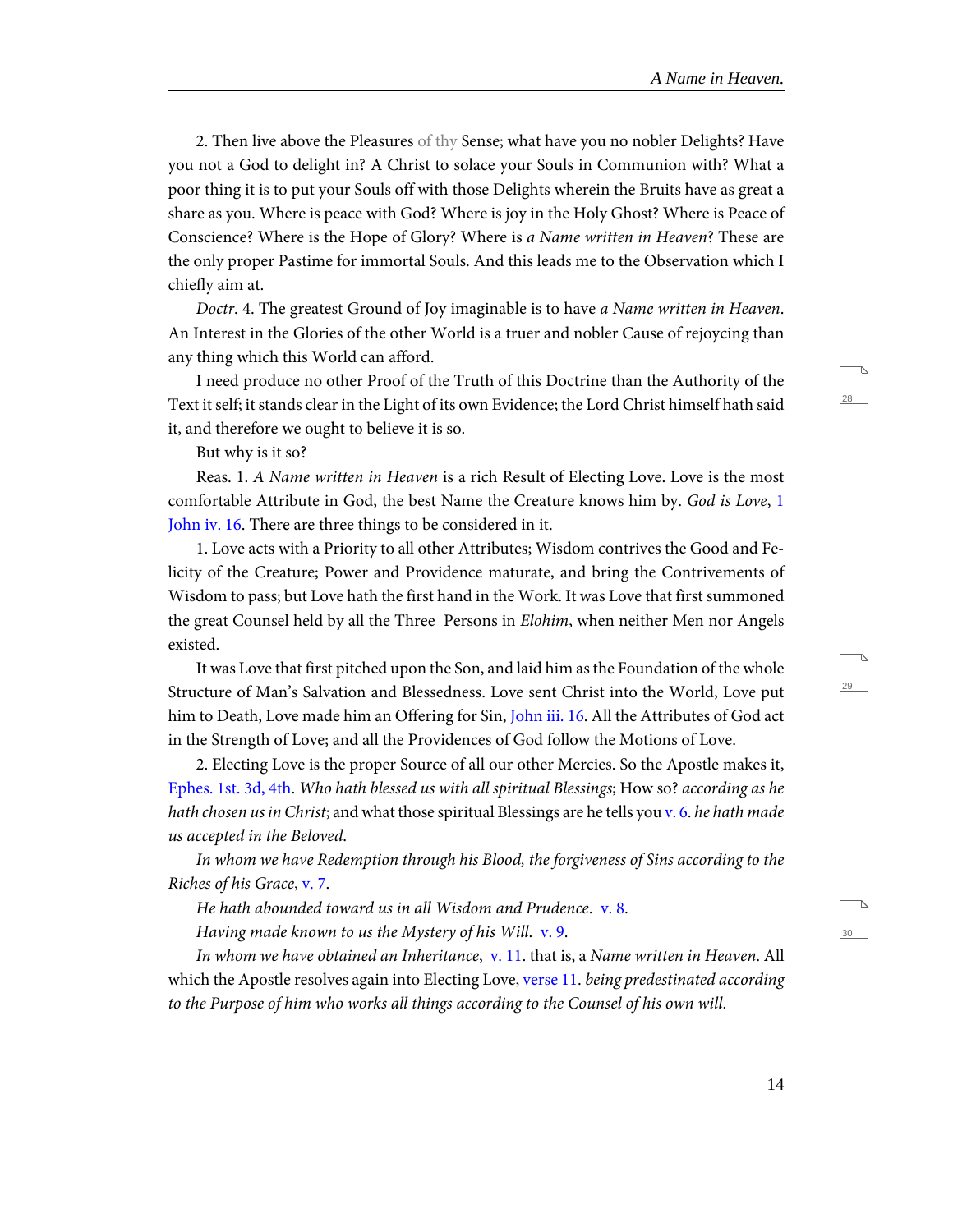<span id="page-18-14"></span><span id="page-18-13"></span><span id="page-18-12"></span>32

33

<span id="page-18-11"></span><span id="page-18-9"></span><span id="page-18-5"></span><span id="page-18-0"></span>3. Love is the only Attribute which God hath acted to the utmost: we have never seen the utmost of his Power, what God can do; but we have seen the utmost of his Love; He hath found a ransom for lost Souls; [Job xxxiii. 24](http://www.ccel.org/study/Bible:Job.33.24). He hath laid help upon one that is mighty, [Psal.](http://www.ccel.org/study/Bible:Ps.89.19) [lxxxix. 19.](http://www.ccel.org/study/Bible:Ps.89.19) He hath tabernacled Divinity in Flesh, [1 Tim. iii. 16](http://www.ccel.org/study/Bible:1Tim.3.16). made his Soul an Offering for Sin, laid upon him the Iniquity of us all, [Isai. liii. 11](http://www.ccel.org/study/Bible:Isa.53.11). made us the Righteousness of God in him, [2 Cor. v. 21](http://www.ccel.org/study/Bible:2Cor.5.21), accepted us in the Beloved, [Ephes. i. 6](http://www.ccel.org/study/Bible:Eph.1.6). made us to sit together in Heavenly Places in Christ Jesus, [Ephes. ii. 6.](http://www.ccel.org/study/Bible:Eph.2.6) written our Names in Heaven. How can divine Love put forth greater Efforts of it self than these?

<span id="page-18-10"></span>It is infinite Love, and it gives the Soul Interest in an infinite Good, intitles it to an infinite Blessedness, and so fills the Soul with an infinite Satisfaction.

<span id="page-18-4"></span><span id="page-18-1"></span>And is not an Interest in Electing Love the highest Cause of rejoycing? The Scripture compares the Love of God to Wine, [Cant. i. 2](http://www.ccel.org/study/Bible:Song.1.2). New Wine is said to make glad the Heart, [Psal. civ. 15](http://www.ccel.org/study/Bible:Ps.104.15). but the Love of God is better than Wine; [Cant. iv. 10](http://www.ccel.org/study/Bible:Song.4.10). it gives a Name in Heaven, which causes an eternal Rejoycing.

<span id="page-18-2"></span>Reas. 2. A Name written in Heaven is a Mercy with a Distinction, a peculiar appropriated Priviledge; David prays, [Psal. cvi. 4](http://www.ccel.org/study/Bible:Ps.106.4), [5](http://www.ccel.org/study/Bible:Ps.106.5). Remember me, O Lord, with the Favour thou barest to thy People; but the Hebrew reads it thus, Record me, O Lord, in the good Will of thy People. God in good will to his People records their Names in the Book of Life, and there David would be recorded too; and why? That I may see the Good of thy Chosen, that I may rejoyce in the Gladness of thy Nation, that I may glory with thine Inheritance.

<span id="page-18-8"></span><span id="page-18-3"></span>What if God give you Life, Riches, Relations, Honours? There is no Distinction in all this; can you prove your Title to the Love of God by any, or all of these? Solomon says no, [Ecclesiastes ix. 1](http://www.ccel.org/study/Bible:Eccl.9.1). No Man knows love or hatred by all that is before him. A Man may have Life, and yet be dead to God, dead in sin; a Man may be Rich and yet wretched, we may have Children, and yet be our selves Children of Wrath for all that; God doth not love us in giving us Sons, unless he give us his own Son: A Man may have Honour and yet not be honoured of God; Herod was honoured of the People, and yet eaten up of Worms, [Acts xii. 21,](http://www.ccel.org/study/Bible:Acts.12.21) [22](http://www.ccel.org/study/Bible:Acts.12.22), [23.](http://www.ccel.org/study/Bible:Acts.12.23)

<span id="page-18-6"></span>Peculiar Mercy causes peculiar rejoycing, common Mercies can cause but common Joy; a Name in Heaven is a Mercy with a Distinction, this is not the Lot of all, the Names of the greatest part of the World are written in the Dust, [Jeremy xvii. 13,](http://www.ccel.org/study/Bible:Jer.17.13) All that forsake thee shall be ashamed, their Names shall be written in the Earth, because they have forsaken the Lord, the Fountain of living Waters. The Expression hath much in it, it travels with a Curse.

<span id="page-18-7"></span>The Earth is opposed to Heaven; as a Name in Heaven imports the greatest Happiness, so a Name written in the Earth implys the greatest Misery.

The Earth is a Place of short Duration, it shall not last always; Heaven (that is the lower Heaven) *and Earth shall pass away*, our Lord Christ says, [Matt. v. 18](http://www.ccel.org/study/Bible:Matt.5.18). A Name written in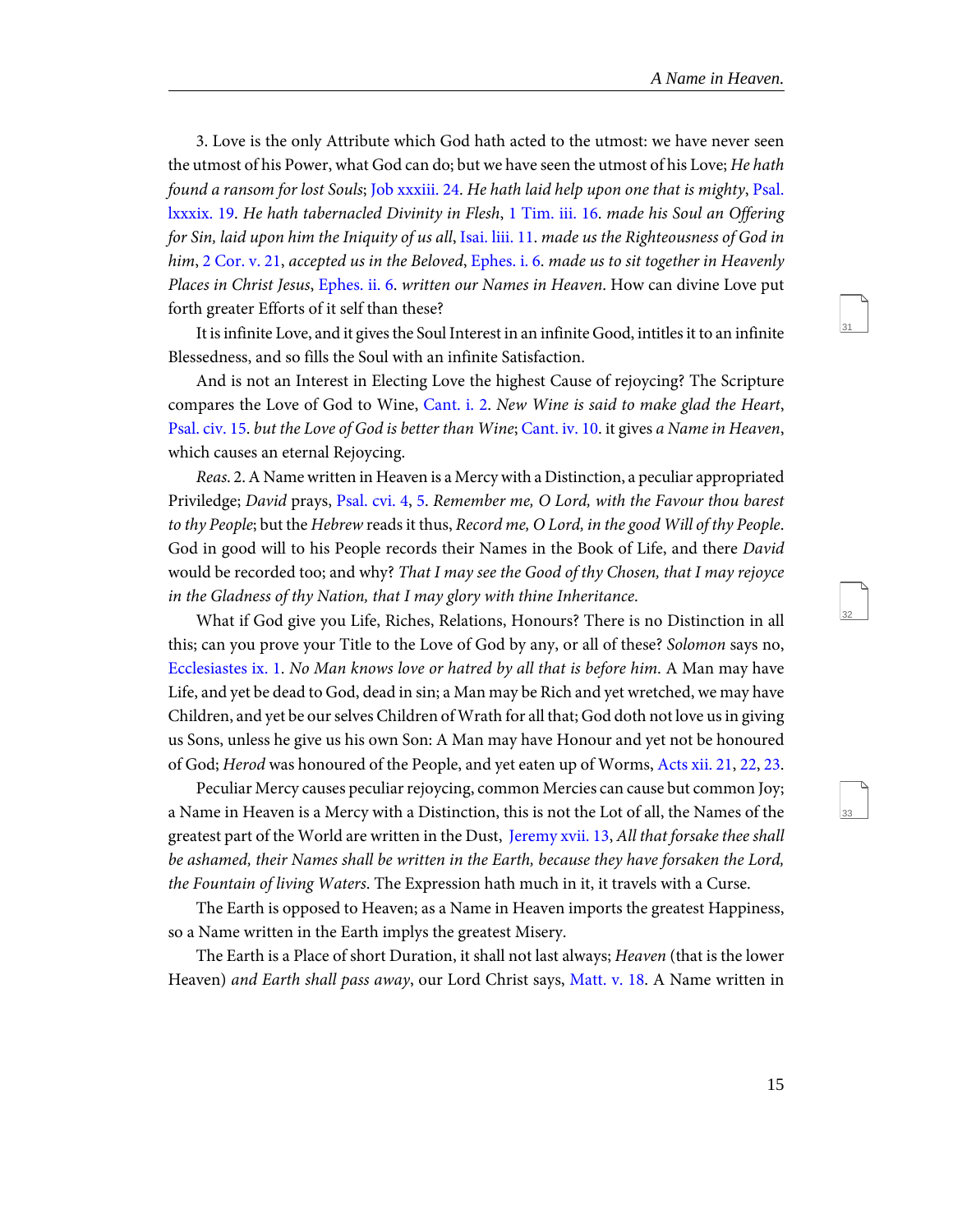<span id="page-19-9"></span><span id="page-19-8"></span>35

<span id="page-19-10"></span>36

<span id="page-19-0"></span>the Earth implys a short Duration, a Name of no Continuance; so says Bildad of the Wicked,

[Job xviii. 16](http://www.ccel.org/study/Bible:Job.18.16); His Roots shall be dried up beneath, and above shall his Branch be cut off.

<span id="page-19-5"></span>The Earth is a Place of Putrifaction and Corruption; what is buried in the Earth soon turns to Rottenness. so that a Name in the Earth implies Rottenness, according to that of Solomon, [Proverbs x. 7](http://www.ccel.org/study/Bible:Prov.10.7). the Name of the Wicked shall rot.

<span id="page-19-2"></span><span id="page-19-1"></span>The Earth is a Place of Oblivion, what is written in Heaven is recorded for ever, but what is written in the Dust is soon forgotten; so says *Bildad* of the Wicked, [Job xviii. 17.](http://www.ccel.org/study/Bible:Job.18.17) His Remembrance shall perish from the Earth, and he shall have no Name in the Street.

[V. 18](http://www.ccel.org/study/Bible:Job.18.18). he shall be driven from light into Darkness, and chased out of the World.

<span id="page-19-4"></span><span id="page-19-3"></span>[V. 19](http://www.ccel.org/study/Bible:Job.18.19). he shall neither have Son nor Nephew among his People, nor any remaining in his Dwellings.

<span id="page-19-6"></span>[V. 21.](http://www.ccel.org/study/Bible:Job.18.21) surely such are the Dwellings of the Wicked, and this is the Place of him that knows not God.

<span id="page-19-7"></span>The Earth is designed for burning; it is decreed to be Fuel for the Conflagration of the great Day, when the Lord Christ shall be revealed from Heaven in flaming Fire, [2 Thes. i. 7,](http://www.ccel.org/study/Bible:2Thess.1.7) [8](http://www.ccel.org/study/Bible:2Thess.1.8). So saith the Apostle, [2 Peter iii. 10](http://www.ccel.org/study/Bible:2Pet.3.10), The Day of the Lord will come, in which the Heavens shall pass away with a great Noise, and the Elements shall melt with fervent Heat, the Earth also, and the Works that are therein, shall be burnt up. Whatever is of Affinity to Earth must feel the Flames of that trying Day; not only the Element of the Earth, but the Treasures of the Earth, the Pleasures of the Earth, the Names written in the Earth, earthly Affections, earthly Fruitions, earthly Designs, earthly Hearts, all must together make Fuel for that Fire: For the Earth and all the Works that are therein shall be burnt up.

You see what a Curse a Name written in the Earth is, and yet the Names of the greatest part of Men and Women in the World are written there; to have a Name written in Heaven is the Portion but of few, it is a special Privilege by which the Lord doth distinguish his from the rest of the World; and therefore to have a Name in Heaven, is Cause of Rejoycing indeed..

Reas. 3. A Name written in Heaven speaks the Soul in the highest Relation to God; you are his Children, his Sons and Daughters, the Adopted of the Lord, and what greater Ground of Joy imaginable

Whatever Excellency there is in the Relation, the Benefit of that Excellency redounds to the Correlate by Virtue of the Tie of that Relation.

What is it that first cloathes your Child with Honour and Name, but the Nobleness of his Descent; and how comes your Honour and Greatness to descend upon him but by being of the same Blood? It is the nearness of the Relation, that intitles him to all. So all that is in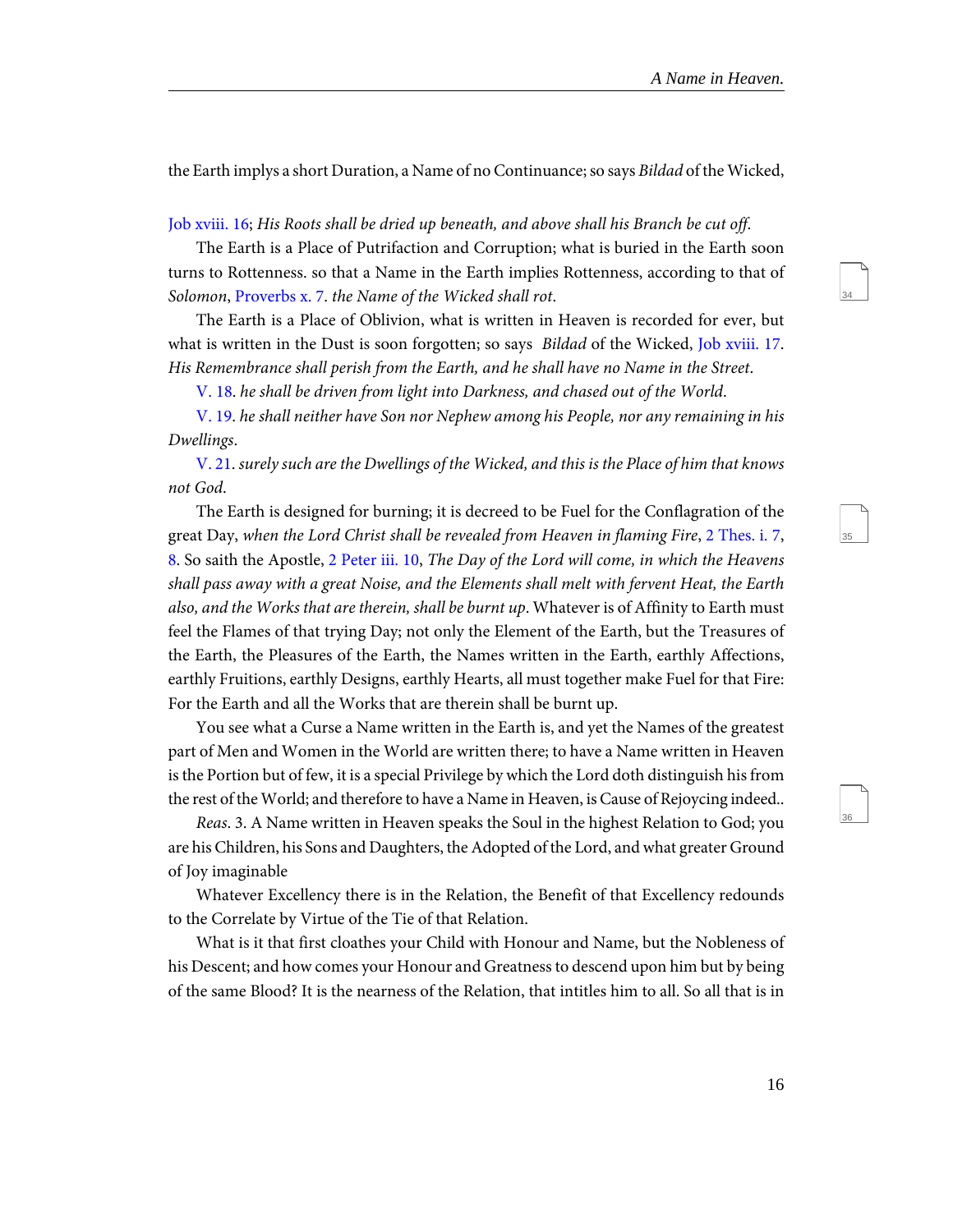<span id="page-20-12"></span><span id="page-20-11"></span><span id="page-20-10"></span>39

40

God, all his Excellency's, all his Attributes, his Wisdom, his Power, his Love, his Justice, his Providence, all are yours, and work for your Benefit and Advantage, by Virtue of this Relation.

There is a twofold Relation to God,

<span id="page-20-9"></span>of Servants, of Sons. { A Relation

But the Difference between them is very great, especially in five Things.

<span id="page-20-4"></span><span id="page-20-3"></span>1st. The Relation of Servants is a common Relation; all Creatures in the World are Gods Servants, as he is the great Master and Householder of Heaven and Earth. God hath Servants of all sorts, Good and Bad; he hath good and faithful Servants, [Matt. xxv. 23,](http://www.ccel.org/study/Bible:Matt.25.23) and he hath wicked and slothful Servants, [verse 26.](http://www.ccel.org/study/Bible:Matt.25.26) he hath some that Honour him, and some that rebel against him. God hath many Servants that take Wages of him, but do the Devils work.

<span id="page-20-6"></span>All Creatures stand in this Relation to God, the very Devils themselves are subject to his Command, every Knee bows to him, both of things in Heaven, and things in Earth, and things under the Earth, [Phil. ii. 10.](http://www.ccel.org/study/Bible:Phil.2.10)

But the relation of Sons is a peculiar special Relation, that appertains but to few. God hath many Servants, but he hath but few Sons; he hath many in Subjection, but few in this Relation: All are his Subjects, but all are not his Sons and Daughters.

<span id="page-20-5"></span><span id="page-20-0"></span>2. The Relation of Servants is a mercenary Relation; the Duty of that Relation is drawn forth by the Rewards of it; Servants work for Hire, it is Wages they chiefly look at. God hath many such Servants, that are meerly mercenarys in all their Duties. They know, God is a good Master, pays well, and keeps a good Table; his Commands are equal, and his Rewards are bountiful, therefore they own him. As many followed the Lord Christ when he was upon Earth, not because of his Miracles, but because of his Morsels; not because they would be saved, but because they did eat of the loaves, and were filled, [John vi. 26](http://www.ccel.org/study/Bible:John.6.26). It was not for the sake of his Person, but his Provision; not out of love to the Truth, so much as the Trenchard. The Lord Christ hath many such Servants now, that call themselves the Servants of Christ, and Ministers of Christ, but they are but Trenchard-Chaplains to him. It is the Salary they look at, more than the Service; Dignities, more than Duty; the Preferments of the Church, more than the Concernments of it: They have the *Flesh-hook* of the Law in their Hand, [1](http://www.ccel.org/study/Bible:1Sam.2.13) [Sam. ii. 13,](http://www.ccel.org/study/Bible:1Sam.2.13) [14.](http://www.ccel.org/study/Bible:1Sam.2.14) often to serve themselves, but the Book of the Law is in their Hand but seldom, whereby they should save themselves, and them that hear them, [1 Tim. iv. 16.](http://www.ccel.org/study/Bible:1Tim.4.16) These follow Christ indeed, but it is for the Loaves, no Wages, no Work: Like them in [Malachy iii. 14,](http://www.ccel.org/study/Bible:Mal.3.14) that cry out, What Profit is it to serve God?

<span id="page-20-8"></span><span id="page-20-7"></span><span id="page-20-2"></span><span id="page-20-1"></span>But now the Relation of Sons is more ingenuous: Sons obey and serve in Ingenuity; not for Reward, but Duty, they Labour, because they Love. Not but that the Children of God may look at the Rewards promised. Moses was Ingenuous in all his Performances, and yet he had a Respect to the Recompense of Reward, [Heb. xi. 26](http://www.ccel.org/study/Bible:Heb.11.26). Christ was a Son in the highest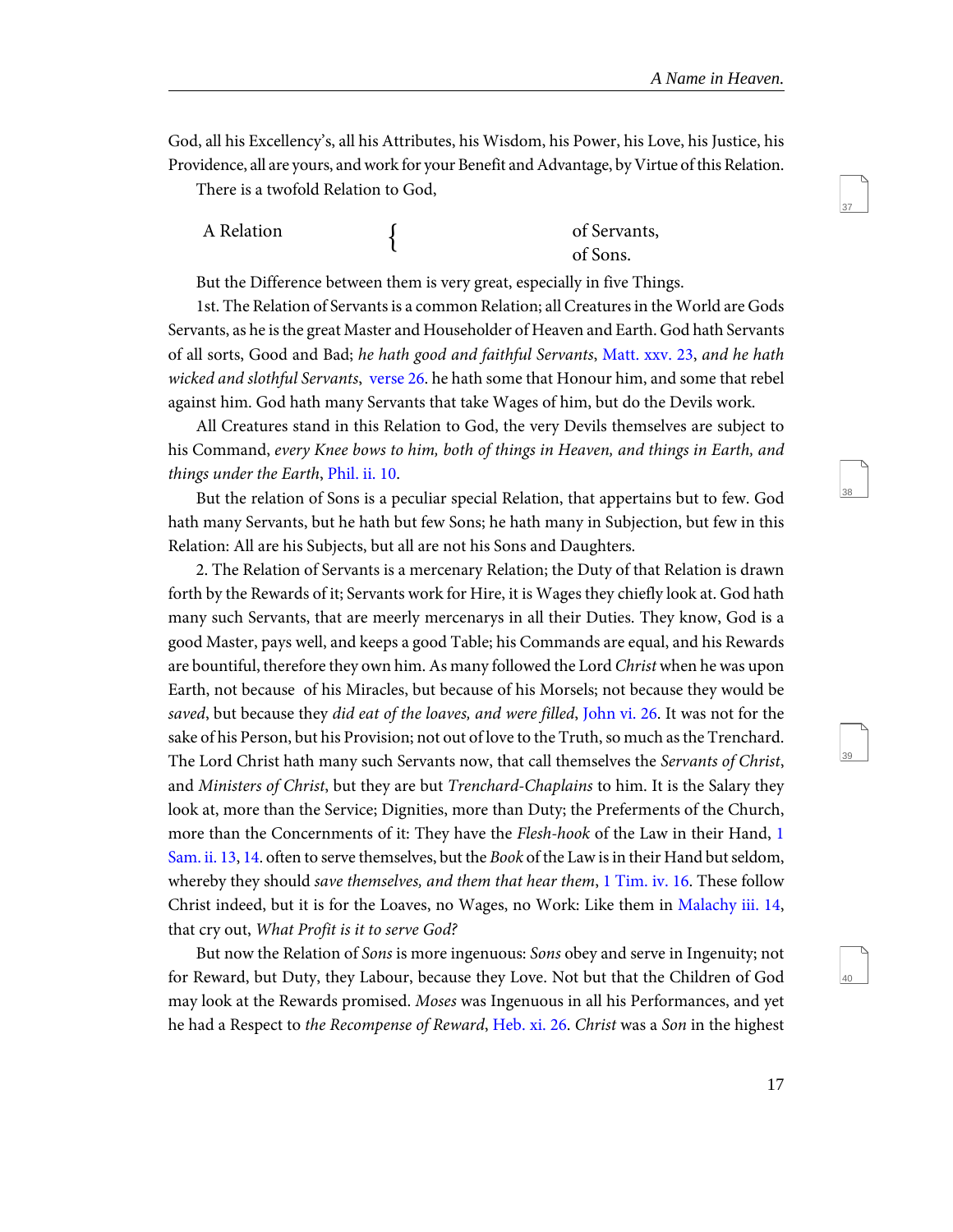<span id="page-21-8"></span><span id="page-21-7"></span>42

<span id="page-21-9"></span>43

<span id="page-21-6"></span><span id="page-21-3"></span>Relation, the Son of God's choicest Regards, [Matth. xvii. 5.](http://www.ccel.org/study/Bible:Matt.17.5) and yet it is said of Him, in his enduring the Cross, and despising the Shame, that He had an eye to the Joy that was set before him, [Heb. xii. 2](http://www.ccel.org/study/Bible:Heb.12.2). A Dutiful Child may look at his Inheritance; yet he would pay the Obedience of Children, though he were to receive no Father's Blessing.

<span id="page-21-5"></span>3. The Relation of Sons, is a Communicative Relation: The Relation of a Servant is not so. A Master doth not impart all his Mind, nor disclose his Secrets to his Servant; he lays upon him his Commands, but doth not betrust him with his Secrets. So saith our Lord Christ, [John xv. 15.](http://www.ccel.org/study/Bible:John.15.15) Henceforth I call you not Servants, for the Servant knows not what his Lord doth. But a Father will disclose and communicate his Heart to his Child; he will tell all his Mind, and Will, and Counsels, to his Son.

4. The Relation of Servants gives no Claim; it doth not intitle them to the Estate of their Lord: The Law allows them a present Maintenance, but no Share in the Inheritance.

But the Relation of a Son is Intitling; it gives a Claim. By Virtue of his Sonship, he hath a Title to what is his Father's; his Father's Riches, his Father's Honours, &c.

If you are the *Children of God*, you are born *Heirs*, and your Inheritance is the greatest in this World or in the next; for God Himself is your Portion; and all He is, and all He hath, is the Lot of your Inheritance.

<span id="page-21-4"></span>5. The Relation of Servants is not lasting; it is Arbitrary, founded in Will and Pleasure: You take one Servant, and put away another, at your Pleasure. But the Relation of a Son is abiding, it lasts for Ever, to the end of Being: So says our Lord Christ, [John viii. 35,](http://www.ccel.org/study/Bible:John.8.35) The Servant abides not in the house for ever, but the Son abideth forever. If you are the Children of God, you are taken into a Lasting Relation that shall never end: God is your Father for ever, and you are his Children for ever; it is an Everlasting Relation.

<span id="page-21-2"></span><span id="page-21-1"></span><span id="page-21-0"></span>How should we rejoyce in this near Relation to the Great God! Sons and Daughters of God is the highest Title I ever heard of in the World. David was made but Son-in-Law to a King, not born a Son; he was not of the Blood-Royal, but by Favour taken in and made a Son, and it was but a Son-in-Law neither, by Marriage, and this Sonship was but to a King, that dies like other Men, [Psal. lxxxii. 7.](http://www.ccel.org/study/Bible:Ps.82.7) and yet the Thoughts of it wrought to astonishment in him: Seemeth it a light thing to you to be Son-in-Law to a King? [1 Sam. xviii. 23.](http://www.ccel.org/study/Bible:1Sam.18.23) What is it then to be taken into an Eternal Sonship to an Everlasting Father, before whom the Kings of the Earth are as Grashoppers; that bringeth the Princes to nothing, and maketh the Judges of the Earth as vanity, [Isa. xl. 22,](http://www.ccel.org/study/Bible:Isa.40.22) [23](http://www.ccel.org/study/Bible:Isa.40.23).

Reas. 4. A Name written in Heaven, gives an assured Hope of Heaven: We are by this, for ever set free from all fear of miscarrying. If ye have a Title, never question the Possession: If the Right is yours, ye shall surely Inherit. When you look over a company of Deeds, and see the Name of such a particular Person run through them all, and expressly mention'd in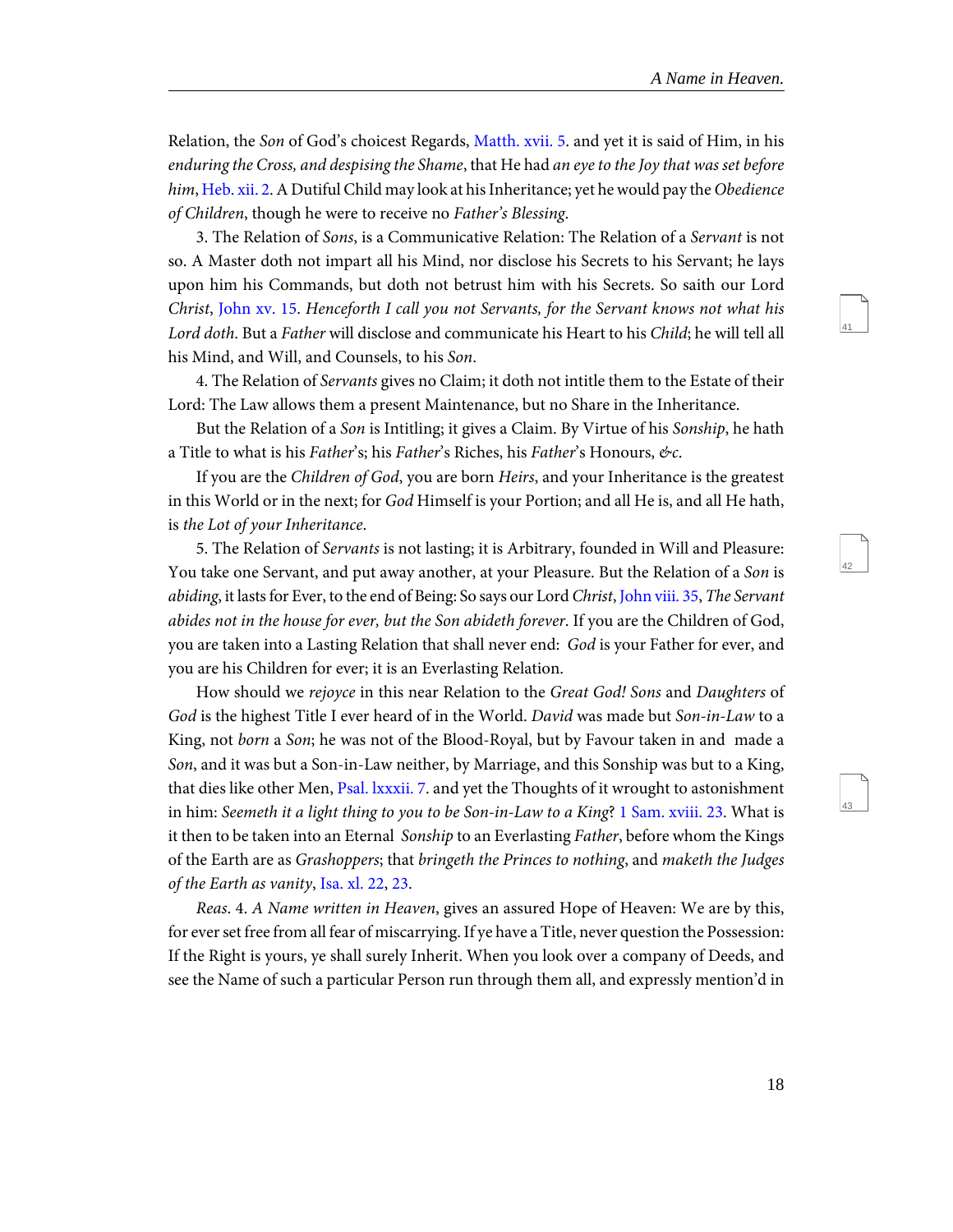<span id="page-22-6"></span><span id="page-22-5"></span>45

<span id="page-22-7"></span>46

<span id="page-22-8"></span>47

the Conveyance, and all things run in his Name; you conclude that Estate his, it belongs to him, and will come to him, for all the Law is on his side.

It is so in the Case in hand; if ye have a Name written in Heaven, the Estate is yours, the Conveyance is made to you: The Covenant is the Main Deed, which is sealed in the Blood of Christ, and therein the Inheritance is made-over and conveyed to you!

<span id="page-22-1"></span>There is an inseparable Connexion between *Election* and *Salvation*: Tho' there are many Links in the Golden-Chain that reach from one to the other, yet not one of them can be broken: Whom he did predestinate, them he called; and whom he called; them he justified; and whom he justified, them he also glorified, [Rom. viii. 30](http://www.ccel.org/study/Bible:Rom.8.30).

<span id="page-22-4"></span>It is observable in what Tense the Spirit of God puts it; not in the Future, as a thing to be done, but in a Tense that notes it done already, to shew the Certainty of it. If our Names are written in Heaven, we shall as surely share in the Glories of it, as if already in Possession; nay, we are already in Possession:

<span id="page-22-3"></span>Partly in Christ, who is already enter'd upon the Inheritance in our Right; [Heb. vi. 20,](http://www.ccel.org/study/Bible:Heb.6.20) Whither the Forerunner is for us entered. Hence that of the Apostle, He hath made us sit together in heavenly places, in Christ Jesus, [Eph. ii. 6.](http://www.ccel.org/study/Bible:Eph.2.6)

<span id="page-22-0"></span>Partly by the Promise: We have the Deeds, though we do not enjoy the Estate; we keep the Title, though we do not possess the Inheritance.

Partly in the First-fruits of Glory, [Rom. viii. 23,](http://www.ccel.org/study/Bible:Rom.8.23) which we receive by the Spirit of God, and the Graces of the Spirit in our Hearts. Entrance upon the least Part of an Estate, gives a Right to the Possession, as well as Entrance upon the Whole: The least Turf of the Premisses, conveys the Inheritance, and gives Livery and Seisin of all the Demesus. Grace in the Heart, is a Turf of the Holy Land, the Land of Promise, whereby God doth actually Instate us in the Glorious Inheritance.

#### **APPLICATION.**

<span id="page-22-2"></span>The First Use, shall be for Examination. Is a Name written in Heaven, the truest Cause of Rejoycing? Then let us see what Cause of Rejoycing we may have in our selves upon this Account. The Apostle's Counsel is plainly to this Purpose, [Gal. vi. 4,](http://www.ccel.org/study/Bible:Gal.6.4) Let every man prove his own work, and then shall he have rejoycing in himself, and not in another.

You have heard, That there can be no true Cause of Joy in the Heart, but a Name written in Heaven.

You have (Madam) set this Day apart for an Anniversary of Rejoycing in the Birth, and Life, and Hope of your Pleasant and Tender Son; and you do well: But doth your Joy begin here? or is God the beginning of it? Is a Name in Heaven the chief Ground of your Joy?

Quest. But you will Reply, Who can say his Name is written in Heaven? Who hath thus far known the Mind of the Lord? To whom hath he at any time opened the Sealed Book of his Secret Decrees? Was ever any Man admitted into the Regions above, to search the Eternal Records of the Divine Purpose?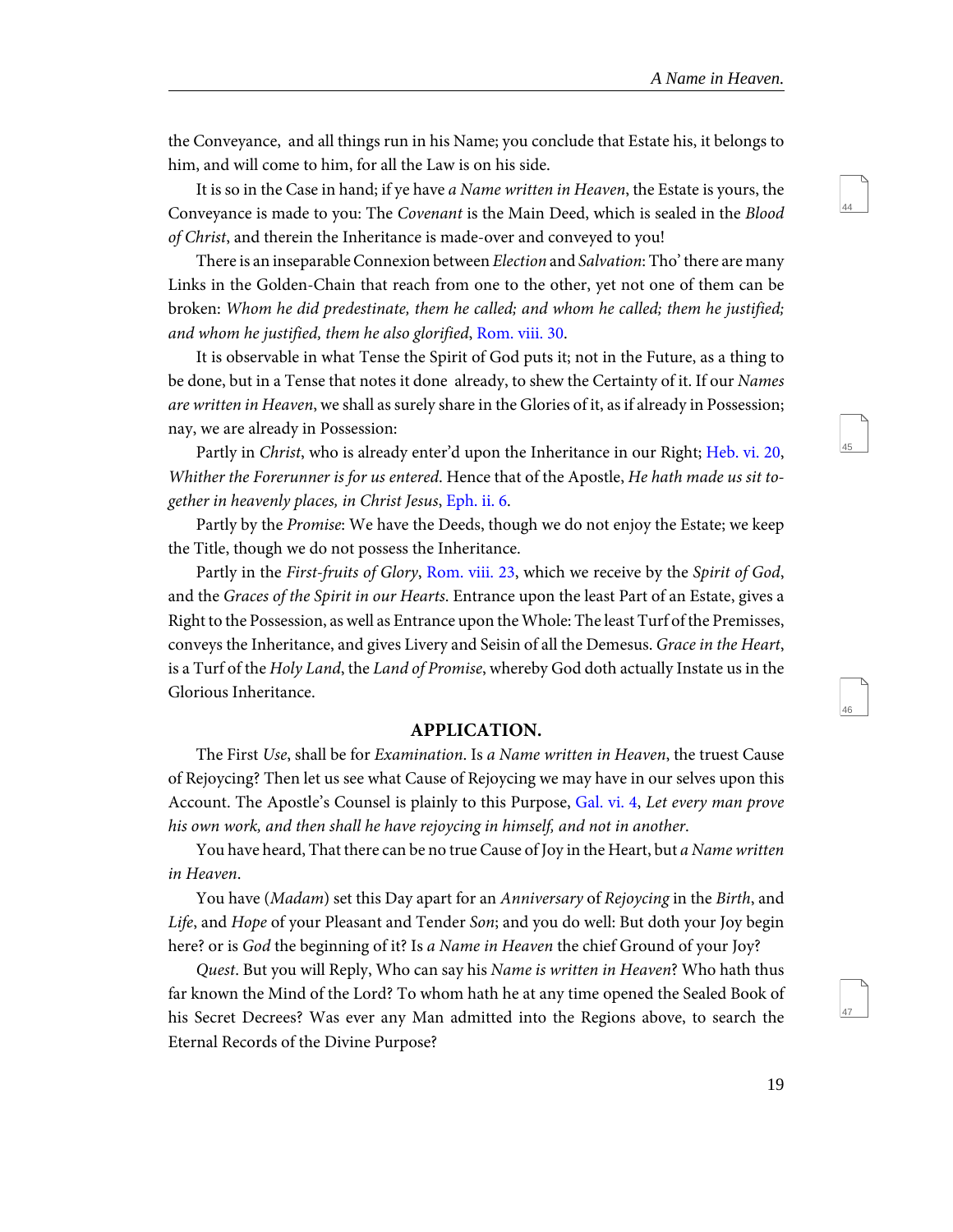<span id="page-23-5"></span><span id="page-23-4"></span>49

<span id="page-23-6"></span>50

Answ. Surely, No: But yet let me, in Answer to this, lay down Two Conclusions.

1. The Knowledge of this, That our Names are written in Heaven, is attainable: Why else are we commanded to make our Calling and Election sure? Wou'd the Lord Christ have call'd upon us to rejoyce, because our Names are written in Heaven, if it were a thing that cou'd not be known? Surely therefore it is no such Secret, as lies out of the reach of Faith's Attainment.

Indeed, to Wicked, Unbelieving, and Impenitent Sinners, the Knowledge of this is impossible. How can a Man who forsakes God, know that his Name is written in Heaven, when God says, They that forsake him, their Names shall be written in the Earth? But Believers may attain to the Knowledge of this.

<span id="page-23-3"></span>2. As the Knowledge of it is attainable, so it is evident from Scripture Instance, that many have attained to it: God hath sometimes unsealed the Book of his Decrees, and held it open to the Believing Eye; so that the Soul hath been inabled to read its Interest in Divine Love, by the Spiritual Opticks of Faith; For Faith is the Evidence of things not seen, [Heb. xi.](http://www.ccel.org/study/Bible:Heb.11.1) [1](http://www.ccel.org/study/Bible:Heb.11.1). Faith can make its passage trough all the Obstructions that lie in the way between a Soul at home in the Body, and an absent God; for that is the case of every Incarnate Christian. The Soul is as yet wrapt up in gross Matter, imprison'd in Flesh, and confined to an abode in a tabernacle of Clay; and therefore distanced from God, and utterly uncapable of any farther Converse and Communion with him, than what is attainable by the Mediation of Faith.

<span id="page-23-0"></span>Now Faith enters within the Vail, removes the Soul out of the Valleys of Sense, and sets it upon the highest Ground of Gospel-Consolation, that it may stand at the fairest advantage to get a Prospect into the Glory of the other World. Faith draws infallible Conclusions of the Goodness of its State, from the immutable Decrees of Electing Love: What else made Job say, I know that my Redeemer lives, and that he shall stand at the latter day upon the Earth; and that though worms destroy this body, yet in my flesh I shall see God, whom I shall see for my self? [Job xix. 25,](http://www.ccel.org/study/Bible:Job.19.25) [26](http://www.ccel.org/study/Bible:Job.19.26), [27.](http://www.ccel.org/study/Bible:Job.19.27)

<span id="page-23-2"></span><span id="page-23-1"></span>And what made St. Paul glory in the Lord Christ, crying out, Who loved me, and gave himself for me? [Gal. ii. 20.](http://www.ccel.org/study/Bible:Gal.2.20) And what made the Church say, with so much confidence, I am my Beloved's, and my Beloved is mine? [Cantic. vi. 3](http://www.ccel.org/study/Bible:Song.6.3).

Ques. But the great Question is, How shall a Man be able to know, that his Name is written in Heaven?

Answ. There are certain Discoveries of this in a Man's self; which if we attend to, we may have a sure Proof and Witness of.

1. Effectual Calling is a sure Proof of this: If the Call of God hath took hold of our Hearts, then our Names are written in Heaven. There is an inseparable Connexion between Election and Vocation; and therefore, when the Apostle bids us give all diligence to make our Calling and Election sure; though Election is before Calling (the one being an Immanent Act of God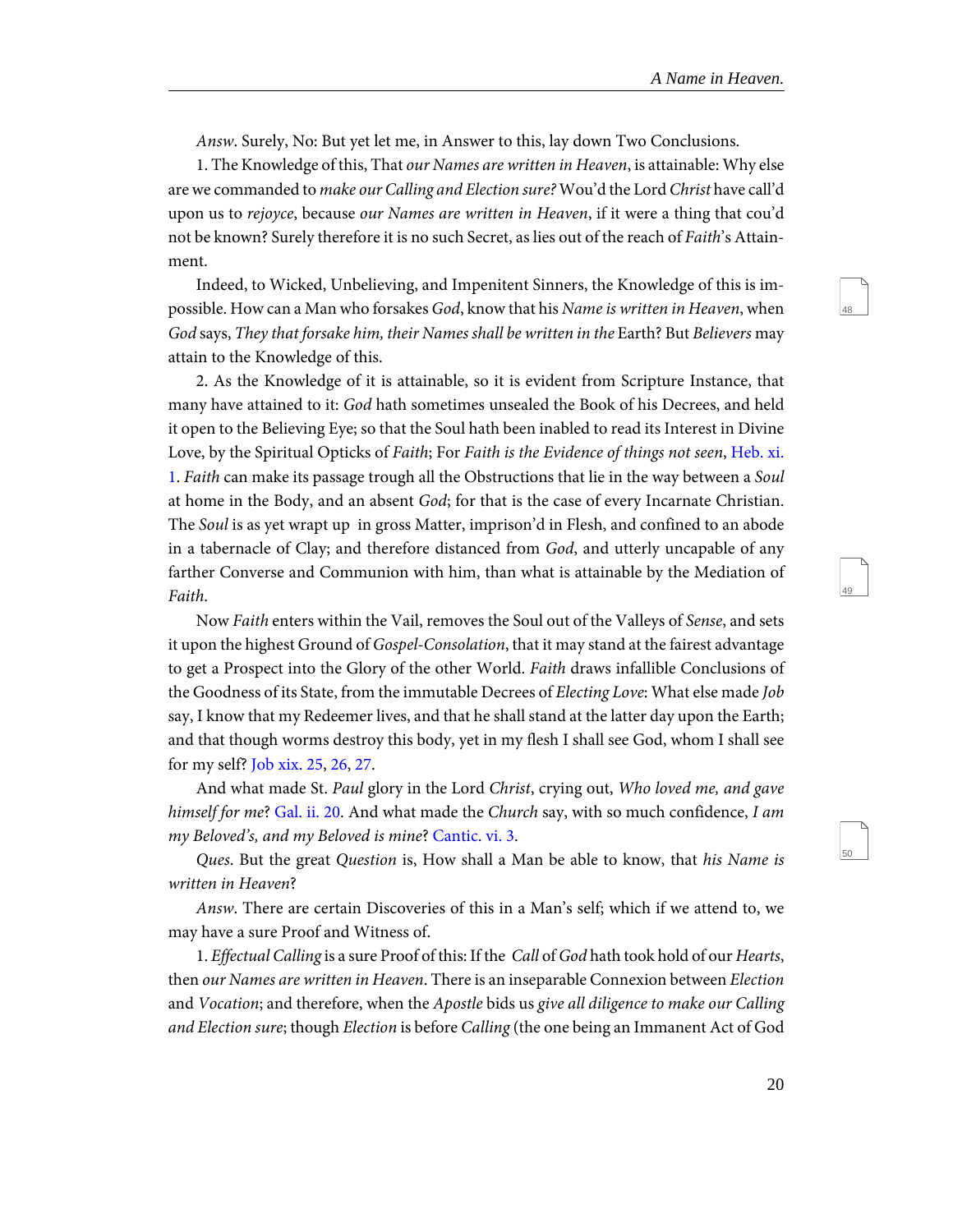<span id="page-24-6"></span><span id="page-24-5"></span>52

<span id="page-24-7"></span>53

<span id="page-24-8"></span>54

in *Eternity*; the other a Transient Act of God in *Time*), yet the *Apostle* puts the making our Calling sure, in the first place; because a Man can never be sure he is Elected, till he is first Called.

<span id="page-24-1"></span>Now then, if ye wou;d know whether your Names are written in Heaven; satisfie your selves in this, That the *Call* of God hath took effectual hold of your *Hearts*. Hath it brought your Souls off from everything below Christ, wholly to follow Christ? It is said, when Christ called Peter and Andrew, they presently left their Nets, and followed him, [Matth. iv. 18,](http://www.ccel.org/study/Bible:Matt.4.18) [19.](http://www.ccel.org/study/Bible:Matt.4.19) Every Man hath his Nets, somewhat that his Soul is entangled in, till the Call of God take hold of him. Can you now, with Peter, when God calls; lay aside your Nets to follow him?

<span id="page-24-2"></span>For it is not every Call, that will witness the Truth of our Election: There is an External Call of the Word, that is ineffectual, it prevails not upon the Sinner's Heart, he turns a deaf Ear upon it; this Call leaves Sinners as it finds them, in their sins and lusts, [Matth. xx. 16.](http://www.ccel.org/study/Bible:Matt.20.16)

But then there is an Internal Call; when Word and Spirit go together, and work together, to bring the Soul off from Sin, and Lust, and Self, and World, and all to Jesus Christ, to live upon him as its Portion, and conform to Him as its Pattern. Now if thou art thus Called, then is thy Name written in Heaven: And therefore ye may'st go and rejoyce indeed; for if any in the World hath cause, thou hast.

<span id="page-24-4"></span>2. If the Law of God be written in thy Heart, then thy Name is written in Heaven. It is one of the great Promises of the New Covenant, That God will write his Law in our Hearts, [Heb. viii. 10](http://www.ccel.org/study/Bible:Heb.8.10).

Quest. Now you will say, What is this Law of God?

<span id="page-24-0"></span>Answ. It is the Law of Love, the Law of Holiness, a Law that takes in all the Duties that God requires of us, a Law of Universal Obedience: [Psal. xl. 8.](http://www.ccel.org/study/Bible:Ps.40.8) Thy Law is in my Heart; it is a Law that comprehends the whole Rule of the New Creature. The Law Within is a Counterpart of the Law Without; so that, look whatever the Word of God commands, the Soul is enabled to perform, when this Law is written in the Heart.

Quest. When is God said to write his Law in the Heart?

<span id="page-24-3"></span>Answ. When He doth powerfully impress a Divine Principle of Grace, by his Holy Spirit, in the Heart. Believers are said to be the Epistle of Christ, written not with Ink, but with the Spirit of the Living God,  $2$  Cor. iii. 3. An Epistle, is nothing else but a Paper, with the Mind of a Man written in it, and sent to another: *Believers*, are the *Epistle* of the Living God; there his Mind, and Will, and Law is written, not in Tables of Stone, but in the fleshly Tables of the Heart.

So that if the Law of God be written in your Heart, then may you know that your Name is written in Heaven.

Converting Grace in the Heart, is the best Comment upon the Election of God; without which, the Eternal Decree concerning us, can never be read with Clearness, nor understood with Comfort. The Decree travails and brings forth, in a work of Grace in the Heart: The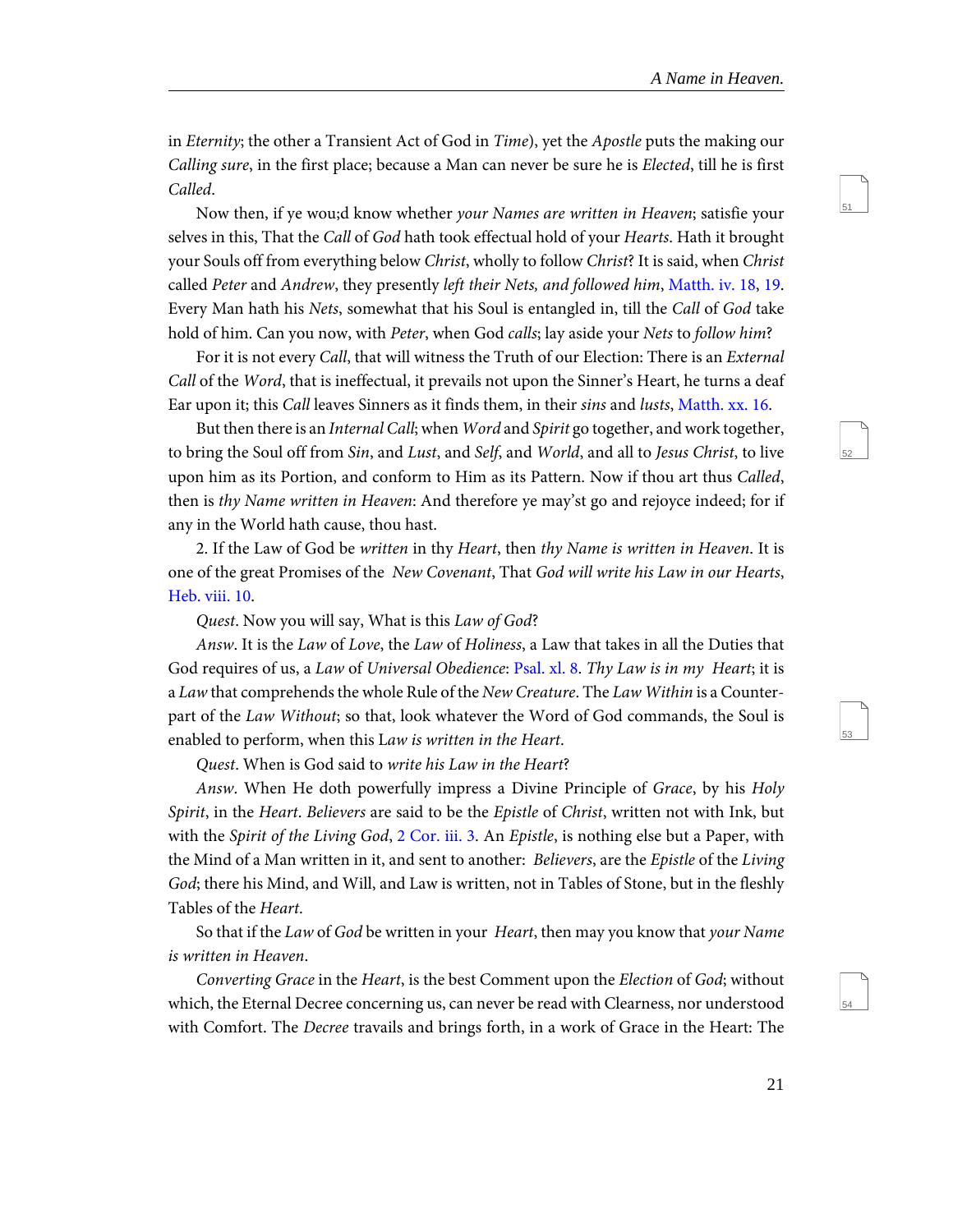<span id="page-25-7"></span><span id="page-25-6"></span>56

<span id="page-25-8"></span>57

Mind of God, concerning our Eternal Condition, is best known by a sound Conversion; for there he speaks plainly; that *Fountain of Love* which ran under Ground before, now bubbles up, and breaks forth. In Election, God spake within Himself; but in Conversion, God speaks to the Soul: In Election, God wrote our Names in Heaven secretly; but in Conversion, we see them written there openly.

A Work of Grace in the Heart, carries in it a Four-fold Witness:

- 1. That we are the Objects of God's Election.
- 2. That Sin is Pardoned through Christ's Satisfaction.
- 3. That God is Reconciled by Christ's Intercession.

4. That we are Secure, as to Eternal Salvation.

<span id="page-25-0"></span>And the least of these is worth a whole World. Who would not be willing to know himself the Chosen of God? Who would not be glad to see Sin Pardoned? Who would not rejoice in a Friendship with God, whose Wrath burns to the lowest Hell? Who would not triumph, in an Assurance of being Saved for Ever? Now if Grace be wrought in thy Heart, this is thy Privilege, and may'st say, with *Tamar*, [Gen. xxxviii. 25.](http://www.ccel.org/study/Bible:Gen.38.25) Whose this Staff, and this Signet, and these Bracelets are, his am I. and thou may'st rejoyce in hope of Glory. No better Witness of our Names written in Heaven, than the Image of God engraven in the Heart: Say not, Who shall ascend to Heaven? &c. [Rom. x. 6](http://www.ccel.org/study/Bible:Rom.10.6).

<span id="page-25-4"></span><span id="page-25-1"></span>As Sinners need not descend into the Deep, to search for Hell, to see if their Names be written, by the Wrath and Vengeance of God, in Eternal Misery: No, they may find it nearer home; there is an Hell within them; there is the Stench and Filth of Hell, in their vile Affections; the Smoak and Flames of Hell, are in their burning and raging Lusts; the Darkness of Hell, in their blind Minds; and sometimes the Torments of Hell, in their guilty and self-revenging Consciences, that Worm that never dies, [Mark ix. 44.](http://www.ccel.org/study/Bible:Mark.9.44) So may Believers find a Heaven in their own Souls, a Heaven of Light, of Love, of Holiness, of Joy and Praise; the Kingdom of Heaven is within you.

<span id="page-25-5"></span><span id="page-25-3"></span><span id="page-25-2"></span>3. If true Faith be wrought in thy Heart, then is thy Name written in Heaven. [1 John v.](http://www.ccel.org/study/Bible:1John.5.10) [10.](http://www.ccel.org/study/Bible:1John.5.10) He that believeth on the Son of God, hath the witness in himself. Faith is a sure Fruit of Electing Love: As many as were ordained to Eternal Life, believed, [Acts xiii. 48.](http://www.ccel.org/study/Bible:Acts.13.48) God doth not (you see from hence) Elect us because we Believe, (Election upon Faith foreseen, is an Arminian Dream) but we Believe because we are Elected.; it is some of the first-fruits which Eternal Love brings forth in the Heart; final Unbelief, is a sad Witness of a reprobated State: So says our Lord Christ, Ye believe not, because ye are not of my sheep, [John x. 26.](http://www.ccel.org/study/Bible:John.10.26)

Wou'd you know then whether your Name be written in Heaven? Then see what Faith is wrought in your *Heart*. Have ye ever truly closed with the Lord Jesus Christ? Do ye heartily embrace Him, upon the Terms He is offered in the Gospel? Can ye venture your Souls, your Salvation, your Eternal All, upon the single bottom of a Redeemer's Righteousness? Have you ever made actual Application of the Blood and Righteousness of Christ to your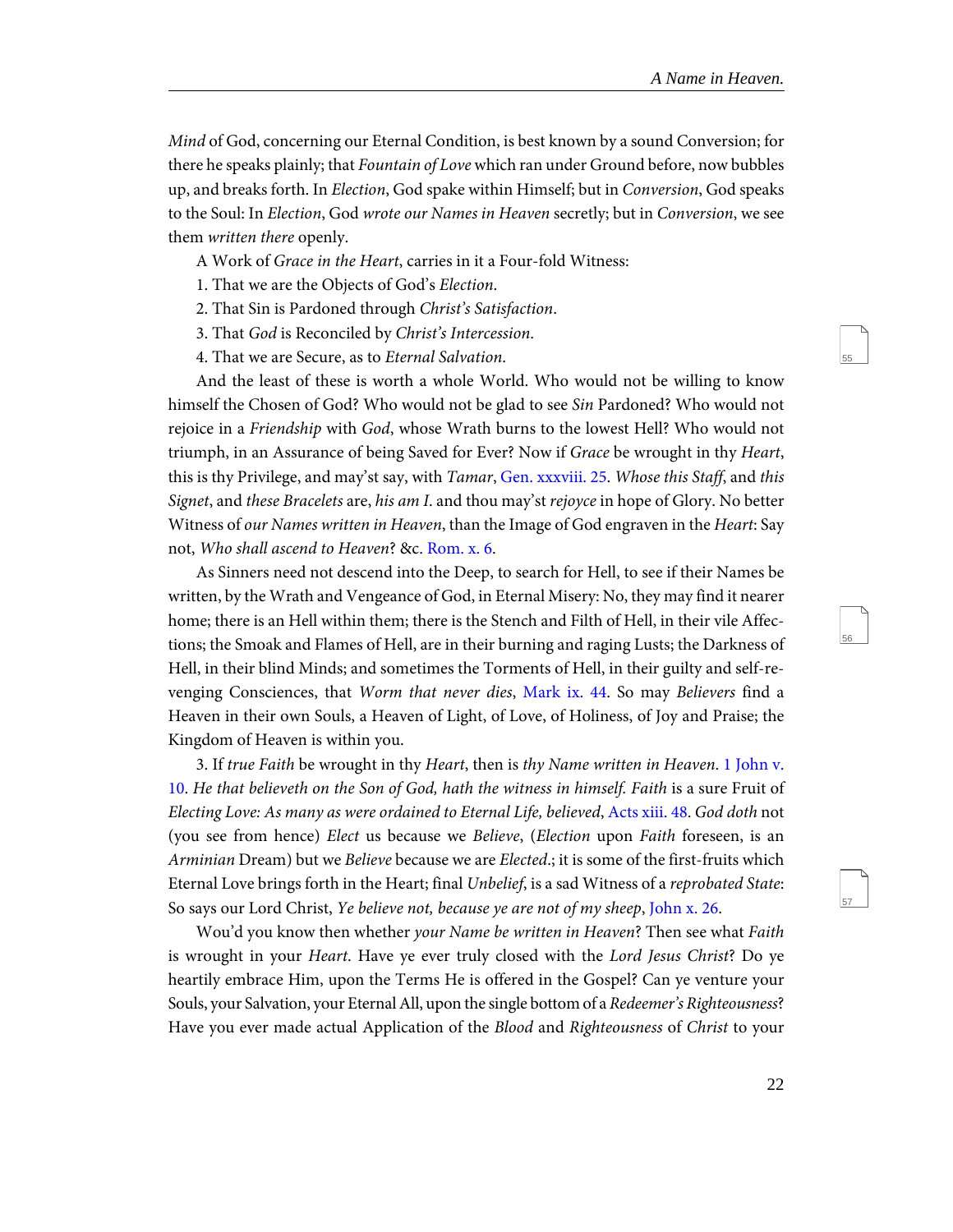<span id="page-26-9"></span><span id="page-26-8"></span><span id="page-26-7"></span>60

61

<span id="page-26-6"></span><span id="page-26-5"></span>own Consciences, to take off that Guilt of Sin whereby your Souls stand Bound-over to Wrath and Damnation? This is Faith of the Operation of God; and where-ever this Faith is found in the Heart, the Name of that Man, that Woman, is found in Heaven: And therefore well may the Apostle say, In whom believing, ye rejoyce with joy unspeakable and full of Glory, [1](http://www.ccel.org/study/Bible:1Pet.1.8) [Pet. i. 8](http://www.ccel.org/study/Bible:1Pet.1.8).

4. If the Father's Name be written in your Foreheads, then are our Names written in Heaven. In Rev. xiv: 1. it is said of those who stood with the Lamb upon Mount-Sion, That the Father's Name was written in their Foreheads.

The Name of God is written in the Forehead, when we openly confess the Truths of God, and are not ashamed of Religion, nor ashamed to own God, and his Ways, and Ordinances, and People, in the midst of a Profane, Scoffing, and Adulterous Generation. Now says our Lord Christ, He who confesses me before men, (that's the Name of Christ written in the Forehead) him will I confess before my Father; that is, he shall have a Name written in Heaven.

<span id="page-26-3"></span>Now where is the Name of God written? Do ye Repine at Difficulties, Shrink at Sufferings, Blush at being counted Religious? Are you Ashamed of Christ, his Ways, his Name, his People? why if so, his Name is not in your Foreheads.

<span id="page-26-4"></span>Or can you lift up your Heads, and shew your Faces, in the Cause of Christ? It should be thus, God is not ashamed to be called our God, [Heb. xi. 16.](http://www.ccel.org/study/Bible:Heb.11.16) And will you be ashamed to be called his Children, his Saints, his Witnesses? Moses was not, when he esteemed the reproaches of Christ greater riches than theTtreasures of Egypt, [Heb. xi. 26](http://www.ccel.org/study/Bible:Heb.11.26). He had the Father's name in his Forehead.

<span id="page-26-1"></span><span id="page-26-0"></span>5. If your great Work be, is to lay up treasure in Heaven, then your Names are written in Heaven. This is the Counsel of the Blessed Jesus, [Matth. vi. 20](http://www.ccel.org/study/Bible:Matt.6.20). Lay up for yourselves treasures in Heaven: and [Luke xii. 33.](http://www.ccel.org/study/Bible:Luke.12.33) Provide your selves bags which wax not old, a treasure in the heavens that faileth not.

The Treasures of most Men are Perishing, Earthly Treasures, canker'd and Moth-eaten Treasures, Treasures of Vanity.

<span id="page-26-2"></span>Christians! Where is your Treasure? Is it in this World, or the next? Is it in present Vanities, or future Glory? Is it in present Contentments, or in Everlasting Inheritance? Is it in Corn, and Wine, and Oil; or is it in the Light of God's Countenance? Is it in Profits, Pleasures, and Honours; or is it in Grace and Glory? Do ye *build*, and *plant*, and *sow* in the *other* World, that hereafter ye may reap an Eternal Harvest of Blessedness? If so, then are your Names written in Heaven.

6. If your Conversations are in Heaven, then are your Names written in Heaven, [Phil. iii.](http://www.ccel.org/study/Bible:Phil.3.20) [20.](http://www.ccel.org/study/Bible:Phil.3.20) Our Conversation is in Heaven. Many profess Hope of Heaven, but their Conversations are in the mean while upon the Earth: like that foolish Actor, that whilst his Eyes were fix'd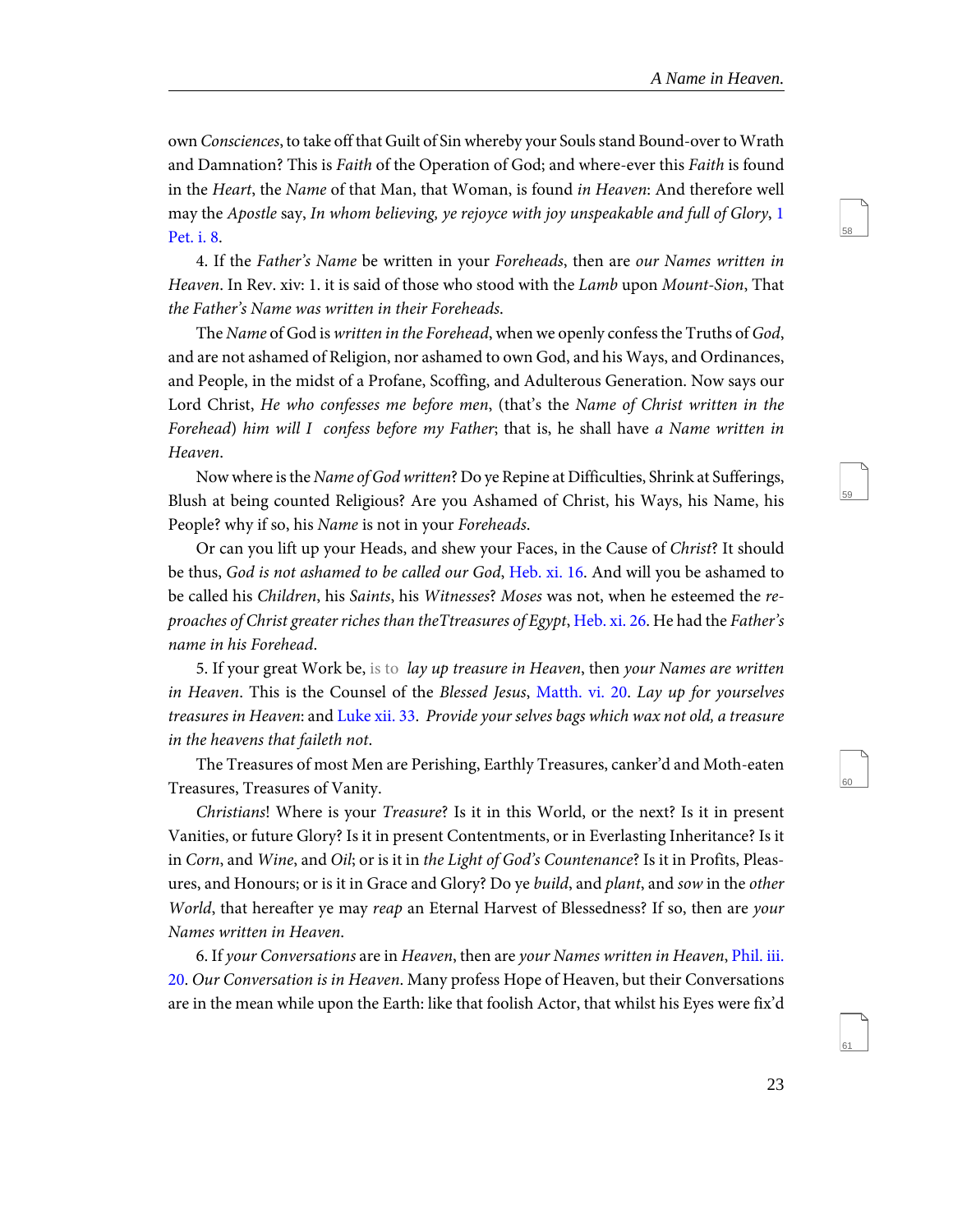upon the Earth, cry'd, O Heavens! they savour only Earthly Things; Earthly Profits, Earthly Comforts, Earthly Vanities.

<span id="page-27-9"></span>Let a Man's Profession be never so Heavenly, his Prayers and Duties never so Heavenly; yet if they are over-topp'd by an Earthly Conversation, that Man's Religion is vain. The Scripture says expressly, If any man love the World, the love of the Father is not in him, [1](http://www.ccel.org/study/Bible:1John.2.15) [John ii. 15](http://www.ccel.org/study/Bible:1John.2.15).

<span id="page-27-8"></span>Never talk of a Name in Heaven, so long as your Hearts are buried in the Earth: Where your Hearts are, there your Names are: If your Hearts are Earthly, your Names are in the Earth, Carnal, Worldly, Sensual, Enemy to God, that is thy Name, and the Scripture gives thee no other, [Jam. iv. 4,](http://www.ccel.org/study/Bible:Jas.4.4) He that is a friend of the world, is the enemy of God.

<span id="page-27-0"></span>Now what is your Life? How do ye live? Do ye live by Sense, or do ye live by Faith? Do ye live upon the Creatures, or upon the Promises?

It is said of the Vertuous Woman, [Prov. xxxi. 14](http://www.ccel.org/study/Bible:Prov.31.14), that she fetcheth her food from far. So doth the true Believer; he uses the Blessings of the Creature, but he lives upon the Blessings of the Covenant.

<span id="page-27-7"></span><span id="page-27-3"></span><span id="page-27-1"></span>From far.] That is, far out of the sight and ken of the Natural Eye: for it is Bread the World knows not of. The Natural Man is blind, and cannot see afar off. God hath set the world in their hearts, [Eccles. iii. 11.](http://www.ccel.org/study/Bible:Eccl.3.11) They are strangers to this Joy.

From far.] A man's life consists not in the abundance of things which he possesseth, [Luke](http://www.ccel.org/study/Bible:Luke.12.15) [xii. 15](http://www.ccel.org/study/Bible:Luke.12.15). His Life is hid with Christ in God, [Col. iii. 3](http://www.ccel.org/study/Bible:Col.3.3); and from thence are the Comforts of his Life. He fetches his food from far: It is God in Christ, and the Glories of the other World that are the Bread of his Soul.

<span id="page-27-6"></span><span id="page-27-5"></span><span id="page-27-4"></span>Do ye fetch your Food from far, or nearer home? Are you fed by Sense, with what is next; or doth Faith feed you, with Clusters fetch'd from the Holy-Land? Do ye serve Flesh, Lust, and Sins, and Times, (which is the basest Thraldom) or do ye serve God, and Christ, whose service is perfect freedom? [Rom. vi. 16;](http://www.ccel.org/study/Bible:Rom.6.16) His ye are whom ye serve. The Apostle Paul will tell you whom he serves; The Lord whom I serve in my spirit, [Rom. i. 9](http://www.ccel.org/study/Bible:Rom.1.9). Forgetting the things behind, I press towards the mark, [Phil. iii. 13.](http://www.ccel.org/study/Bible:Phil.3.13) Outward Privileges, Carnal Contentments, Perishing Hopes, these were once the things before him; but now he hath turn'd about, and set his face the other way, and left them all *behind* him.

<span id="page-27-2"></span>I press forward towards the mark. He is now ascending upon the wings of Faith and Love, above this Dung and Darkness, to the Regions of Light and Glory

If your Conversation be in Heaven, it is thus with you in one degree or other. Heavenly Concernments are your Work, and Heavenly Comforts are your Support. It is not the Figtree blossoms, nor the Olive's labour, [Hab. iii. 17,](http://www.ccel.org/study/Bible:Hab.3.17) that can comfort and glad you; but it is Fruit from the *Tree of Life*, in the midst of the *Paradise of God*, that feeds you.

If thus your Conversation be in Heaven, then is your Name written in Heaven. The next Use shall be by way of

<span id="page-27-12"></span><span id="page-27-11"></span><span id="page-27-10"></span>63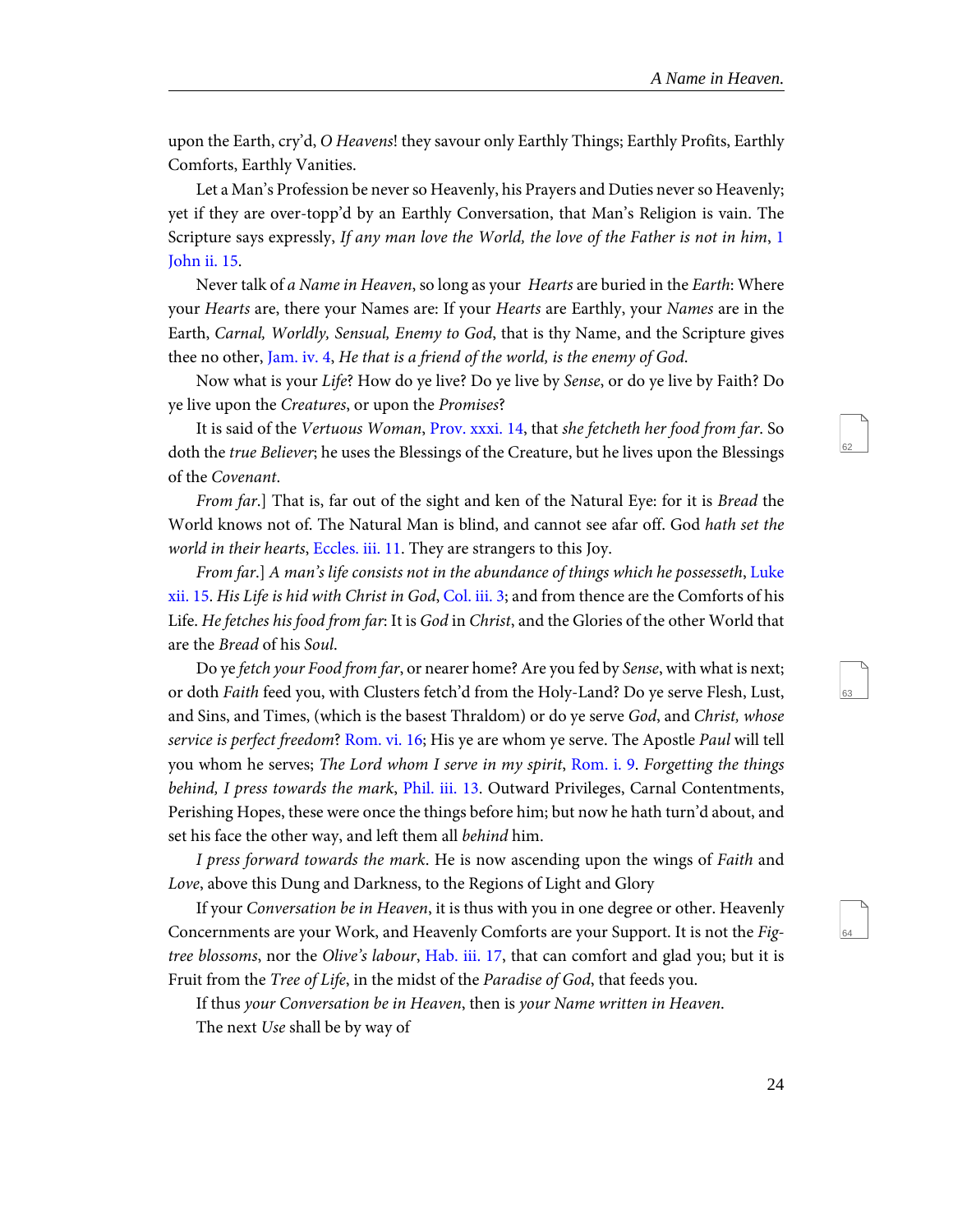<span id="page-28-10"></span><span id="page-28-9"></span><span id="page-28-8"></span>66

67

Exhortation.

IS a Name written in Heaven the highest Cause of Rejoycing? And can you, upon examination, find that your Names are written there? Oh, then set your Selah upon this Mercy! Fix your Heart, your Joy, your Thankfulness upon this Privilege. Other things you may rejoyce in, in their place, and by the by; but here your *Joy* should be fixed. See how the *Apostle* breaks out into Thanksgiving for this, [Ephes. i. 3](http://www.ccel.org/study/Bible:Eph.1.3), [4,](http://www.ccel.org/study/Bible:Eph.1.4) [5,](http://www.ccel.org/study/Bible:Eph.1.5) [6](http://www.ccel.org/study/Bible:Eph.1.6).

<span id="page-28-5"></span><span id="page-28-4"></span><span id="page-28-3"></span>[Ver. 3.](http://www.ccel.org/study/Bible:Eph.1.3) Blessed be the God and Father of our Lord Jesus Christ, who hath blessed us with all spiritual blessings in Christ Jesus.

<span id="page-28-6"></span>[Ver. 4](http://www.ccel.org/study/Bible:Eph.1.4). According as he hath chosen us in him before the foundation of the world; that we should be holy and without blame before him in love.

<span id="page-28-7"></span>[Ver. 5](http://www.ccel.org/study/Bible:Eph.1.5). Having predestinated us to the adoption of Children, by Jesus Christ, to himself, according to the good pleasure of his will.

[Ver. 6](http://www.ccel.org/study/Bible:Eph.1.6). To the praise of the glory of his grace, wherein he hath made us accepted in the Beloved.

His Heart dwells in triumph upon this Mercy; and so should ours also; the Lord Christ, here in the Text, commands it; Rejoyce, because your Names are written in Heaven.

<span id="page-28-1"></span>Now give me leave to propound to you Six Considerations, which are very proper Motives to stir up your Hearts to the Practice of this Duty.

Consider (1.), There is no Name like this.

1. It is an Honourable Name: [Isa. xliii. 4](http://www.ccel.org/study/Bible:Isa.43.4), Since thou wast precious in my sight, thou hast been Honourable.

<span id="page-28-2"></span>If God poureth Contempt upon the Creature, it must needs be vile and base: God is the true Fountain of Honour; if he puts Honour upon us, it is the truest Honour in the World.

2. It is a better Name than that of Sons and Daughters: [Isa. lvi. 4,](http://www.ccel.org/study/Bible:Isa.56.4) [5](http://www.ccel.org/study/Bible:Isa.56.5). Thus saith the Lord to the Eunuchs that keep my Sabbaths, and chuse the things that please me, and take hold of my Covenant; to them will I give in my house a place, and a name better than of Sons and Daughters. Though they have no Children, yet they shall be my Children; though they are without a Name in the World, yet they shall have a Name in my House.

<span id="page-28-0"></span>Your Honour Rejoyces in the Name of a Son, this Day; and you do well: God forbid that I should make your Rejoycing void: Nay to encourage it, let me tell Your Honour, That God takes it kindly, that you own him, in the Mercies and Blessings of Providence. But I am, in Duty, to mind you of a better Name than that of Sons and Daughters; and this is it, to have a Name written in Heaven. To have a Child from God, is an inferiour Name to this of being call'd a Child of God. Solomon saith, If a Man beget an hundred Children, and live many years, and his soul be not filled with good, I say, that an untimely birth is better than he, [Eccles. vi. 3](http://www.ccel.org/study/Bible:Eccl.6.3).

3. It is a Durable and Lasting Name. A name in the world may be lost: The Wicked may Defame it.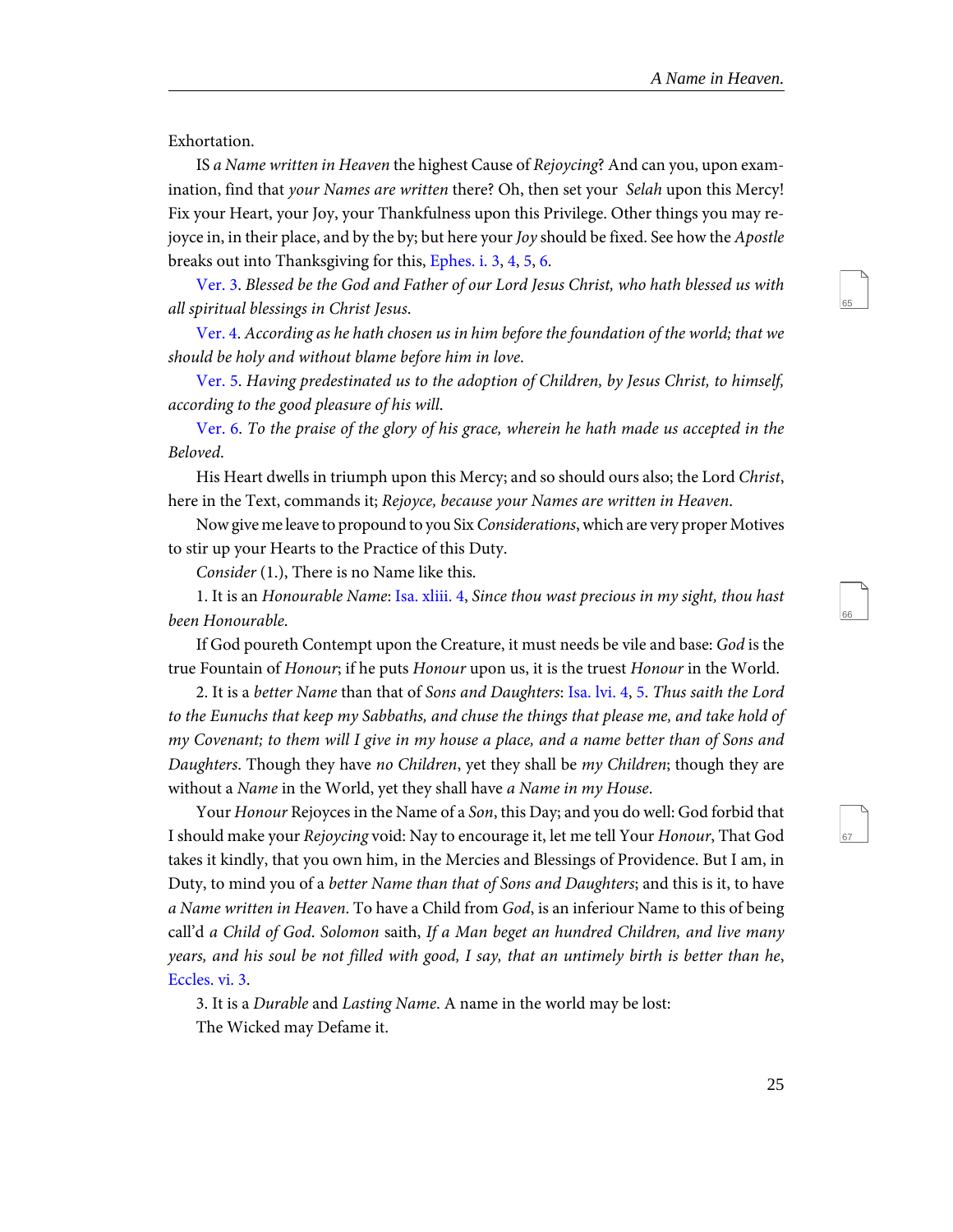<span id="page-29-1"></span>Wickedness may Corrupt it.

<span id="page-29-7"></span><span id="page-29-6"></span>God may Blast it: Thou hast put out their name for ever and ever, [Psal. ix. 5.](http://www.ccel.org/study/Bible:Ps.9.5) Time may eat it out of the Records of Honour.

<span id="page-29-2"></span>But a Name written in Heaven, is a durable Name, it can never be blotted out: I will give them an everlasting Name, that shall never be cut off, Isa. Ivi. 5. As the Inheritance is Incorruptible, so the Title is Unalterable, and the Heir Immortal.

Consider, (2.) A Name written in Heaven, is a Blessing that sweetens all our other Blessings. This Land is mine, and these Riches are mine, and this Child is mine, and this Honour is mine: yea, and God is mine, and Christ is mine, and the white Stone and the new Name is mine, and Heaven and Eternal Life is mine: Ay, this, this sweetens all.

What if you could be supposed to enjoy all Outward Blessings imaginable? the fairest Estate, the highest Honours, the sweetest Children, the richest Pleasures; yet in the midst of all these, if Conscience should secretly gripe you within, and tell you ye are Strangers and Enemies to God, ye have no part in Christ, no portion in his Death, your Names are blotted out of the Book of Life, ye are Children of God's Curse: Oh, what a Heart-sinking would this cause, under all your Fruitions! This one thing left in doubt, I know not what will become of my Soul to Eternity, is enough to bring us into Streights, in the midst of all our Sufficiencies, [Job xx. 22](http://www.ccel.org/study/Bible:Job.20.22), to soure all our Possessions, and to make the face of all our Enjoyments look dim and unpleasant.

<span id="page-29-0"></span>Consider, (3.) This is that which gives confidence and comfort in Death, and makes us strong to grapple with that King of Terrors.

<span id="page-29-8"></span><span id="page-29-5"></span><span id="page-29-3"></span>What is it which makes even Believers themselves (many of them) shrink at the thoughts Death? Why it is want of Evidence, they have never seen their Names written in the Book of Life. The sight of this, by Faith, makes the Soul triumph over Death, and despise the Grave, and say with Simeon, Now, Lord, let thy servant depart in peace, for mine eyes have seen thy salvation, [Luke ii. 29,](http://www.ccel.org/study/Bible:Luke.2.29) [30](http://www.ccel.org/study/Bible:Luke.2.30).

<span id="page-29-4"></span>We know, (saith the Apostle,  $2$  Cor. v. 1.) that if our earthly tabernacle were dissolved, we have a building of God, a house not made with hands, eternal in the heavens.

This we know, and are assured of; Well, and what is the fruit of this Assurance? He tells you, in the [2d and 4th Verses:](http://www.ccel.org/study/Bible:1Cor.5.2 Bible:1Cor.5.4) In this we groan earnestly, desiring to be clothed upon with our house which is from Heaven, that mortality might be swallowed up of life.

<span id="page-29-9"></span>What is Death, to the assured Believer, but a speedy Conveyance to the Possession of that Glory which Divine Love has Intitled him to from Everlasting?

Consider, (4.) Herein Joy can never run into Excess: In temporal things it may; it is possible and common to rejoice and delight in Outward Mercies too much; for they are every way disproportionable to the vast Capacity of the Soul; as unable to fill it, as the dim Light of a Candle is to give Day to the World, in the absence of the Sun.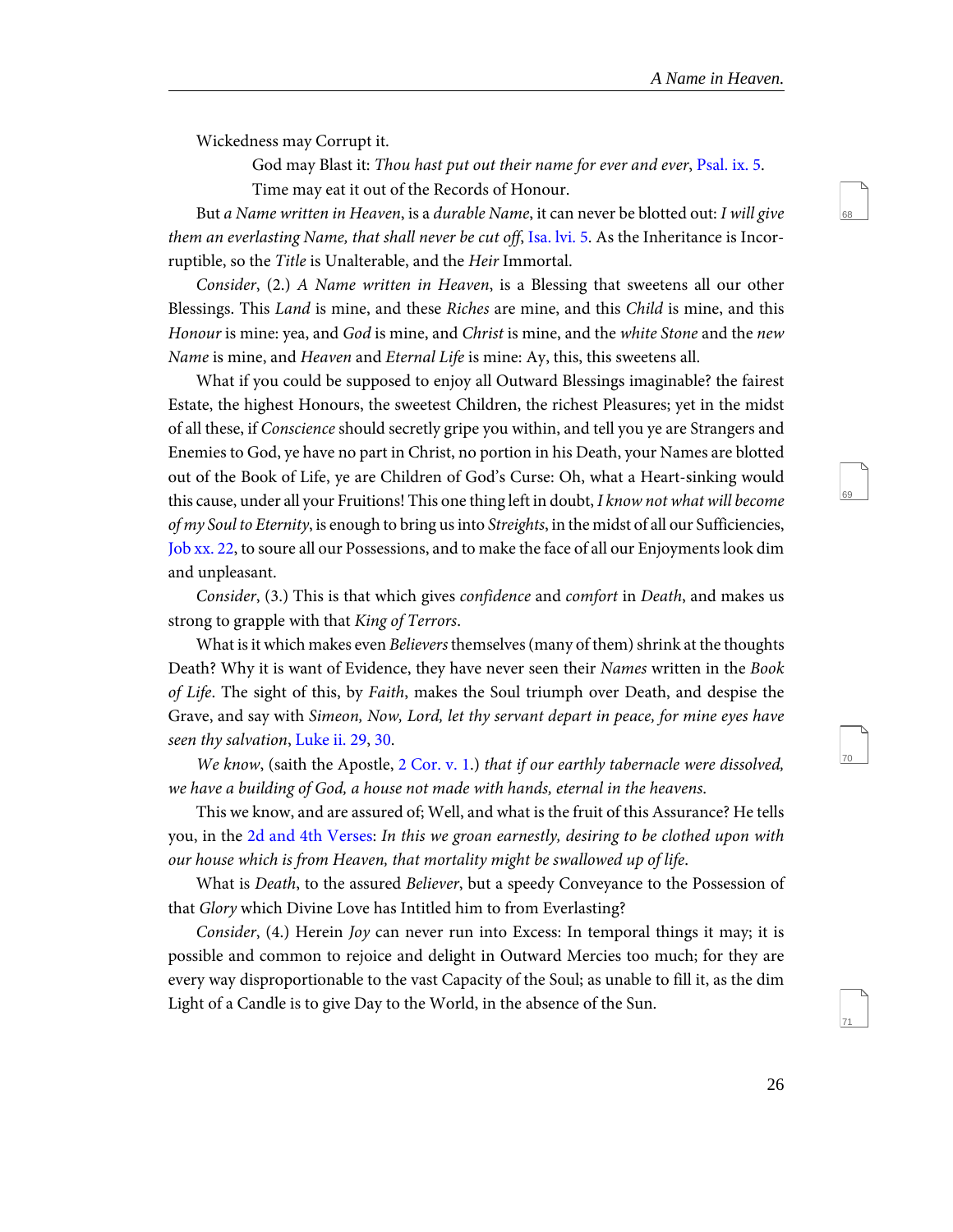<span id="page-30-6"></span><span id="page-30-5"></span><span id="page-30-4"></span>73

74

<span id="page-30-0"></span>Hear what the Prophet says in the Case, [Isa. xxviii. 20,](http://www.ccel.org/study/Bible:Isa.28.20) The bed is too short for a man to stretch himself upon it, and the covering too narrow for a man to wrap himself in it.

<span id="page-30-2"></span>How unsuitable is a short Bed for a long Body! so are perishing Comforts to an Immortal Soul. And from hence it is that the *Apostle* adviseth, (in [1 Cor. vii. 30.](http://www.ccel.org/study/Bible:1Cor.7.30)) That they that rejoyce, should be as though they rejoyced not; that is, in worldly things. But in Spiritual and Eternal Concerns, Joy cannot exceed; for infinite Blessedness calls for infinite Joy and Delight.

<span id="page-30-1"></span>Consider, (5.) This will be a lasting and perpetuated Joy. Therefore it is congruous and equal that we now Rejoyce in that which shall be our  $Joy$  for Ever. Other Joys have their Periods and Intermissions, their Terms, and Vacations; they ebb and flow, blossom and wither; a Fit of Sickness, or a pang of Conscience, extinguishes all: but this *Joy* is abiding; Your joy shall no man take from you, [John xvi. 22.](http://www.ccel.org/study/Bible:John.16.22)

It is true, That the Children of God have many causes of sorrow, if they look inward; strong Corruptions, hard Hearts, weak Graces, many Temptations: But yet in God they have continual cause of Rejoycing.

A Name in Heaven, is an induring ground of Comfort; not like these transient Shadows. Can Stability be moved, or Eternity expire?

Nothing is Matter of lasting Joy, but that Good which is commensurate in Duration to the Soul that is to be satisfy'd with it.

The Times we live in are changeable and uncomposed; the hatreds of Religion great; we see Distractions at Home, Distresses abroad; the Lord is shaking Heaven and Earth, Church and State: Our Experience tells us how mutable are the Wills, how fickle the Favours, how sudden the Frowns of Men; how vain the Hopes, how unsuitable the Delights, which are drawn out of broken Cisterns; how full of Dross and Dregs the most refined Comforts and Contents of the World are. Nothing can be an enduring Joy, but this, which our Lord Christ propounds in the Text, as Matter of Joy.

Who would not therefore retire from the Noise of Laughter, from the Courtships of flattering Gallants, the Clutter and Vain-glory of a distracted World, to solace his Soul in the Joys and Delights of the World to come?

<span id="page-30-3"></span>Consider, (6.) What Heaven is; and that will raise your Hearts to glory in this Privilege, of a Name written in Heaven.

1. Heaven is the Habitation of the Great God, where He dwells in his Infinite Glory. So that a Name written in Heaven, imports our future Inheritance of that Glory; according to that of the Apostle, [Col. iii. 4](http://www.ccel.org/study/Bible:Col.3.4). When Christ, who is our life shall appear, then shall we appear with him in glory.

2. Heaven is a freedom from all Evil both of Sin and Suffering; so that a Name in Heaven, intitles us to a blessed Redemption from all Evil.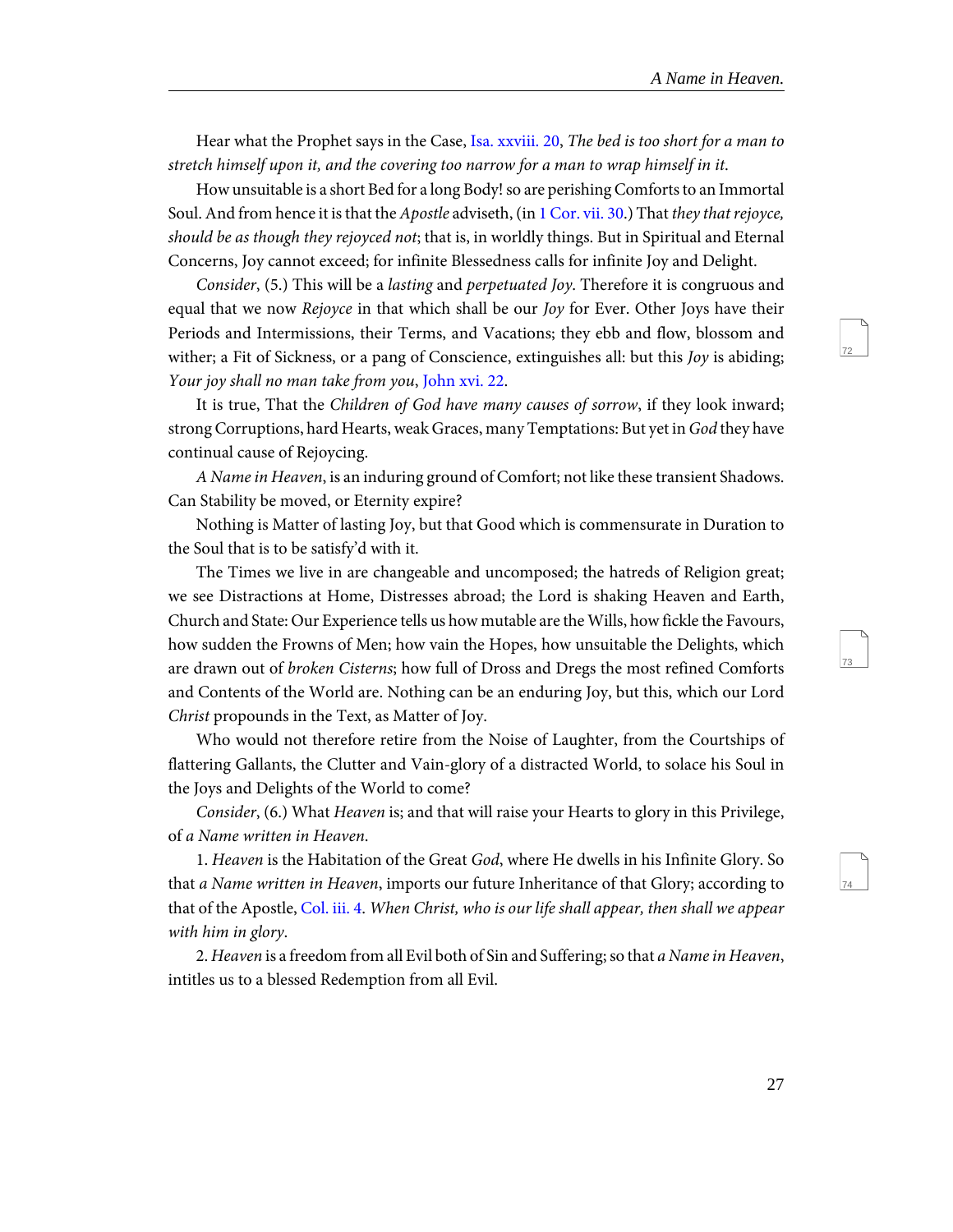<span id="page-31-7"></span><span id="page-31-6"></span>76

<span id="page-31-8"></span>77

<span id="page-31-5"></span>There is no Sin there. Grace weakens Sin, but it is Glory that abolishes it. Old Adam shall there be put off, never to be put on again. The Lord Christ will present his Church, in that day, faultless before the throne of his glory, with exceeding joy, [Jude](http://www.ccel.org/study/Bible:Jude.1.24) ver. 24.

There is no *Affliction* there: *Sin* and *Sorrow* came in together, and they shall go out together. There the Shunamite's Son complains no more of his aching head, nor Mephibosheth of his lame feet. There Job's blotches are perfectly cured, and Lazarus's sores are all dried up.

<span id="page-31-4"></span>3. Heaven is a Place of all Perfection. So that a Name written in Heaven, intitles us to a Perfection of State, which we cannot hope for in this World: Not as though I had already attained, or were already perfect, [Phil. iii. 12.](http://www.ccel.org/study/Bible:Phil.3.12)

All Perfection is above.

<span id="page-31-1"></span>There is perfection of *Faculties*: The *Understanding* shall be elevated by the Light of Glory, into the Vision of God, [1 Cor. xiii. 12](http://www.ccel.org/study/Bible:1Cor.13.12).

The Nature of God, the Mystery of Three in One, the Union of Two Natures in One Person, the Course of God's Decrees, and Providence; these are the Deeps of God, and at present, there is Darkness upon the face of these Deeps; but there the glorified Eye shall see all.

The Will shall There be perfectly Holy, and swallowed up into the Will of God.

There is Perfection of Privileges; perfect Union and Communion. Here we lay hold of Christ; but There we shall have full Possession: Here we hang upon him, but There we shall dwell in his Embraces.

<span id="page-31-3"></span>There is Perfection of Graces: Here the Children of God have Perfection of Parts, but not of Degrees.

Holiness in the best Saint Here, is mixed with some Dregs of Flesh and Defilement; but There it shall be compleat; we shall appear not having spot or wrinkle, [Ephes. v. 27](http://www.ccel.org/study/Bible:Eph.5.27).

Love shall There be Perfect: Here we are either weary of the Act, or apt to make a change of the Object of our Love, ever and anon swerving and starting aside to the Creature; but then we shall act Love without ceasing, upon one and the same Object, without changing. There shall be an Eternal Solace and Complacency in God.

4. Heaven is the Abstract of all Blessedness, the Sum of all Felicity. Reckon up all Comforts and Pleasures, and Satisfactions, and Delights, and Happinesses, and put them all together, and then separate from them Finiteness and Imperfection, and that is Heaven.

<span id="page-31-2"></span><span id="page-31-0"></span>So that a Name written in Heaven, imports our future Fruition of all Blessedness. Yet a little while, and ye shall be let into all this.

All the Objects of Joy which are scattered among the Creatures, are everlastingly heap'd up in *Heaven*: So that say what it is you delight and joy in, and I will shew it you there.

Is it Wealth? Why there are unsearchable Riches in Heaven," [Ephes. iii. 8.](http://www.ccel.org/study/Bible:Eph.3.8) durable Riches, [Prov. viii. 18.](http://www.ccel.org/study/Bible:Prov.8.18) Unsearchable, and therefore without Bottom and without Bound: Durable, and therefore without End.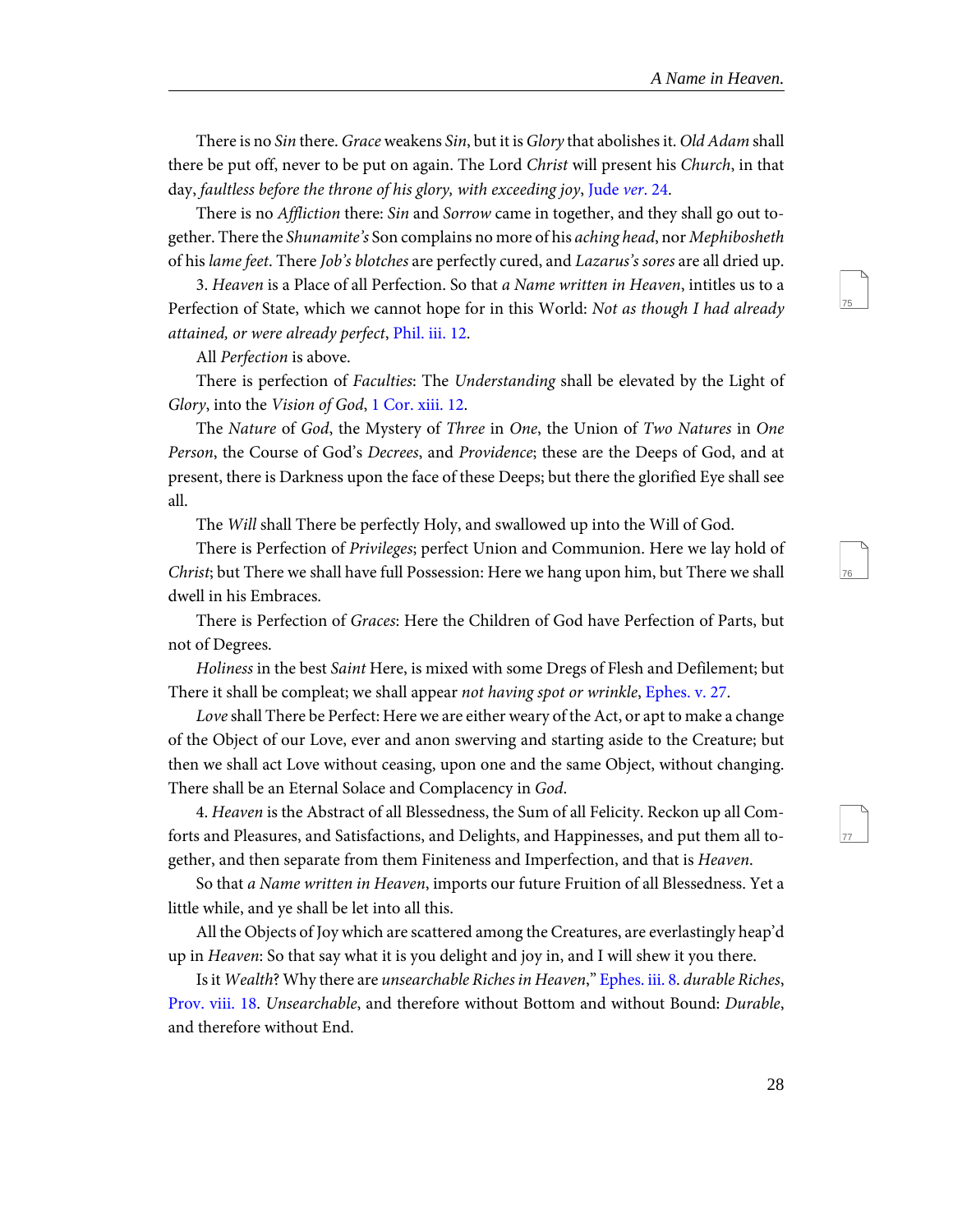<span id="page-32-12"></span><span id="page-32-11"></span><span id="page-32-10"></span>80a

80b

<span id="page-32-9"></span><span id="page-32-7"></span>Do ye delight in *Honour* and Dignity? Why in *Heaven*, the *Glory* of the Great God Himself shall be put upon you, [Col. iii. 4](http://www.ccel.org/study/Bible:Col.3.4).

<span id="page-32-3"></span><span id="page-32-2"></span>St. John tells us, It doth not yet appear what we shall be; but we know, when he shall appear, we shall be like him, [1 John iii. 2](http://www.ccel.org/study/Bible:1John.3.2). Such honour have all his Saints, [Psalm cxlix. 9.](http://www.ccel.org/study/Bible:Ps.149.9)

<span id="page-32-0"></span>Is it Pleasure you delight in? Why in Heaven there are Rivers of Pleasures, [Psal. xxxvi.](http://www.ccel.org/study/Bible:Ps.36.8) [8](http://www.ccel.org/study/Bible:Ps.36.8). In thy presence is fulness of Joy; at thy right-hand there are Pleasures for evermore, [Psalm](http://www.ccel.org/study/Bible:Ps.16.11) [xvi. 11.](http://www.ccel.org/study/Bible:Ps.16.11)

Do ye delight in Feasting? Why in Heaven there is Plenty and Variety, Fulness without Satiety; Bread of Life, the Tree of Life, the Fountain of Life.

Do ye delight in Musick? (it is not fit that such a Feast should be without it:) In Heaven the Saints and Angels are in one Concord, singing eternal Halelujah's to Him that sits upon the throne, and to the Lamb for ever.

<span id="page-32-8"></span><span id="page-32-6"></span><span id="page-32-5"></span>Do you delight in stately and magnificent Structures? Why in Heaven is a house not made with hands,  $2$  Cor. v. 1. This is a City, whose walls are jaspar, whose foundations are precious-stones, whose gates are pearl, whose streets are pure gold, [Rev. xxi. 18,](http://www.ccel.org/study/Bible:Rev.21.18) [19,](http://www.ccel.org/study/Bible:Rev.21.19) [21](http://www.ccel.org/study/Bible:Rev.21.21). whose Builder and Maker is God, [2 Cor. v. 1.](http://www.ccel.org/study/Bible:2Cor.5.1)

<span id="page-32-4"></span>Thus you see Heaven is the Comprehension of all Good, the Abstract of all Felicity. And your Name is written upon all this; it is all yours, as the Apostle says, [1 Cor. iii. 21,](http://www.ccel.org/study/Bible:1Cor.3.21) [22.](http://www.ccel.org/study/Bible:1Cor.3.22) All things are yours, whether Paul, or Apollos, or Cephas, or the world, or life, or death, or things present, or things to come, all are yours.

Ministers are yours, to Instruct you.

The World is yours, to Supply you.

Life is yours, to Prepare you for Heaven.

Death is yours, to Convey you to Heaven.

<span id="page-32-1"></span>Things present are yours, to Support you in the Way.

Things to come are yours, to Reward you in the End.

What then remaineth? but as *David* adviseth, Be glad in the Lord, and rejoyce, ye right-eous, and shout for joy, all ye that are upright in heart, [Psalm xxxii. 11](http://www.ccel.org/study/Bible:Ps.32.11).

Whatever ye enjoy in the World, yet let your Joy be in God. Have ye Riches, Honours, Pleasures, Children, Health, Beauty, Parts? &c. Notwithstanding, in this rejoyce not; but rather rejoyce, because your Names are written in Heaven.

#### **THE END**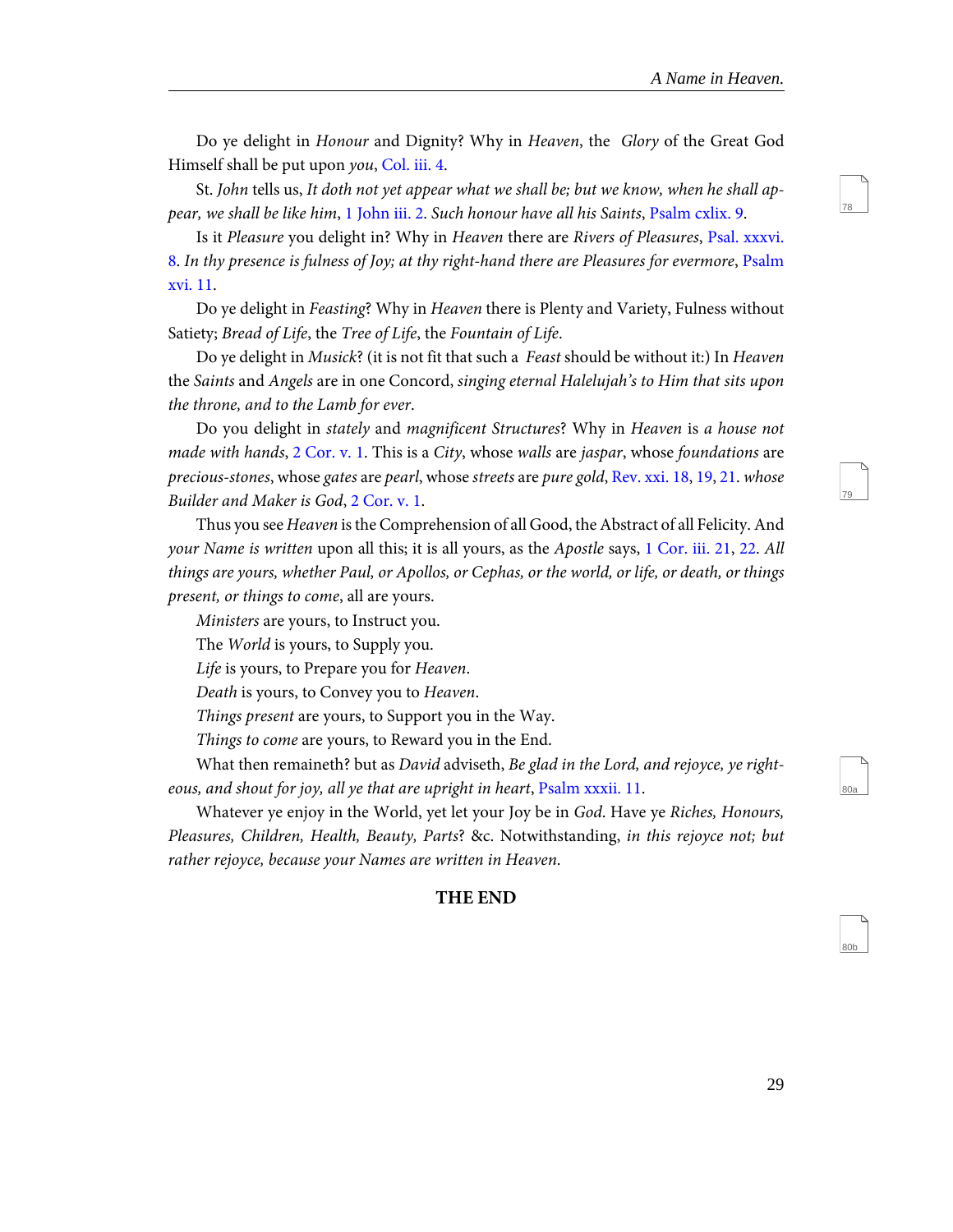## <span id="page-33-0"></span>**The POWER**

**OF**

# **GRACE**

**IN**

## **Weaning the Heart**

**FROM THE**

# **WORLD,**

**Set forth in a**

# **SERMON**

**Preached at the**

## **WEANING**

**Of the truly Honourable**

### **WILLIAM VERNY,**

Only SON to the truly Vertuous and highly Honourable the Lady Diana Verny.

By the late Reverend Mr. MATTHEW MEAD.

LONDON: Printed for Edmund Parker, Nath. Hillier, and Daniel Mead. 1707.

<span id="page-33-1"></span>80c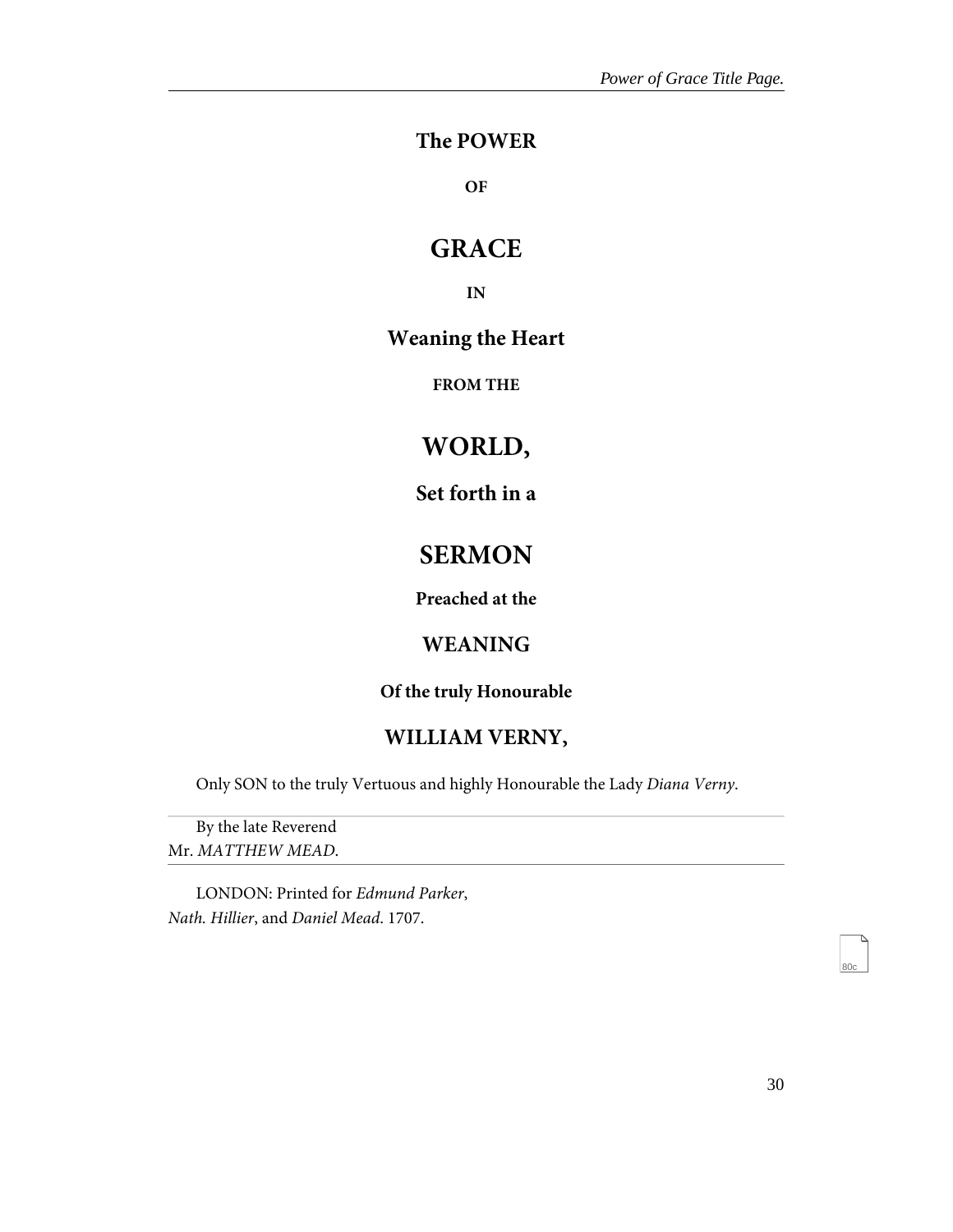# <span id="page-34-0"></span>**Prefatory Material**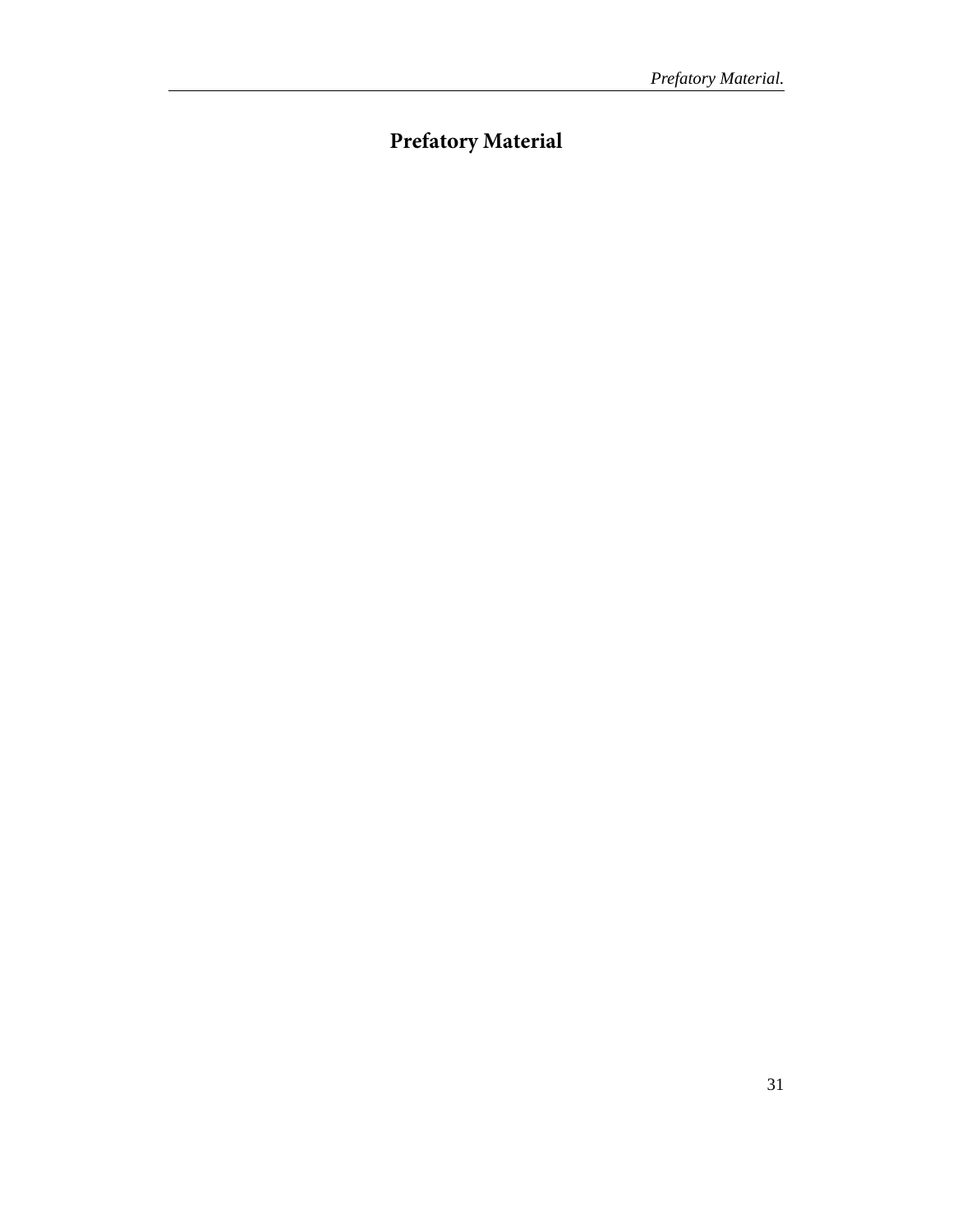## **Dedication**

#### <span id="page-35-0"></span>MADAM,

<span id="page-35-1"></span>This sermon doth of right initia it self to your Honour's Tutelage, as being ...de by the<br>Word of your Command; who said, Let it be, and it was so. The Weaning of your HIS Sermon doth of right intitle it self to your Honour's Tutelage, as being ..de by the hopeful and only Son, was the occasion of that Meeting which this Discourse ..ve a plain and ..ly Entertainment to. That as Guests that come upon us uninvited take in good part such as they find, if a chearful Look and a hearty Welcome be but the Sauce to such Dishes as a Surprize can set upon the Table; so I know your Honour liked the Treat, which this Discourse gave you, not the worse because it was plain, and ...ch as could be soonest got ready; but the ...ter, because of your hearty Welcome, and ...ecially because it was (like *Jacob's* Venison [Gen. xxvii. 4.](http://www.ccel.org/study/Bible:Gen.27.4)) savoury Meat, such as your ...d loved. This an ...tes my Presumption ...set it before your Honour a second time for ...r Entertainment; only I wish that I have (like some penurious Houswife that ...tches to spend Meat till it will keep no longer) kept it so long by me till it hath lost its first savour. I must confess it hath hung the Pen nigh half as many Months as thy dear Son did upon the Breast. That which relieves me is, that it hath broken of your Honour's Commands, it not be called for in Paper: so that it being a Freewill-offering, I know your Honour will give it the readier Acceptance, though it be otherwise but a mean Present: Yet Goats-hair was accepted in the Building of the Tabernacle, [Exod.](http://www.ccel.org/study/Bible:Exod.35.5) [xxxv. 5,](http://www.ccel.org/study/Bible:Exod.35.5)[6.](http://www.ccel.org/study/Bible:Exod.35.6) from such has had no better to offer, if it came from a willing Heart.

<span id="page-35-3"></span><span id="page-35-2"></span>Madam, It is for the compleating the Temple of God in your Soul, that this Offering is made; and I can truly say, it is with as wiling an Heart as ever *Israelite* offered, from him that brought Goats-hair to him that brought Silver and Gold to the Tabernacle.

<span id="page-35-4"></span>One thing that inclined me to a Willingness to put it into your Honours hands, was the Use God made it of to my own Soul in the review of it; for I can say, I found God teaching my Heart by it, and giving me some Experience of that in the Transcribing, which lay only in the Notion in delivering: which made me cry out, What rare Christians would Ministers be, could we but believe all we Pray, and experience all we Preach.

Now, Madam, if the Heart of one Christian answers another's (as the Wise-Man averrs it doth, [Prov. xxvii. 19.](http://www.ccel.org/study/Bible:Prov.27.19)) who knows but God may bless this plain Sermon into a greater Success upon your Soul than it hath had upon mine: I know God hath given your Honour a teachable Heart, and a Love to his Word; and what greater Mercy? For where there is a teachable Heart, here God will ...l Instruction; and where there is a love to Word, there the Soul will bear Instruction. The Lord (whose Prerogative it is to teach Hearts of the Children of Men) instruct your Honour into this great Duty of Wean-...ess from the World.

Madam, Would God prosper me into a ...acity of Serviceableness to Your Honours ...cious and immortal Soul, I should value self more upon such an Happiness, than upon any other I can think of in this World: the unparallel'd Acts of Nobleness by which have so <span id="page-35-5"></span>80d

<span id="page-35-6"></span>80e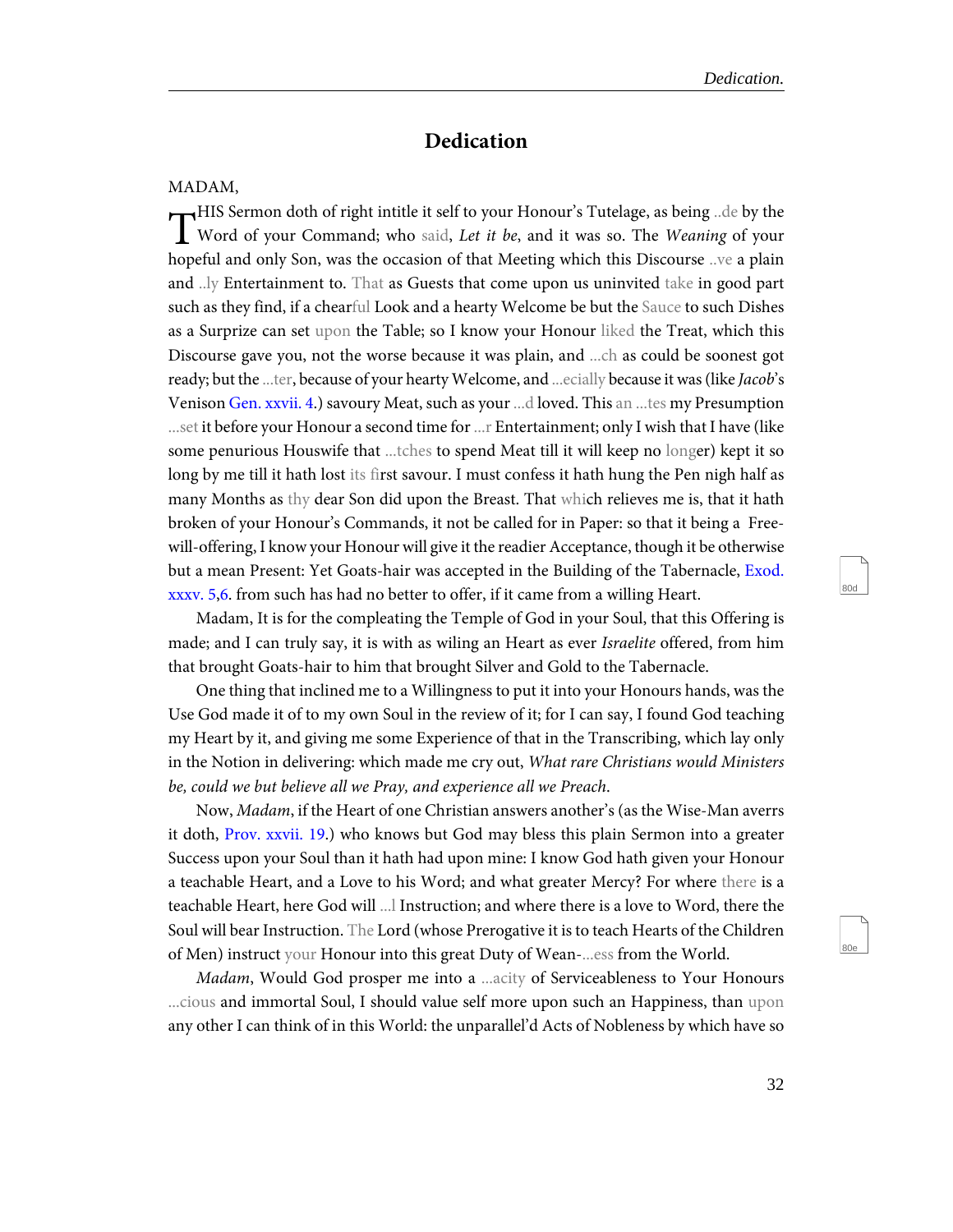often borne witness to the Greatness of your Respect to me (which I must ...ays thankfully mention) have so far out my Merits, that unless God (who ha not Suretiship for his Servants) will ...ise to see Satisfaction made (and your Honour may take his Word) I must live die your Debtor.

Lord make your Honour as good as ...t, that in you Nobility and Godliness may ...t together, and Grace and Grandure may each other, (this being that which will ...er your Honour truly lovely in the eye of and Man;) so prayeth daily and incessantly,

<span id="page-36-0"></span>Madam, Your ever obliged and most humble Servant, MATTH. MEAD.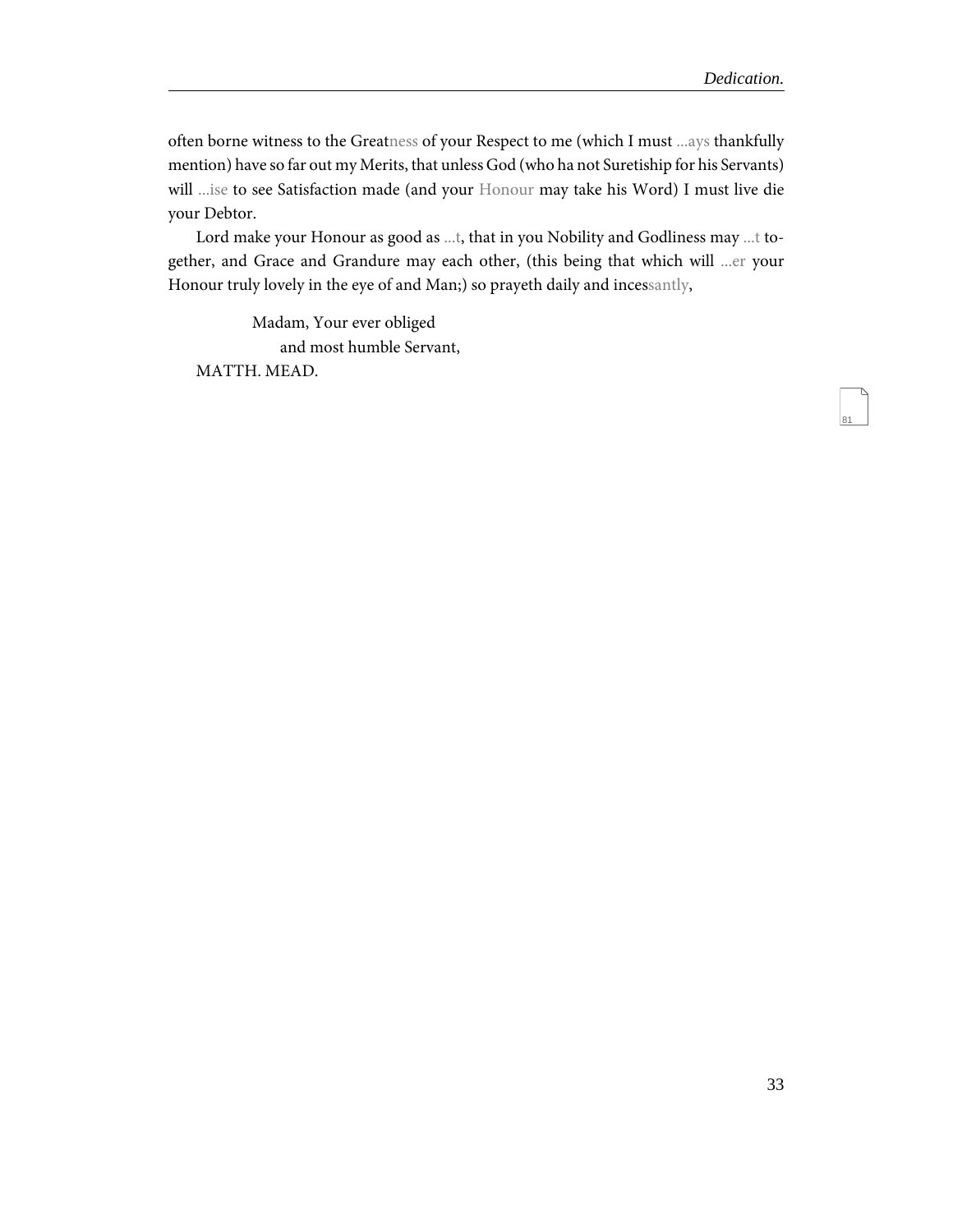#### <span id="page-37-0"></span>**The Power of Grace in Weaning the Heart from the World**

#### <span id="page-37-1"></span>[Psalm cxxxi. 1.](http://www.ccel.org/study/Bible:Ps.131.1)

(The Latter part of the Verse)

—My Soul is even as a Weaned Child.

Chrysostom, in his Homily of Evangencal Perfection, commending the Grace of Humility,<br>Saith, Humility is the Foundation of Christian Philosophy. Indeed, it is the Ornament hrysostom, in his Homily of Evangelical Perfection, commending the Grace of Humility, of all the Graces of God's Spirit: Grace is the Beauty of the Soul, and Humility is the Beauty of Grace.

<span id="page-37-2"></span>Now the Prophet David, being about to commend this Grace to the Saints, doth propound himself as an Example of it, in this Psalm; Lord, my Heart is not haughty, nor my eyes lofty: neither do I exercise my self in great matters, or in things too high for me, [ver. 1](http://www.ccel.org/study/Bible:Ps.131.1).

But what was it that thus humbled David's Heart, and took him off from doting upon the World's Grandeur, and from delighting himself in present Enjoyments?

<span id="page-37-3"></span>Why God had, by the Power of his Grace, took his Heart off from all things here Below, by shewing him the Vanity and Emptiness of them; so that he was wholly weaned from them. So he says, [ver. 2,](http://www.ccel.org/study/Bible:Ps.131.2) I have behaved and quieted my self, as a child that is weaned of his mother:--My soul is even as a weaned child.

Doctr. That where the Grace of God takes hold of the Soul, it makes it as a weaned Child, to all Worldly things.

I. In the Discussing this Doctrine, I shall shew you what it is to be as a Weaned Child.

II. Shew you, That there is a great Resemblance between a Weaned Child and a Gracious Soul.

III. Shew you how Grace weans the Heart from all Worldly things. 1st. What is it to be as a Weaned Child?

| This I shall | Negatively, and |
|--------------|-----------------|
| shew, both   | Affirmatively.  |

Negatively First, and that in Two things:

1. It is not to be without the Comforts and Contentments of the World. It is possible to have Much of the World, and yet be *weaned* from the World: So had *David* here; he had Riches in abundance, Honour in abundance, for he was advanced to the Throne, he was the greatest Man in the Kingdom, and yet his Soul was as a weaned Child. Many may have Little of the World, and yet their Hearts not weaned; and many many have Much of the World, and yet be weaned from the World.

2. It is not to Slight and Undervalue our Enjoyments; for they are a real Mercy; they are Gifts from above, the noble Effects of the Bounty of Providence.

But Affirmatively.

<span id="page-37-4"></span>82

<span id="page-37-6"></span><span id="page-37-5"></span>83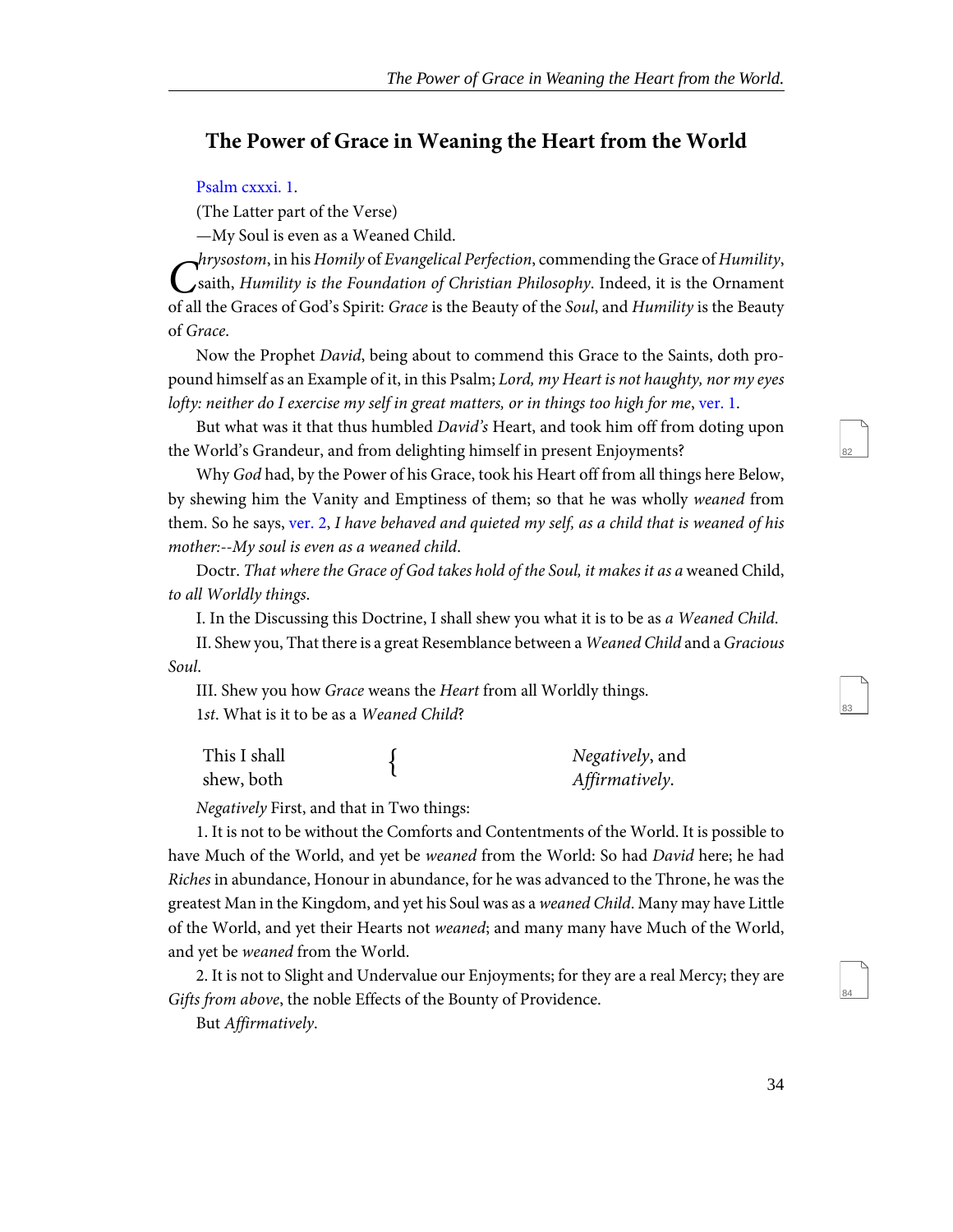This being as a weaned Child, carries three things in it:

{

## Content, Humility, Teachableness.

<span id="page-38-8"></span><span id="page-38-1"></span><span id="page-38-0"></span>1st. Content. To be as a weaned Child, is to be Content in every State, in every Condition of Life. Whatever you give a Child, it is content, be the Bread whiter or browner, be the Meat hot or cold, be the Cloathes finer or coarser. So that to be as a weaned Child, is to have a Contented Spirit in every Condition, under every Providence. So had David, [2 Samuel xv.](http://www.ccel.org/study/Bible:2Sam.15.25) [25,](http://www.ccel.org/study/Bible:2Sam.15.25) [26](http://www.ccel.org/study/Bible:2Sam.15.26). If I shall find favour in the eye of the Lord, he will bring me again: But if he thus say, I have no delight in thee: behold, here am I, let him do to me as seemeth good to him. So had St. Paul, [Phil. iv. 11](http://www.ccel.org/study/Bible:Phil.4.11), [12](http://www.ccel.org/study/Bible:Phil.4.12). I have learned, in whatsoever state I am, therewith to be content. I know both how to be abased, and I know how to abound: every where, and in all things I am instructed both to be full, and to be hungry, both to abound, and to suffer need. A Contented Spirit in every Condition of Life, is a great Mercy.

<span id="page-38-6"></span>2dly. To be as a weaned Child, is to be Humble. None so humble as little Children, they do not aim at or aspire after great things: Therefore our Lord Christ propounds them to his own Disciples for Patterns of Humility, [Matth. viii. 4.](http://www.ccel.org/study/Bible:Matt.8.4) he calls a little Child, and sets him in the midst of his Disciples, and tells them, Whoever shall humble himself as this little child, the same shall be great in the kingdom of heaven.

<span id="page-38-4"></span><span id="page-38-3"></span>So that to be as a weaned Child, is to be of an humble and lowly Spirit. So was David here: Lord, my heart is not haughty; I have behaved my self as a child that is weaned of his mother.

<span id="page-38-5"></span>Oh, what an excellent Spirit is this! Solomon tells us, [Prov. xvi. 19](http://www.ccel.org/study/Bible:Prov.16.19). It is better to be of an humble spirit with the lowly, than to divide the spoil with the proud. And in [Prov. xxix. 23.](http://www.ccel.org/study/Bible:Prov.29.23) he says, A man's pride shall bring him low, but honour shall uphold the humble in spirit.

3dly, To be as a weaned Child, is to be Teachable. None so Tractable, none so Teachable, as Children. [Isa. xxix. 8.](http://www.ccel.org/study/Bible:Isa.29.8) Whom shall he teach knowledge? and whom shall he make to understand doctrine? they that are weaned from the milk, and drawn from the breasts.

<span id="page-38-7"></span>To be a weaned Child, is to be Teachable: Naturally we are the most Unteachable Creatures in the World. How will you Teach one that can neither See, nor Hear, nor Understand?

This is the very Case of every natural Man.

<span id="page-38-2"></span>1. He is blind and cannot see, [2 Cor. iv. 4.](http://www.ccel.org/study/Bible:2Cor.4.4) The God of this World hath blinded the Minds of them which believe not, lest the Light of the glorious Gospel of Christ, who is the Image of God, should shine into them.

2. He is deaf and cannot hear, [Psal. lviii. 3,](http://www.ccel.org/study/Bible:Ps.58.3) [4](http://www.ccel.org/study/Bible:Ps.58.4). The Wicked are estranged from the Womb, they are like the deaf Adder that stoppeth her Ear.

<span id="page-38-11"></span><span id="page-38-10"></span><span id="page-38-9"></span>85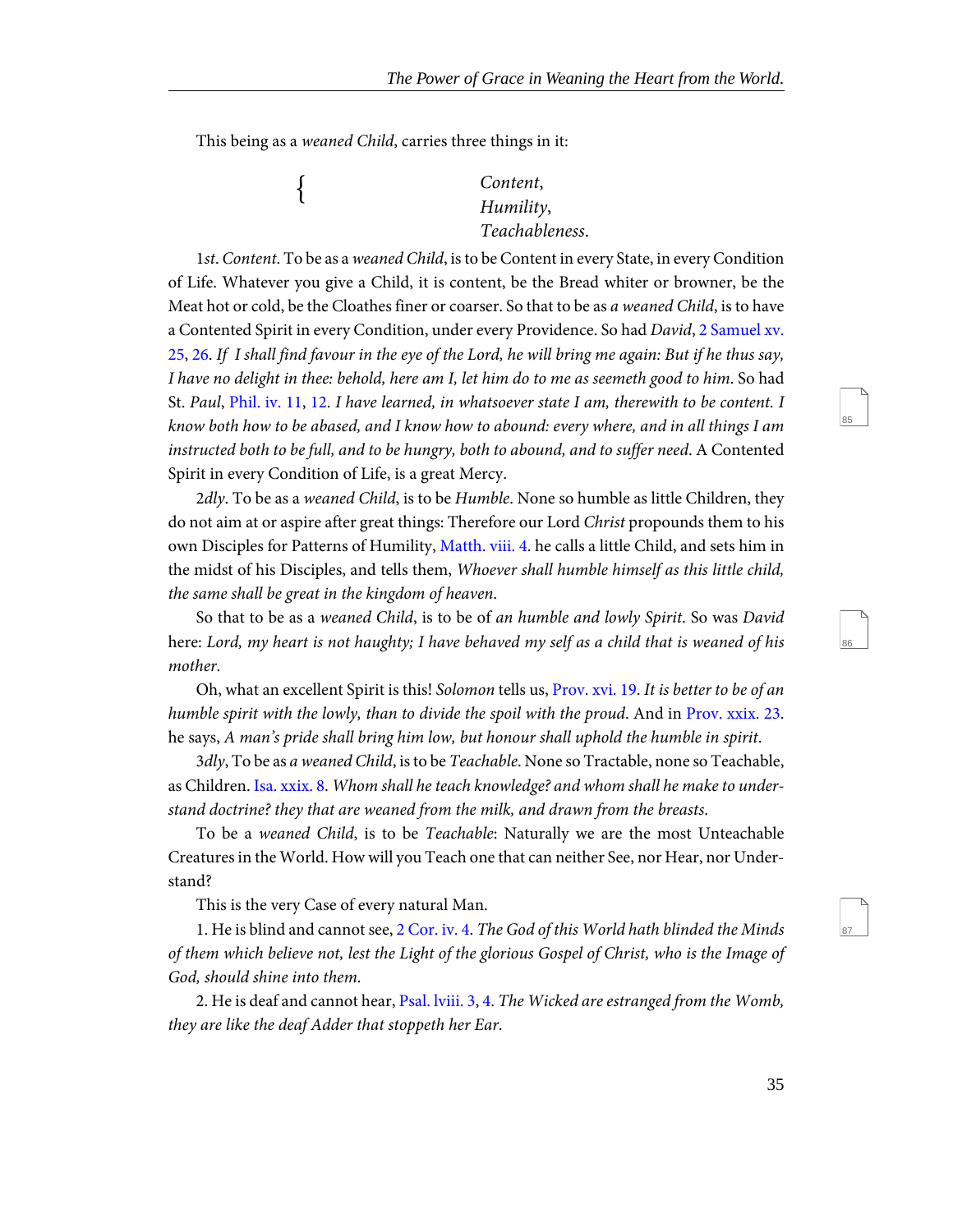<span id="page-39-8"></span>3. He is sottish and foolish, and cannot Understand, [Romans iii. 11.](http://www.ccel.org/study/Bible:Rom.3.11) There is none that understandeth, there is none that seeketh after God.

<span id="page-39-7"></span><span id="page-39-5"></span>And therefore, a teachable frame of Spirit is a special Mercy of God, it is one of the great Blessings of the New Covenant. They shall all be taught of God, [John vi. 45.](http://www.ccel.org/study/Bible:John.6.45) and they shall all know me from the least to the greatest, [Jeremy xxxi. 34](http://www.ccel.org/study/Bible:Jer.31.34).

<span id="page-39-2"></span><span id="page-39-1"></span><span id="page-39-0"></span>An unteachable Heart is a great Judgment. This was Pharaoh's Judgment; no Councel, no Message, no Reproof, no Warning, no Plague could soften him. When the Lord designs to bring Judgment upon a Soul, then he gives it up to an unteachable frame, [Isaiah vi. 9, 10,](http://www.ccel.org/study/Bible:Isa.6.9-Isa.6.12) [11, 12.](http://www.ccel.org/study/Bible:Isa.6.9-Isa.6.12) [v. 9.](http://www.ccel.org/study/Bible:Isa.6.9) Go tell this People, hear ye indeed but understand not; and see ye indeed, but perceive not, [ver. 10.](http://www.ccel.org/study/Bible:Isa.6.10) make the Hearts of this People flat, and make their Ears heavy, and shut their Eyes, lest they see with their Eyes, and hear with their Ears, and understand with their Heart, and convert, and be healed.

<span id="page-39-4"></span><span id="page-39-3"></span>[v. 11](http://www.ccel.org/study/Bible:Isa.6.11). Then said I, Lord, how long? and he answered, Until the City be wasted without Inhabitant, and the Houses without Man, and the Land be utterly desolate.

[12.](http://www.ccel.org/study/Bible:Isa.6.12) And the Lord have removed Men far away, and there be a great forsaking in the midst of the Land.

And when the Lord intends good to a Soul, he gives a tractable Teachable frame of Spirit; a seeing Eye, a hearing Ear, an understanding Heart.

Thus you see, what it is to be as a weaned Child.

To be content, to be humble, to be teachable.

2. I will shew you that there is a great Resemblance between a weaned Child and a gracious Soul.

You may consider a weaned Child Three Ways:

1. In regard to its Infirmities.

2. In regard to its manner of weaning.

3. In regard to its Disposition.

1st. In regard to its Infirmitys; What is weaker than a weaned Child? What Creature more helpless, more feeble?

It cannot feed it self.

It cannot defend it self.

It cannot govern it self.

1. It cannot feed it self. If it be not suckled, it must be fed: if it hath not the Breast, it must have the Spoon: it cannot feed it self without the hand of the Mother or Nurse.

<span id="page-39-6"></span>It is the same, in a spiritual sense, with the gracious Soul; if it be weaned, yet it must be fed; If it be weaned from the Earth, it must be fed from Heaven; If it be weaned from the Creature, it must be nourished from the Promises.

Every Believer depends upon God for feeding, yea, for natural Bread; and therefore we pray, Give us this day, our daily bread, [Matth. vi. 11.](http://www.ccel.org/study/Bible:Matt.6.11) Much more do we depend upon God <span id="page-39-9"></span>88

<span id="page-39-11"></span><span id="page-39-10"></span>89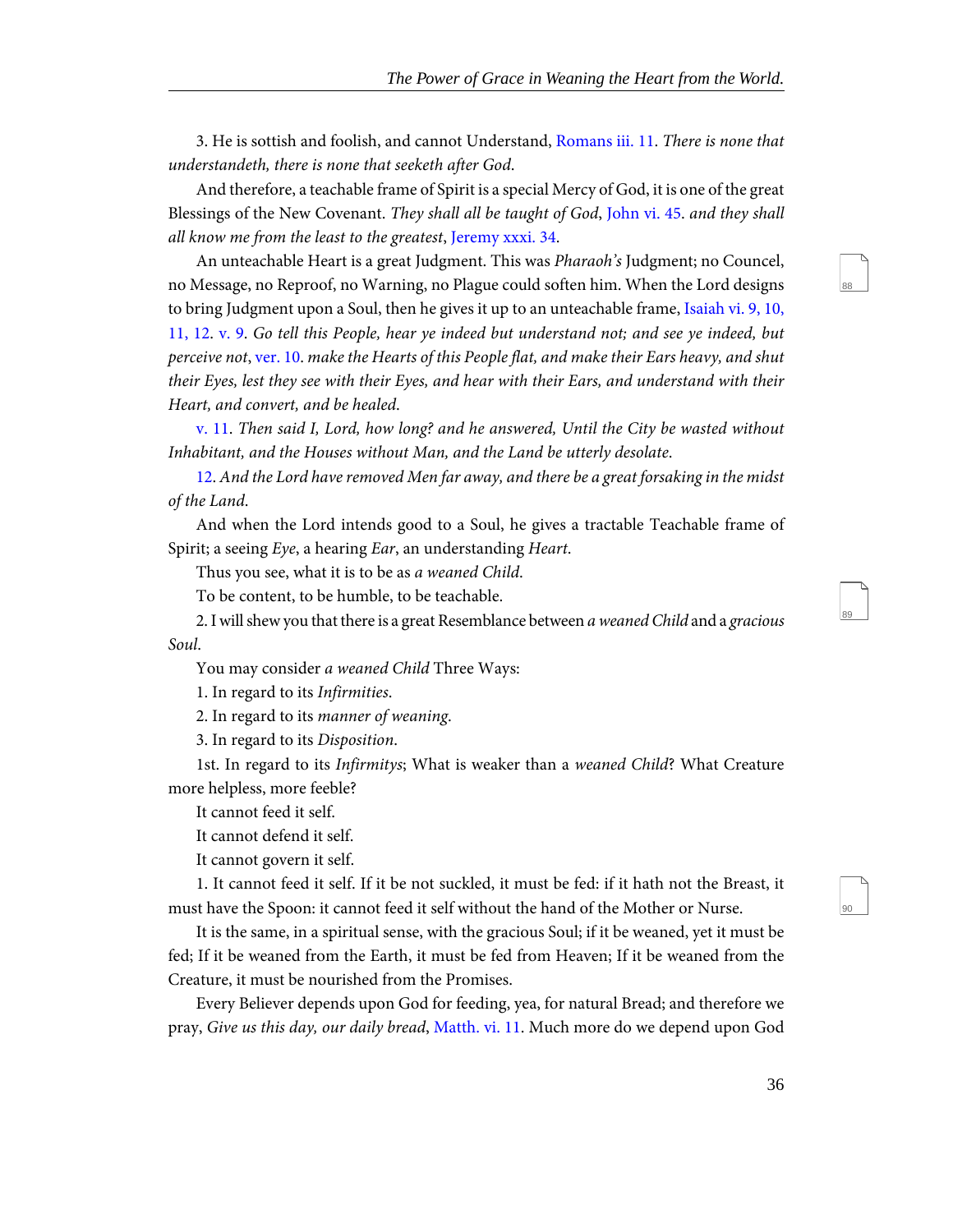<span id="page-40-0"></span>for spiritual supports, for Soul refreshments: for it is he that fills the hungry with good things, [Luk. i. 53.](http://www.ccel.org/study/Bible:Luke.1.53)

There are three things which are the *peculiar Privileges* of *Believers*:

1. To be Born of God.

<span id="page-40-4"></span>2. To be Taught of God.

3. To be Fed of God.

They are born of God by the power of the Word.

Taught of God by the Precepts of the Word.

<span id="page-40-5"></span>Fed of God by the Promises of the Word.

2dly. A weaned Child cannot defend it self. The security of an Infant lies in the Care of the Parent. Though the Breast doth feed it, yet the Arms must guard it: It is liable to many Harms: Set it down, and leave it alone, and what will become of it? It falls into the Fire, or into the Water; into one Mischief or another.

It is so with a Child of God; he cannot preserve himself, no not a moment: The greatest measure of Grace attainable will not do it. If God should set up a Believer with a stock of Grace, and then leave him to trade for himself, how quickly would he prove Bankrupt, and perish!

<span id="page-40-2"></span>Alas! Grace is a mutable thing: though it shall never *perish*, yet in its own nature it is perishable. I have three Witnesses to prove it.

<span id="page-40-3"></span>1st. That which is subject to decay in part, is subject to decay in whole: But Grace is subject to decay in part. [Revel. ii. 4,](http://www.ccel.org/study/Bible:Rev.2.4) [5](http://www.ccel.org/study/Bible:Rev.2.5). I have somewhat against thee, because thou hast left they first love: Remember therefore from whence thou art fallen, and repent, and do thy first works. Did not the Church of Ephesus decay in Grace here? And in [Revel. iii. 2](http://www.ccel.org/study/Bible:Rev.3.2). Be watchful, and strengthen the things which remain, that are ready to die. Is not here a sad Decay of Grace?

<span id="page-40-6"></span>2*dly*. Whatever is a Creature, may perish. Now *Grace* is a Creature of God, as all other things are; it is indeed the noblest and best of Creatures; yet it is but a Creature: and all Creatures have a principle of perishing in them; and therefore Grace, considered in it self, may perish.

3*dly*. If ever Grace did perish, then it may perish. But there was a time when Grace did perish. Did not the Angels that fell, lose their Grace? Did not Adam, in Paradise, lose his? These had true Grace, and yet they fell from it.

<span id="page-40-1"></span>By the same Reason that a Believer falls gradually when God withdraws himself, by the same Reason he would fall finally if God should leave him to himself.

It is not from anything *in* us that we stand and are preserved, but from *without* us; yea, from above us; even from the Power of God: So saith the Apostle, [1 Pet. i. 5](http://www.ccel.org/study/Bible:1Pet.1.5) We are kept by the power of God, through faith, to salvation. It is, you see, Grace held to us, that causeth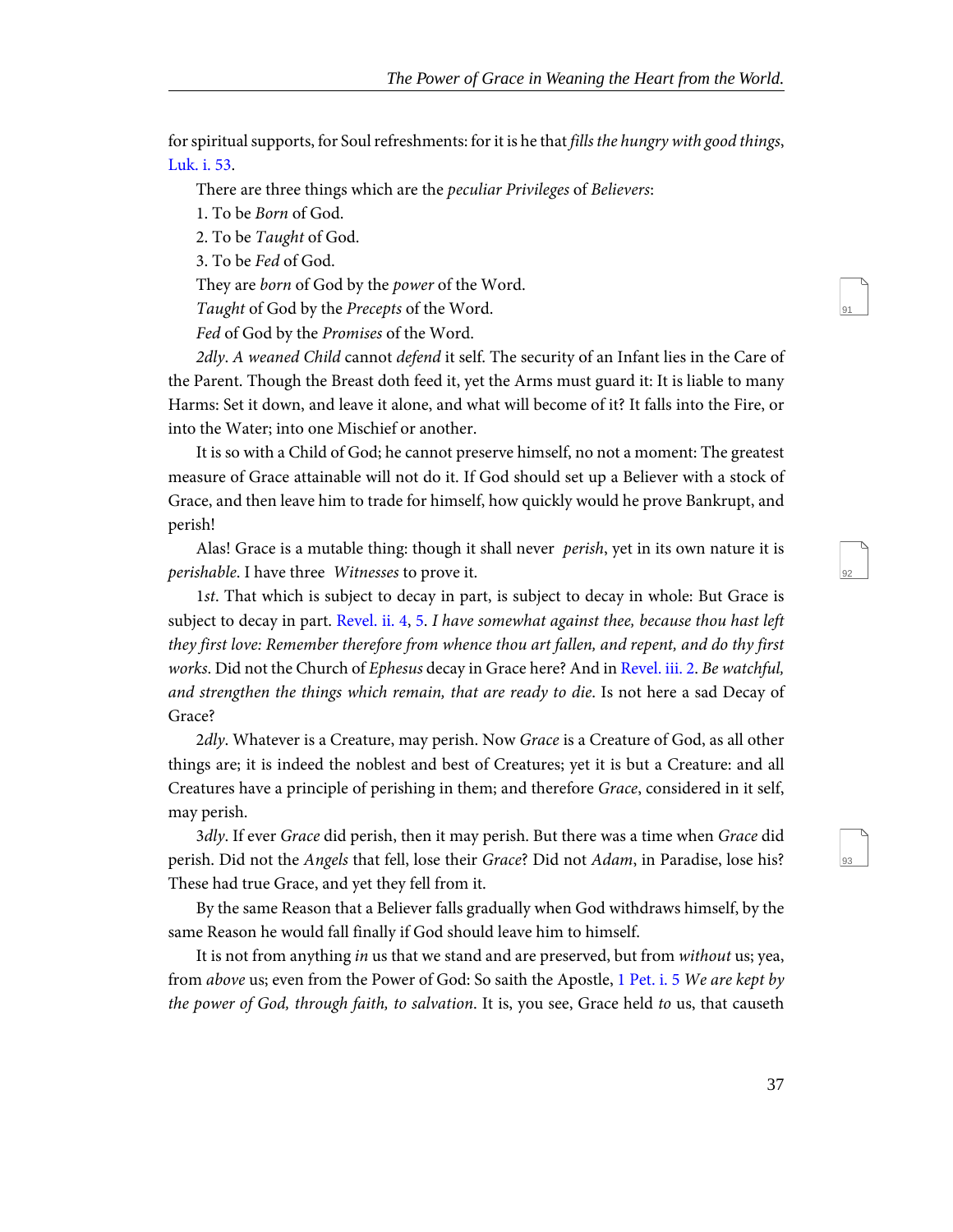Grace to hold out in us. Faith lays hold on God's Power to be kept, and we are kept by the Power of God through Faith.

<span id="page-41-1"></span>A Christian hath the Stream of Grace flowing in him; but God is the Spring of Grace ever flowing for him, and overflowing to him: And if the Spring should be shut up, the Stream would soon fail. All my springs are in thee, [Psal. lxxxvii. 7](http://www.ccel.org/study/Bible:Ps.87.7).

<span id="page-41-0"></span>It is renewing Grace that changes us, or else we had never stood: It is supporting Grace that keeps us, or else we had quickly fell. This David averreth in the [66th Psalm, Verse 9.](http://www.ccel.org/study/Bible:Ps.66.9) He holdeth our souls in life, and suffereth not our feet to be moved.

Consider but two things, and you will say, it is impossible a Believer can preserve himself:

1st. The Power of indwelling Lust and Corruption. There is not only much of the Presence of Sin in every Believer, but much of the Power of Sin also.

<span id="page-41-2"></span>Though where Grace is wrought, there the Power of Sin is much abated; yet it is not utterly removed: though the reigning Power be destroyed, yet Sin hath a raging Power still; and this too too often captivates the best of Saints: a *Paul* himself will find it, notwithstanding all his Grace. See [Rom. vii. 21](http://www.ccel.org/study/Bible:Rom.7.21), [23.](http://www.ccel.org/study/Bible:Rom.7.23)

I find then a law, that when I would do good, evil is present with me.

I see another law in my members warring against the law of my mind, and bringing me into captivity to the law of sin which is in my members.

Now if so holy a Saint of God as Paul was, complains thus; what Complaints may we make, whose Corruptions are many and strong, and whose Grace is little and weak?

Suppose you should put a spark of Fire into the Sea, would it not quickly be quenched? Why our Grace is but like a spark of fire in the midst of a Sea of Corruption, and therefore would quickly be quenched if God did not preserve it alive.

2dly, Consider the Frequency and Strength of Temptation. The greatest degree of Grace will give us no immunity from Temptation; for the Lord Jesus Christ had no sin, and yet was assaulted by Satan; and therefore the Servant must not look to be above his Lord.

Satan's great Design is to Destroy the believer's Grace; yea, and he would do it, if the Lord should not hold him in, and hold us up.

There is a great Strength in every Temptation.

Partly as being managed by so Potent, and Subtle an Enemy.

Partly as being suited to our remaining Corruptions. Tho' when the Devil came to Christ, he found no Sin in him, nothing for Temptation to Work upon; yet when he comes to Christians, he finds much in them. Much Pride, much Worldly Love, much Lust, much Carnal Concupiscence, much Unbelief, much Deadness of Heart, much Unprofitableness, &c. and this is the Matter he Works upon.

<span id="page-41-3"></span>94

<span id="page-41-5"></span><span id="page-41-4"></span>95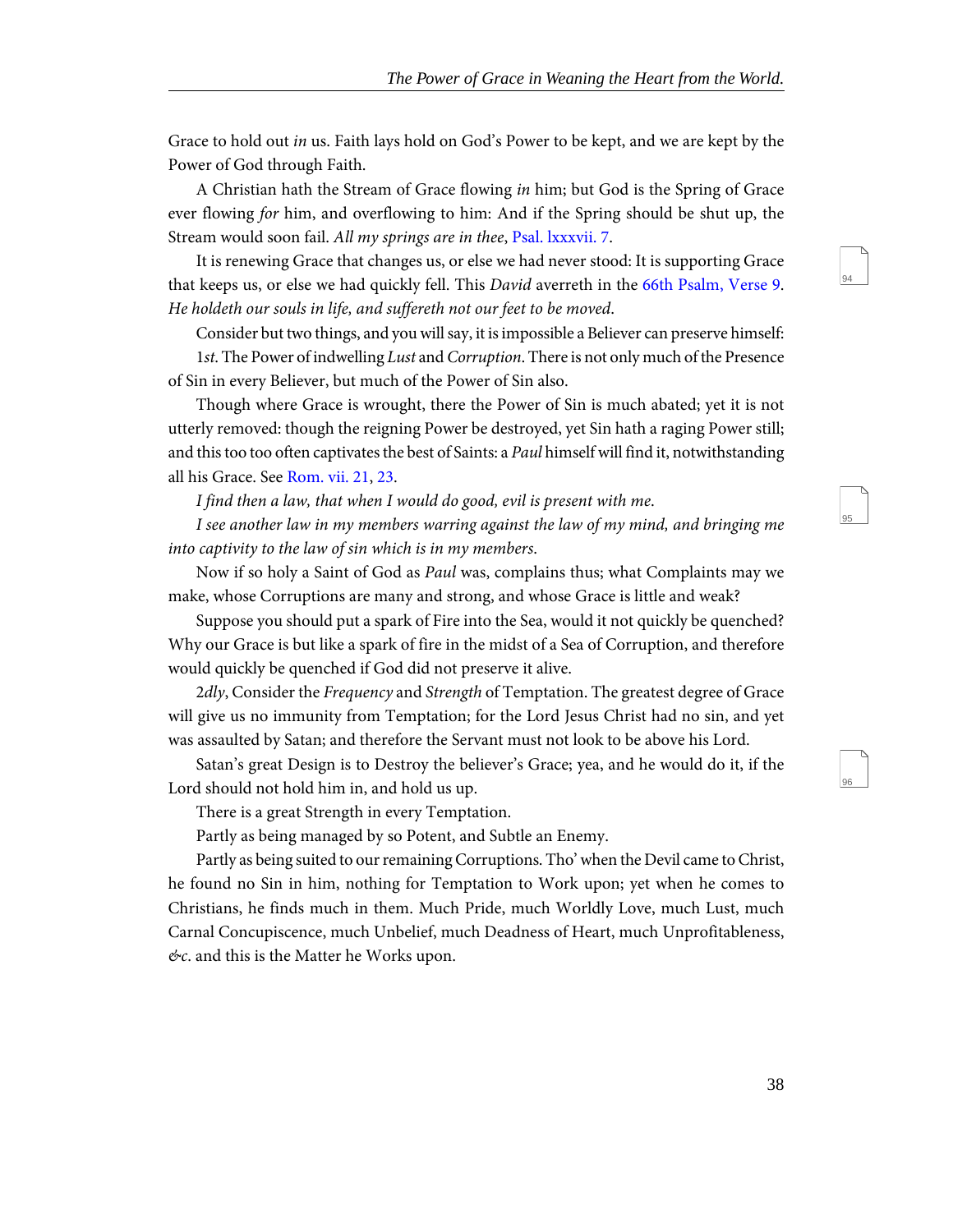<span id="page-42-11"></span>When Satan surrounds us without, Sin is Ready to surprize us within: When Satan besets us, Sin is ready to betray us; and therefore if the Lord put not underneath his everlasting Arms, we cannot stand.

<span id="page-42-9"></span>So that you see the gracious Soul is unable, like the weaned Child, to defend it self. The Lord is his defense. [Isa. iv. 5.](http://www.ccel.org/study/Bible:Isa.4.5)

3dly. A weaned Child is not able to govern it self: it is destitute both of Strength and Wisdom.

<span id="page-42-8"></span>And so it is with every Believer: he is not able to direct his own Actions; he cannot govern his own Thoughts; he hath not the least Self-sufficiency. So says Agur of himself, [Prov. xxx. 2](http://www.ccel.org/study/Bible:Prov.30.2), [3](http://www.ccel.org/study/Bible:Prov.30.3). Surely I am more brutish than any Man, and have not the understanding of a Man.

<span id="page-42-10"></span><span id="page-42-0"></span>And therefore *David* seeing this, betakes himself to the Lord for Counsel and Guidance, [Psal. xxxi. 3](http://www.ccel.org/study/Bible:Ps.31.3). For thy name-sake lead me and guide me. And God promises to guide them, [Isa. xlii. 16.](http://www.ccel.org/study/Bible:Isa.42.16) I will bring the blind by a way they know not, I will bring the blind by a way they know not, I will lead them in paths that they have not known, I will make darkness light before them, and crooked things strait: These things I will do, and not forsake them.

<span id="page-42-12"></span><span id="page-42-3"></span><span id="page-42-2"></span><span id="page-42-1"></span>Now there are two ways especially whereby the Lord doth direct and guide his People: 1st. By the Counsels of his Word, [Psalm lxxiii. 22](http://www.ccel.org/study/Bible:Ps.73.22), [23,](http://www.ccel.org/study/Bible:Ps.73.23) [24.](http://www.ccel.org/study/Bible:Ps.73.24)

<span id="page-42-4"></span>So foolish was I, and ignorant, I was as a Beast before thee, [Ver. 22](http://www.ccel.org/study/Bible:Ps.73.22).

<span id="page-42-13"></span><span id="page-42-5"></span>Nevertheless, I am continually with thee, thou hast holden me by my right-hand. [Ver. 23.](http://www.ccel.org/study/Bible:Ps.73.23) Thou shalt guide me by thy counsel, and afterward receive me to glory. [Ver. 24](http://www.ccel.org/study/Bible:Ps.73.24).

The Word of God is the best Counsellor; and therefore David betakes himself to it for Guidance and Direction, [Psal. cxix. 24,](http://www.ccel.org/study/Bible:Ps.119.24) Thy Testimonies are my delight and my counsellors. In the Hebrew it is, The Men of my counsel.

<span id="page-42-6"></span>David was a King; and therefore, no doubt, had the wisest Men of the Nation to be of his Council. We read of Hushai, and others, Men of great Parts and Prudence, that were his Council: but yet he hearkned more to the Word of God than to all his Counsel besides. Thy Statutes are my Counsellors.

We should follow the Counsels of the Word in all things, and make it the Guide of our Way: so good David did: Thy Word is a light to my feet, and a lamp to my paths, [Psalm cxix.](http://www.ccel.org/study/Bible:Ps.119.105) [105.](http://www.ccel.org/study/Bible:Ps.119.105) For,

<span id="page-42-7"></span>1st. It is the safest Counsel: We may, and too often do, err in following the Counsels of others: for Man's Wisdom is short-sighted; the blind lead the blind, and both fall into the ditch. But we can never err or miscarry in following the Counsels of the Scripture. Solomon says, [Prov. ii. 10,](http://www.ccel.org/study/Bible:Prov.2.10) [11](http://www.ccel.org/study/Bible:Prov.2.11). When Wisdom entereth into thine heart, and Knowledge is pleasant unto thy soul, Discretion shall preserve thee, Understanding shall keep thee. And speaking of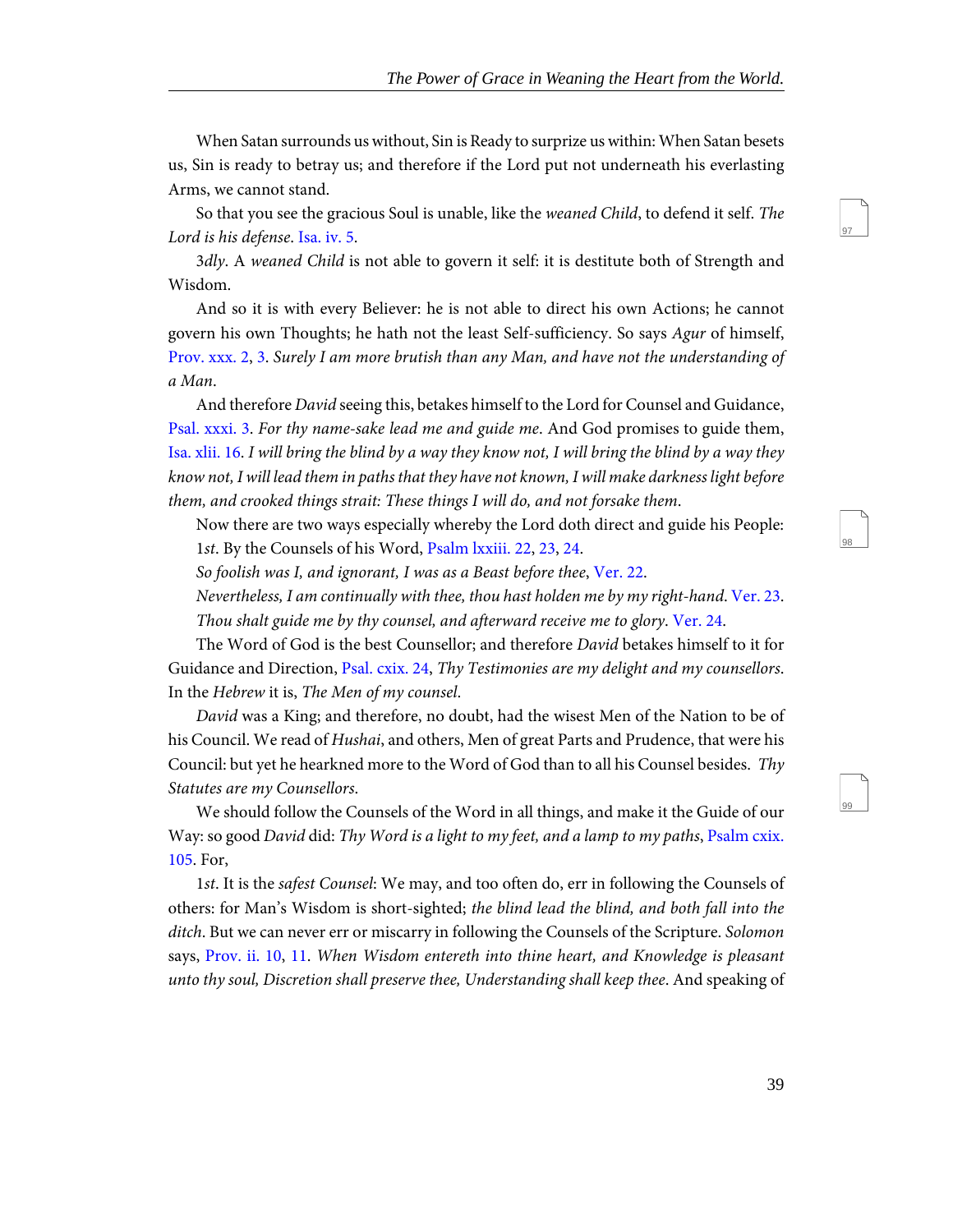<span id="page-43-0"></span>the Commandment in the 6th chapter, says he, [Ver. 21, 22, 23.](http://www.ccel.org/study/Bible:Ps.6.21-Ps.6.23) Bind it upon thy Heart; and when thou goest it shall lead thee, when thou sleepest it shall keep thee, and when thou awakest it shall talk with thee. For the Commandment is a lamp, and the Law is light, and Reproofs of Instruction are the way of life.

<span id="page-43-2"></span><span id="page-43-1"></span>2*dly*. It is the most *profitable Counsel*. It steads the Soul in all Concerns of Life: yea, the Happiness and Salvation of the Soul is the sure issue of following the Counsels of the Word. See what an Account David gives of the Word, in [Psalm xix. from the 7th to the 11th Verse.](http://www.ccel.org/study/Bible:Ps.19.7-Ps.19.11) The law of the Lord is perfect, converting the soul. [Ver. 7](http://www.ccel.org/study/Bible:Ps.19.7).

<span id="page-43-3"></span>The Statutes of the Lord are right, rejoycing the heart: the Commandment of the Lord is pure, inlightning the eyes. [Ver. 8.](http://www.ccel.org/study/Bible:Ps.19.8)

<span id="page-43-5"></span><span id="page-43-4"></span>The Fear of the Lord is clean, enduring for ever; the Judgments of the Lord are true, and righteous altogether. [Ver. 9](http://www.ccel.org/study/Bible:Ps.19.9).

<span id="page-43-8"></span>More to be desired are they than Gold, yea, than much fine Gold; sweeter also than Honey, and the Honey-comb. [Ver. 10.](http://www.ccel.org/study/Bible:Ps.19.10)

Moreover, by them is thy Servant warned; and in keeping of them there is great reward. O what a Mercy it is to be under the Guidance of the Word of God!

<span id="page-43-7"></span>2dly. God guides his People by the Counsels of his Spirit. [Joh. xvi. 13.](http://www.ccel.org/study/Bible:John.16.13) When the spirit of Truth is come, he will guide you into all truth.

The Spirit of the Lord is called a Spirit of Counsel. [Isa. xi. 2.](http://www.ccel.org/study/Bible:Isa.11.2)

How happy is the Condition of God's people, that have the Word and the Spirit to guide them! The Word without the Spirit *cannot*, the Spirit without the Word will not guide us. The Word is a Light without us, the Spirit is a Light within us: The Word propounds the Way to walk in, the Spirit enables the Soul to walk in that Way. Blessed are they whom God thus guides.

Thus I have shewed you how the state of a Believer resembles that of a *weaned Child*, in regard of its Infirmities.

II. There is a Resemblance also in regard to its *Manner of Weaning*; and that in three particular Circumstances:

1st. Many when they wean a Child from the Breast, will rub Wormwood, or some bitter and unpleasant thing, upon the Pap, to create a loathing in the Child to that it was so fond of before: and so the Bitterness of the Taste makes the Child forsake the Breast.

<span id="page-43-6"></span>Now in this the Soul of a Believer is as a weaned Child. The Breast of the Creature is that which naturally Man lies at; for natural Man fetches all his Comfort from sensual things, and savours only earthly things.

Now, when the Lord designs to work Grace in the Heart, and redeem a Soul to himself, he ever weans it first from the World. [Psal. xlv. 10,](http://www.ccel.org/study/Bible:Ps.45.10) [11](http://www.ccel.org/study/Bible:Ps.45.11). Hearken (O Daughter) and consider, and incline thine ear; forget also thine own People, and thy Father's House: so shall the King greatly desire thy Beauty.

<span id="page-43-9"></span>100

<span id="page-43-10"></span>101

<span id="page-43-12"></span><span id="page-43-11"></span>102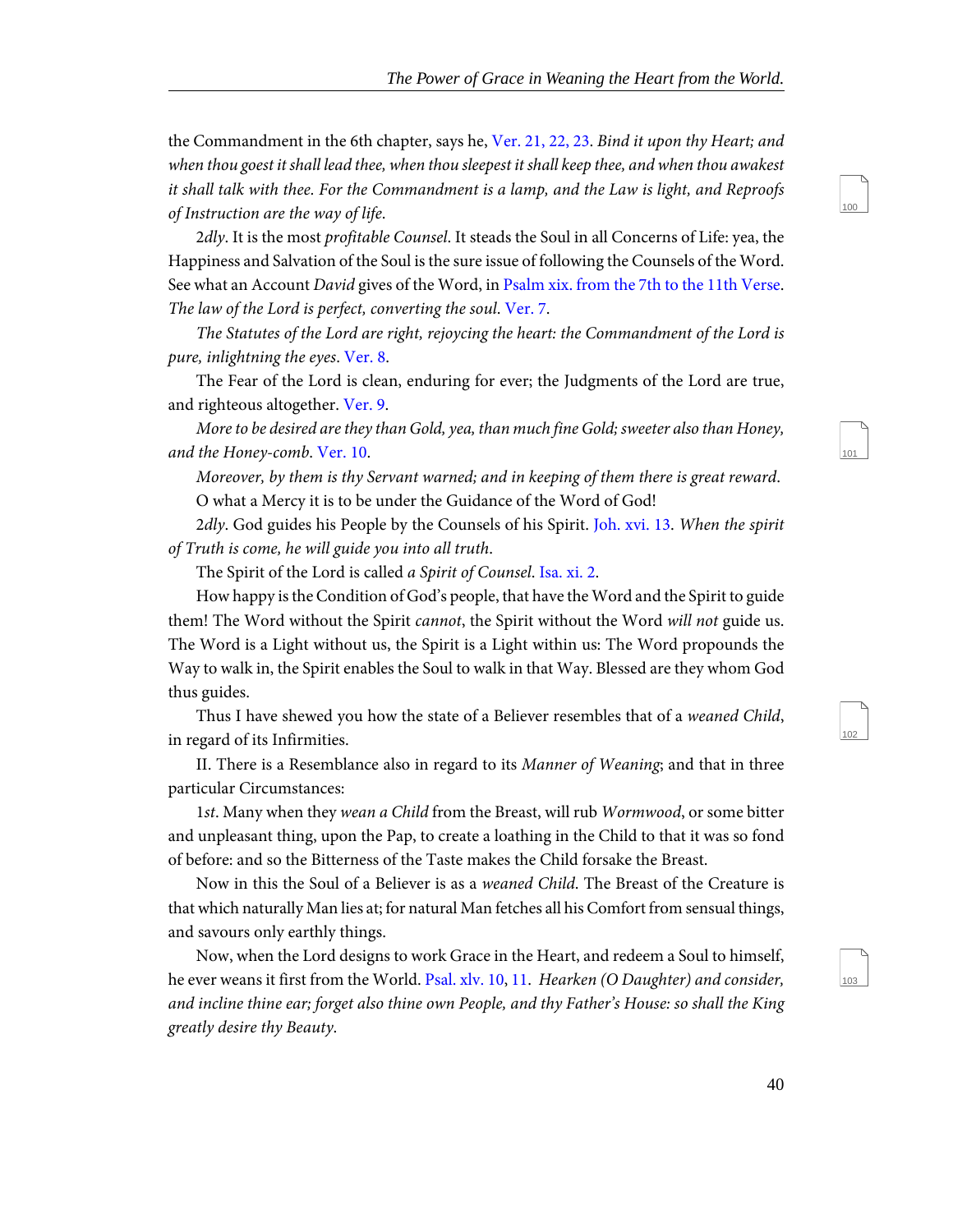Now, the Difficulty of Conversion lies here, in taking the Heart from the Creature, and placing it upon God: for in the Fall we turned from God to the Creature, and in Conversionwork the Heart is turned from the Creature to God again.

Now because (I say) this is difficult, for the Creature is loth to leave the Breast of carnal Enjoyments where it hath sucked in such sensual Delights so long: Therefore the Lord, when he would wean the Soul from things below, he rubs *Wormwood* upon the Breasts of all our Comforts, and imbitters all our Enjoyments; so that though we seek for Satisfaction, yet we shall find none.

<span id="page-44-4"></span>This was the way of God's dealing with the Prodigal Son. The Parable of the Prodigal is to represent to us the State of every Natural Man.

<span id="page-44-5"></span><span id="page-44-3"></span>Now, it is said, [Luke xv. 14.](http://www.ccel.org/study/Bible:Luke.15.14) that when he had spent all, there arose a Famine in the Land; and this brought him home to his Father's house, *Ver*[. the 20th](http://www.ccel.org/study/Bible:Luke.15.20).

God is never better to us than when the Creature is most bitter to us: *He famishes all* the Gods of the Earth that Men may be brought to worship him, [Zeph ii. 11](http://www.ccel.org/study/Bible:Zeph.2.11).

<span id="page-44-0"></span>Thus God dealt with Israel, Hos. ii: 6, 7. I will hedge up thy way with thorns, that she shall not find her paths: And what then? Then shall she say, I will go and return to my first Husband, for then was it better with me than now.

God has two Hedges which the Scripture takes notice of:

The Hedge of his Protection, that you read of [Job i. 10.](http://www.ccel.org/study/Bible:Job.1.10) Hast not thou made an Hedge about him, and about his House, and about all that he hat on every side?

The Hedge of Affliction, that you read of here: I will hedge up her way with thorns.

Now the Lord make use of both these Hedges.

The Hedge of God's Protection, that is to keep his People from Danger.

The Hedge of Affliction, that is to stop them that wander.

The Hedge of Protection is to keep them in God's way.

The Hedge of Affliction is to keep them out of Sin's way.

The Hedge of Protection is to keep them from Suffering.

The *Hedge* of *Affliction* is to keep them from Sinning, and to put them upon returning.

<span id="page-44-2"></span>So it was with Israel here; when God had hedged up her way, that, she could not find her Paths, nor overtake her Lovers, then she cries out, I will return to my first Husband, for then it was better with me than now.

<span id="page-44-1"></span>It is a great Mercy for God to wean a Soul from the World; for it never suffers greater Loss than when it forsakes God to live upon the Creature: This is to regard lying Vanity, and so forsake our own Mercies, as the Prophet expresseth it, [Jonah ii. 8.](http://www.ccel.org/study/Bible:Jonah.2.8) It is going out of God's Blessing into the warm Sun, (as our Proverb hath it) forsaking the living Fountain, to quench our Thirst from a broken Cistern, [Jer. ii. 13](http://www.ccel.org/study/Bible:Jer.2.13).

By our Excesses in Creature-Enjoyments, Reason is commonly drowned in Sense, and Judgment extinguished in Appetite. The excessive letting out our selves to sensual Fruitions, <span id="page-44-6"></span>104

<span id="page-44-8"></span><span id="page-44-7"></span> $105$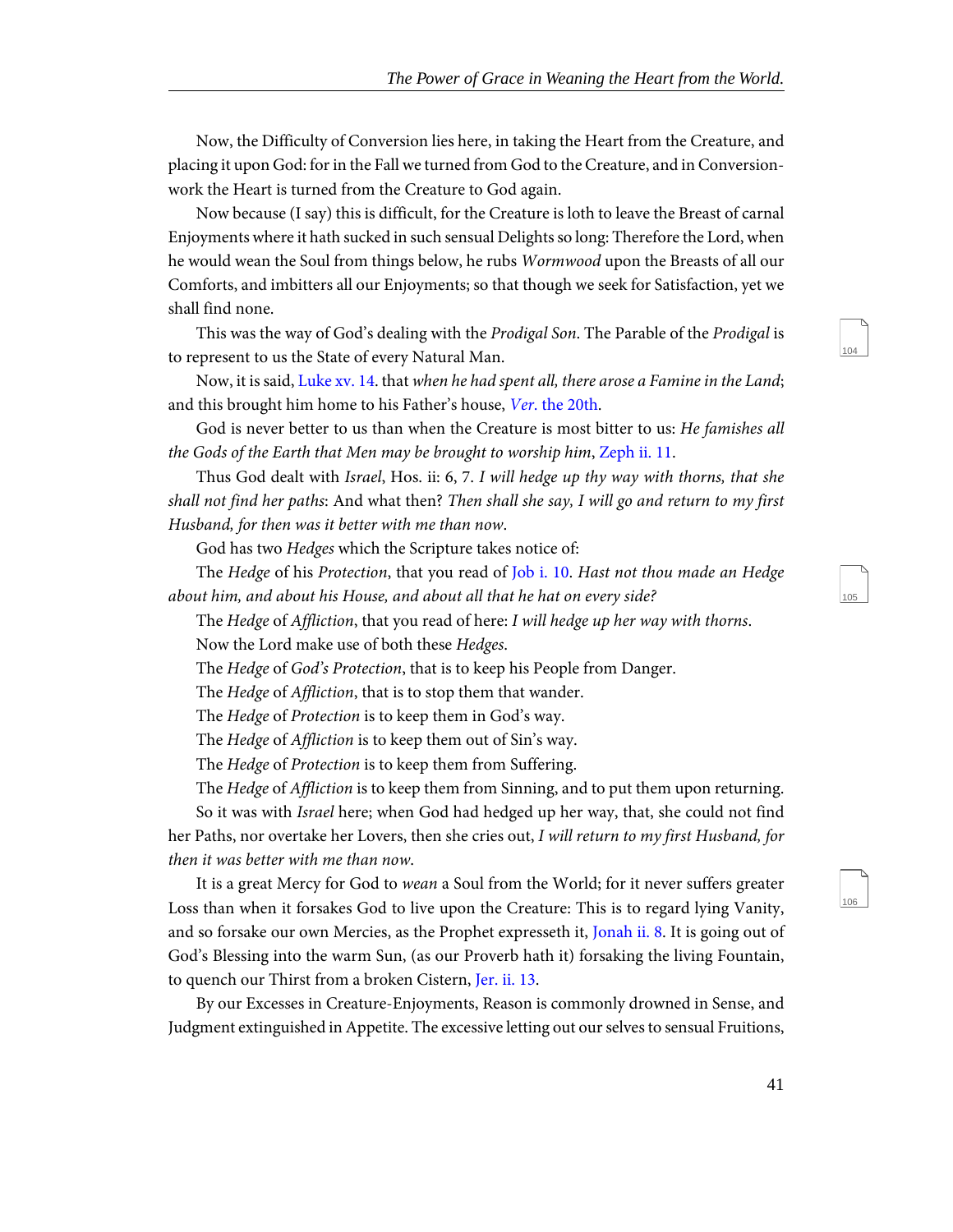is both a Sin and a Punishment; while thereby we lose both God, and the Creature, and our selves at once.

Now, when the Lord weans a Soul from the World, he doth imbitter the World to the Creature; either by some Affliction, or by some Disappointment in the Creature, which makes the Soul look out for more pure and lasting Satisfactions in Christ.

In a time of outward Prosperities, we are all *Martha's* Children, carried away too much with the World; but when God imbitters our Cup, then, with *Mary*, we look more after the one thing necessary, and mind the chusing the better part.

So long as we are full of the World, the Lord Christ can find no room in our Hearts: present Comforts have gotten Possession, and thrust him out.

As it was when he was born, there was no Room for him in the Inn: that was taken up with other Guests; therefore Christ must be laid in the Manger, in an Out-room.

Truly, thus it fares with the Lord Jesus Christ in the World still: the most of us lay him in the Manger, in an Out-room to this very Day.

<span id="page-45-2"></span>Pray deal plainly with God and your own Souls, and tell me, What Entertainment do you give to the Lord Jesus when he comes to your Souls in an Ordinance, and offers to make his Abode with you, for so he doth: [Revel. iii. 20.](http://www.ccel.org/study/Bible:Rev.3.20) Behold I stand at the door and knock; if anyone Man open to me, I will come in and sup with him, and he with me.

Now, how do you treat the blessed Jesus? Where do you lay him? in the Inn, or in the Out-room? I mean thus: Do ye receive him into your Hearts and Affections? or, Do ye take him only into the Out-room of an empty Profession?

Truly, a lifeless, graceless Profession of Christ, is only a laying him in the Out-house; but a hearty embracing of, and a holy Affection to Christ, this is taking him into the Inn.

Now when God, by any Providence, doth imbitter the Creature to us, then this makes us remove Christ out of the Manger into the Inn; out of a lifeless Profession into our Hearts and Affections.

2*dly*. When a Child is *weaned*, the Nurse is many times hid, or put away, or removed, that the sight of her may not make the Child to cry for the Breast.

So the Lord many times strips a Man of the World, takes from him his Enjoyments, all his Comforts, meeely to wean his Heart from the World.

<span id="page-45-1"></span>3*dly*. When a Child is *weaned*, the nature and kind of its Food is changed; he is fed with stronger Meat.

<span id="page-45-0"></span>Now in this also the Resemblance holds: the Soul of a Believer is as a weaned Child: He hath another kind of Subsistence, and lives upon other kind of Comforts than he did before.

As Christ says, I have Meat to eat which ye know not of, [John iv. 32](http://www.ccel.org/study/Bible:John.4.32). so hath every Believer Comforts to live upon which the World knows nothing of: A stranger doth not intermeddle with his joy, [Prov. xiv. 10.](http://www.ccel.org/study/Bible:Prov.14.10) As,

<span id="page-45-3"></span>107

<span id="page-45-4"></span>108

<span id="page-45-6"></span><span id="page-45-5"></span>109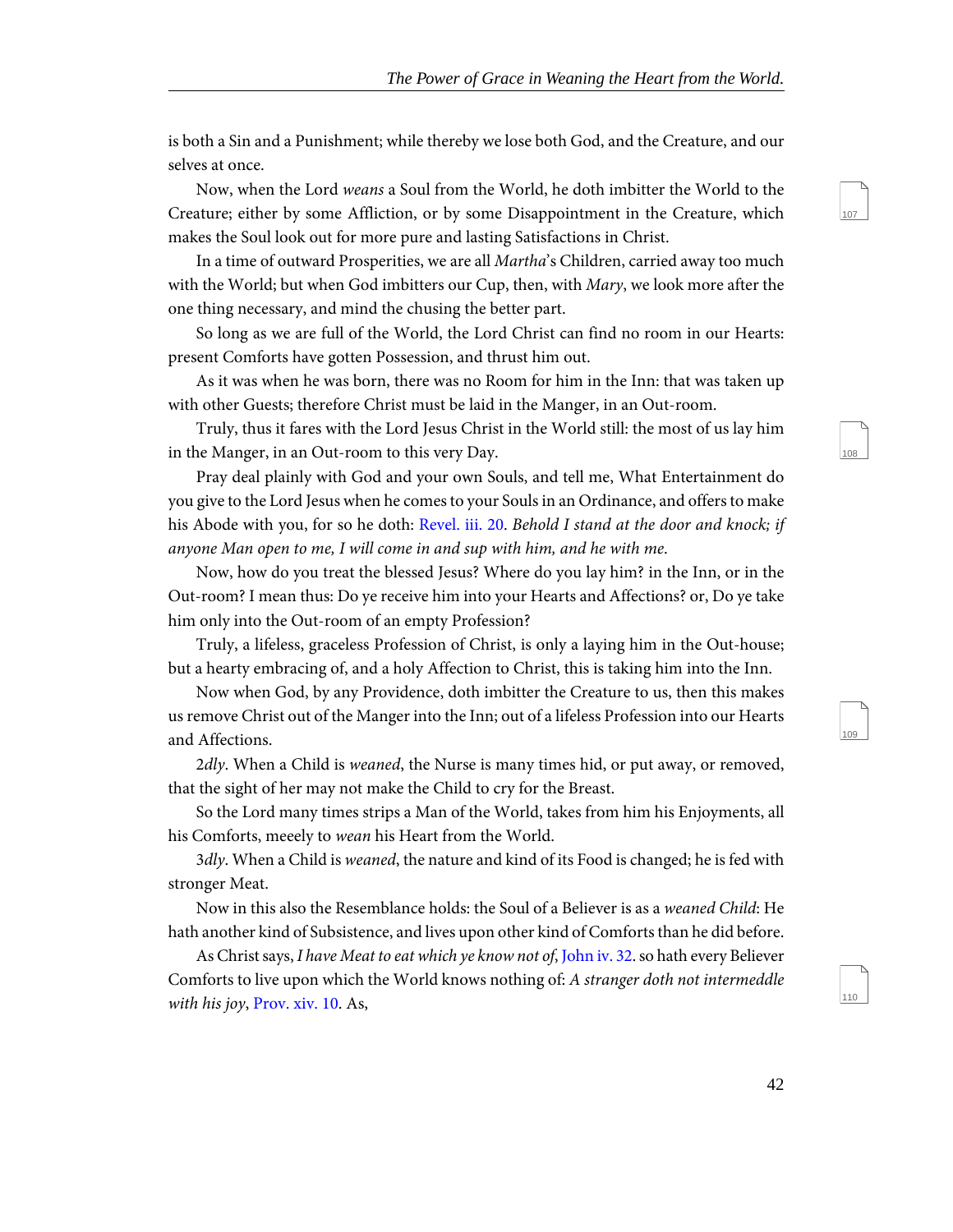1st. He hath the Comforts of the Promises: When God brings a Soul into a state of Grace, he brings him from living upon the Creatures, to live upon the Promises. And which is best, think ye, to live upon the Creature, or to live upon the Promise?

The Creature dies; but the Promise lives.

The Creature is Yea and Nay; the Promise is Yea and Amen.

The Creature is deceitful; but the Promise is sure and faithful.

The Creature feeds but Sense; the Promise fills the Soul.

The Creature is but a scanty Good; the Promise travails with all Good.

He who lives upon the Promise lives by Faith; and the Life of Faith is the only Life in the World.

<span id="page-46-5"></span><span id="page-46-1"></span>1st. It is the only *safe* and *secure* Life. As the weak *Ivy* secures it self by twisting about the great Oak; so the weak Christian secures himself by cleaving to the great God. His place of Defence shall be the munition of Rocks; Bread shall be given him, his Waters shall be sure. [Isaiah xxxiii. 16](http://www.ccel.org/study/Bible:Isa.33.16)

The Life of Sense is full of Disappointments, like a deceitful Brook. [Job vi. 15.](http://www.ccel.org/study/Bible:Job.6.15)

<span id="page-46-0"></span>Sisera runs to Jael to save him, and she destroys him: he lays his Head in her Lap, and she nails it to the ground. [Judges iv. 21.](http://www.ccel.org/study/Bible:Judg.4.21)

<span id="page-46-4"></span>2*dly*. It is the only *quiet* Life. The Life of Sense is full of distracting Cares and Vexations: the Soul is never quiet till it draws off from Sense to live by Faith; till it cries out with David, Return to thy rest, O my Soul. [Psal. cxvi. 7.](http://www.ccel.org/study/Bible:Ps.116.7)

The Philosopher tells us, if we could live in the Upper Region, there we should enjoy a perpetual Calm: there are no Storms, no Winds, no Tempests; these are only found in this Lower Region: Nearer the Sun it is not so.

<span id="page-46-6"></span>Sense is as the Lower Region, where there is nothing but Storms, and Shakings, and Vexations. Could we, by Faith, live in the Upper Region, and have the Moon under our feet; could we live above the World, by Faith in God, resting in the Lord Jesus Christ; we should enjoy a perpetual Calm there. In me ye shall have Peace. [John xvi. 33](http://www.ccel.org/study/Bible:John.16.33).

<span id="page-46-2"></span>3*dly*. It is the only *sweet* and *comfortable* Life. The Life of Sense, like a smoaking Chimney, causes many a wet eye: When we live by Faith, then the Fire burns clear; but when we live by Sense, then the Chimney smoaks.

<span id="page-46-3"></span>Is it not a sweet Life, to fetch all our Waters from the Fountain? Thus Faith doth. Sense drinks out of the muddy Chanel, but Faith goes to the Well-head. All my springs are in thee. [Psalm lxxxvii. 7.](http://www.ccel.org/study/Bible:Ps.87.7)

Is it not a comfortable Life to be *fixed* amongst all the Changes and Mutations that are in the World? Why Faith fixes the Soul upon God, and in that Fixation it is safe. He shall not be afraid of evil-tidings, his heart is fixed trusting in the Lord. [Psal. cxii. 7.](http://www.ccel.org/study/Bible:Ps.112.7)

Is it not a comfortable Life to live free from all Burdens in the World? There are but two sorts of Burdens;

<span id="page-46-7"></span>111

<span id="page-46-9"></span><span id="page-46-8"></span>112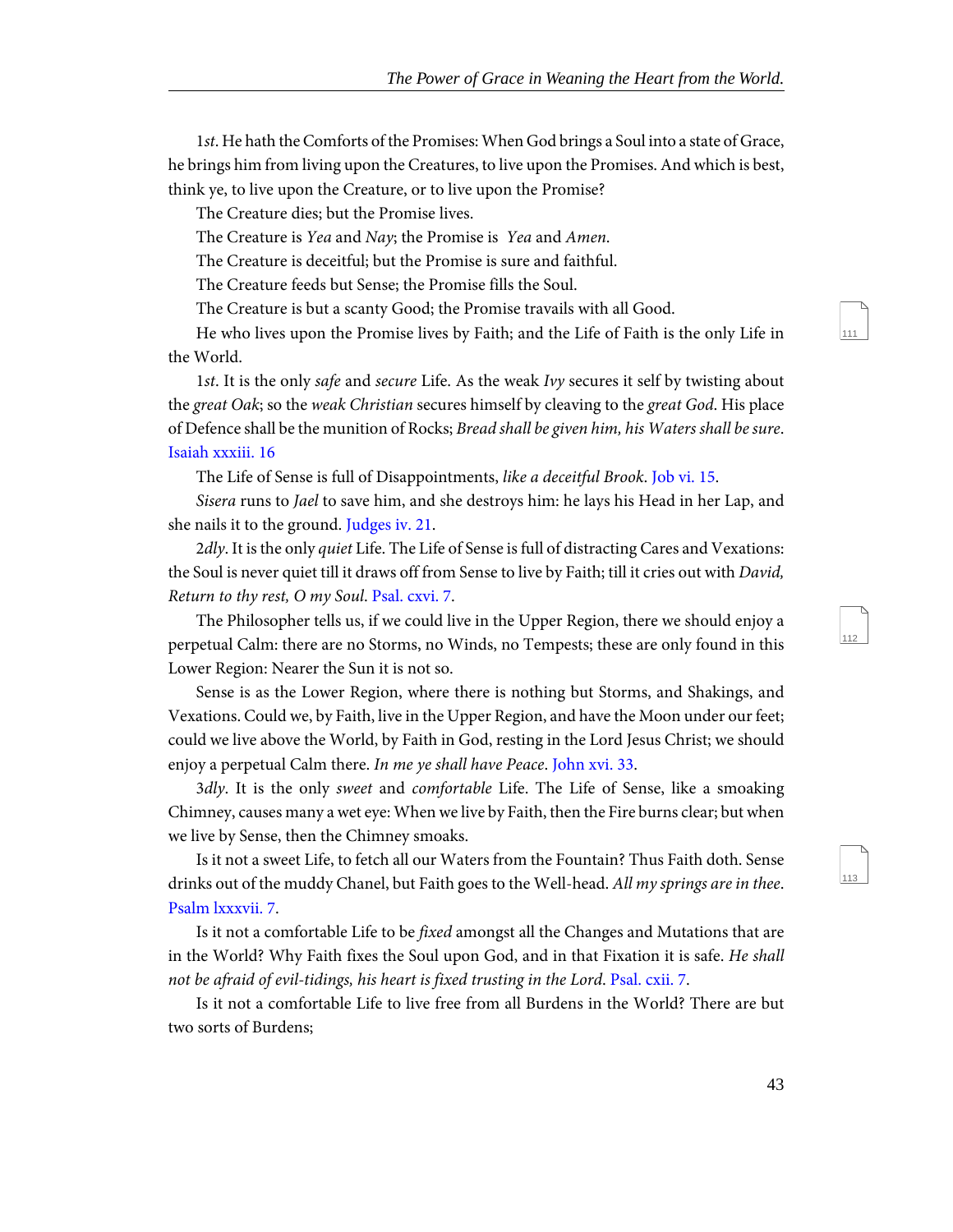The Burden of Sin and Guilt.

The Burden of Care and Trouble.

Now Faith takes off both these, and frees the Soul from the one and the other.

It takes off the Burden of Guilt, by resting upon Christ and his Righteousness.

And it takes off the Burden of *Care* and *Trouble*, by resting upon God and his Providence.

Ah  $(my$  beloved) there is no comfort to be compared to the comfort of believing; no Life to be compared to the Life of Faith. We may talk of Comfort, but till we come to live by Faith we shall never taste of Comfort.

4ly. It is the only Christian Life. Sense makes a Beast, Reason makes a Man, but Faith makes a Christian. We are no farther Christians, than as we can live upon Christ in all Conditions.

5ly. It is the only honourable Life. The World's Honour is but an imaginary thing, a meer Bubble, compared with the Honour that Faith leads the Soul into.

<span id="page-47-0"></span>Is it not an Honour to have the King's Ear at pleasure, without tracing the tedious Climax of Court-accesses, as Strangers must?

Why, the Believer (as I may speak it with Reverence) hath the Command of God's Ear. Concerning the work of my hands, command ye me. [Isa. xlv. 11.](http://www.ccel.org/study/Bible:Isa.45.11)

<span id="page-47-2"></span>Is it not an Honour to be of the Blood-royal, to be born of God? We are very apt to value our selves upon the Nobleness of our Descent and Birth.

Why, the Believer is born of God. [John i. 11](http://www.ccel.org/study/Bible:John.1.11), [12.](http://www.ccel.org/study/Bible:John.1.12) They are of the Blood-royal, of the Offspring of God.

Is it not an Honour to live with God? Why Believers live with God, and walk with God, and have Fellowship with God here; and shall have an eternal Fellowship with God in Heaven hereafter. Such honour have all his Saints.

6ly. It is the only lasting Life. The Stability of all sorts of Lives, is according to their Principles and Causes. The Life which depends upon a failing Cause is a fading Life; and the Life which depends upon a constant Cause is an abiding Life.

<span id="page-47-4"></span><span id="page-47-1"></span>Now the Life of Faith, proceeds from a living Principle; the Grounds of it are in God and Christ, and the Promise, no Change reaches to these.

<span id="page-47-3"></span>Our Comforts may change, but Christ never changes; Yesterday, and to day, and the same for ever, [Heb. xiii. 8](http://www.ccel.org/study/Bible:Heb.13.8).

The Creature may change, but God changes not: I am the Lord that changes not. [Mal.](http://www.ccel.org/study/Bible:Mal.3.6) [iii. 6](http://www.ccel.org/study/Bible:Mal.3.6).

The Promises are unchangeable: They are not yea and nay, but yea and Amen in Christ, [2 Cor. 1:20](http://www.ccel.org/study/Bible:2Cor.1.20).

Now Faith must needs be a lasting Life, that hath such lasting Grounds and Principles.

The Life of Sense is a fading decaying Life, it lives upon fading Objects: a Man hath Friends and delightful Relations, and these chear and refresh his Spirits; but anon they die, <span id="page-47-5"></span>114

<span id="page-47-7"></span><span id="page-47-6"></span>115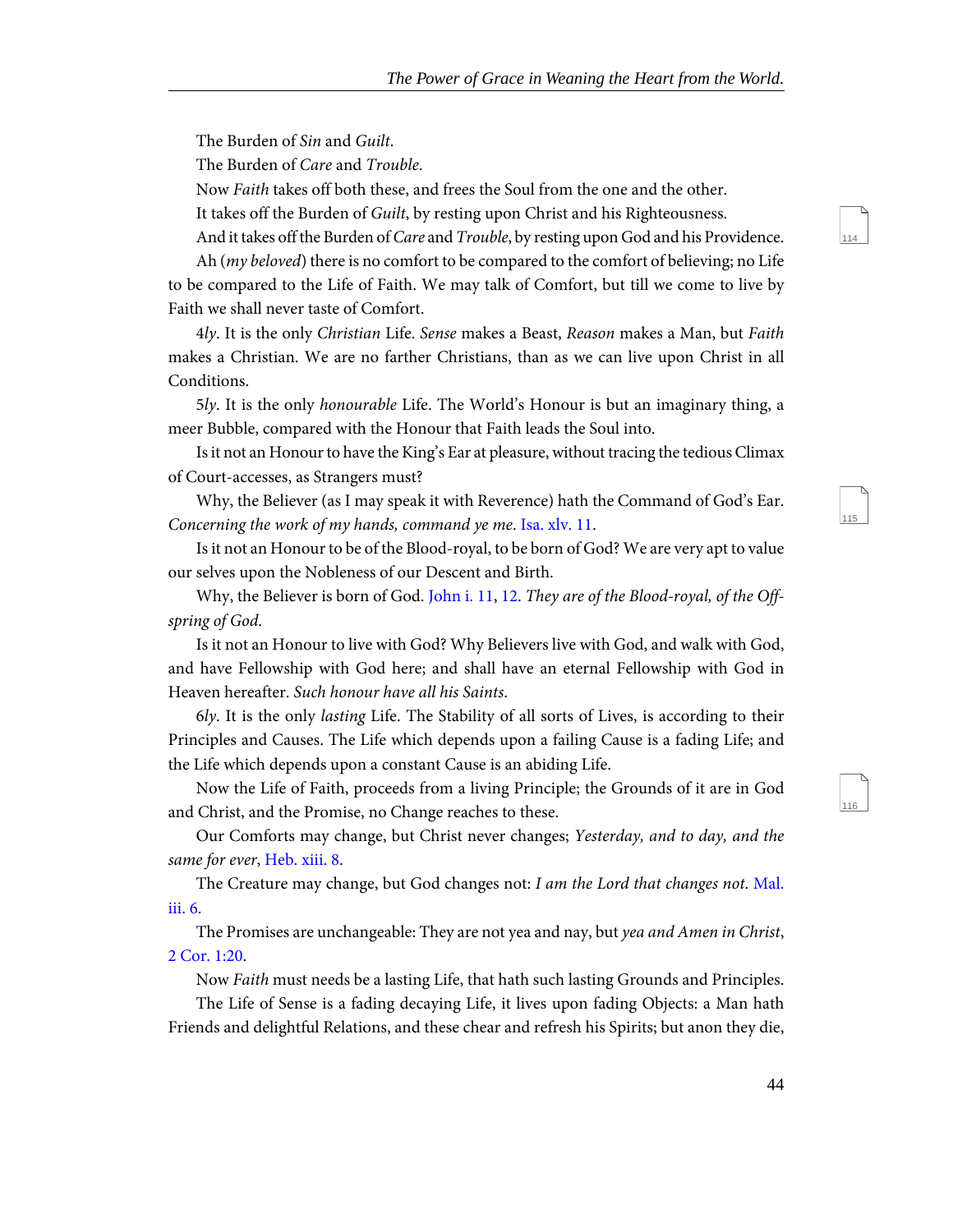and drop into the Dust, and then his Spirits sink: they go down to the Pit, and his Heart breaks for want of Comfort.

But the Soul that lives by Faith can never be at a loss.

What can he lack who hath him who is all? And what can he lose who hath him who knows no change at all?

The *Mariner*, when he puts forth to Sea, quickly loses a sight of Land; but though he sails never so far, yet he never loses a sight of Heaven.

Thus the Soul of a Believer is as a *weaned Child* in this sense also: it lives upon other kind of Comforts than it did before, viz. the Comforts of the Promises.

<span id="page-48-2"></span><span id="page-48-1"></span>2. I might add, That the Believer lives upon the Comforts of the Ordinances. I sat under his shadow with great delight, and his Fruit was sweet to my taste. [Cantic. ii. 3](http://www.ccel.org/study/Bible:Song.2.3).

3. He lives upon the Comfort of Experiences: [Psalm lxxiv. 14.](http://www.ccel.org/study/Bible:Ps.74.14) Thou breakest the heads of Leviathan in pieces, and gavest him to be Meat to the People inhabiting the Wilderness.

Leviathan here, is meant of Pharaoh and all his Host: When God drowned him and all the Host of the Egyptians in the Red Sea, then he brake Leviathan's Head: And God is said to give him to be Meat to his People in the Wilderness, in that the Experience they had had at the Red Sea, of the wonderful Care and miraculous Doings of God for them and their Deliverance, was intended to be Food for their Faith, that by this Experience they might learn to live upon God in Wilderness-straits.

4. He lives upon the Comfort of the Divine Presence. Thou shalt make me glad with the light of thy countenance.

This is the Food that the weaned Soul hath to feed on,

{

Promises . Ordinances. Experiences. The divine presence.

3dly. There is a Resemblance between a weaned Child and a Believer, in regard of its Disposition and Affection.

As for instance,

<span id="page-48-0"></span>Take a weaned Child, and lay it to the fullest and fairest Breast, and it will suck no more; it turns from it, and loaths it as much as heretofore it loved and delighted in it.

Now in this the gracious Heart is as the weaned Child: The fullest Breast of Creaturecomforts and sensual Delights cannot allure it: and why? Because it hath chosen God for its chiefest good, and therefore cannot be better. Whom have I in Heaven but thee? And there is none upon Earth I desire in comparison of thee. Psal.  $lxxiii. 25$ .

<span id="page-48-4"></span><span id="page-48-3"></span>118

<span id="page-48-5"></span>119

<span id="page-48-6"></span>120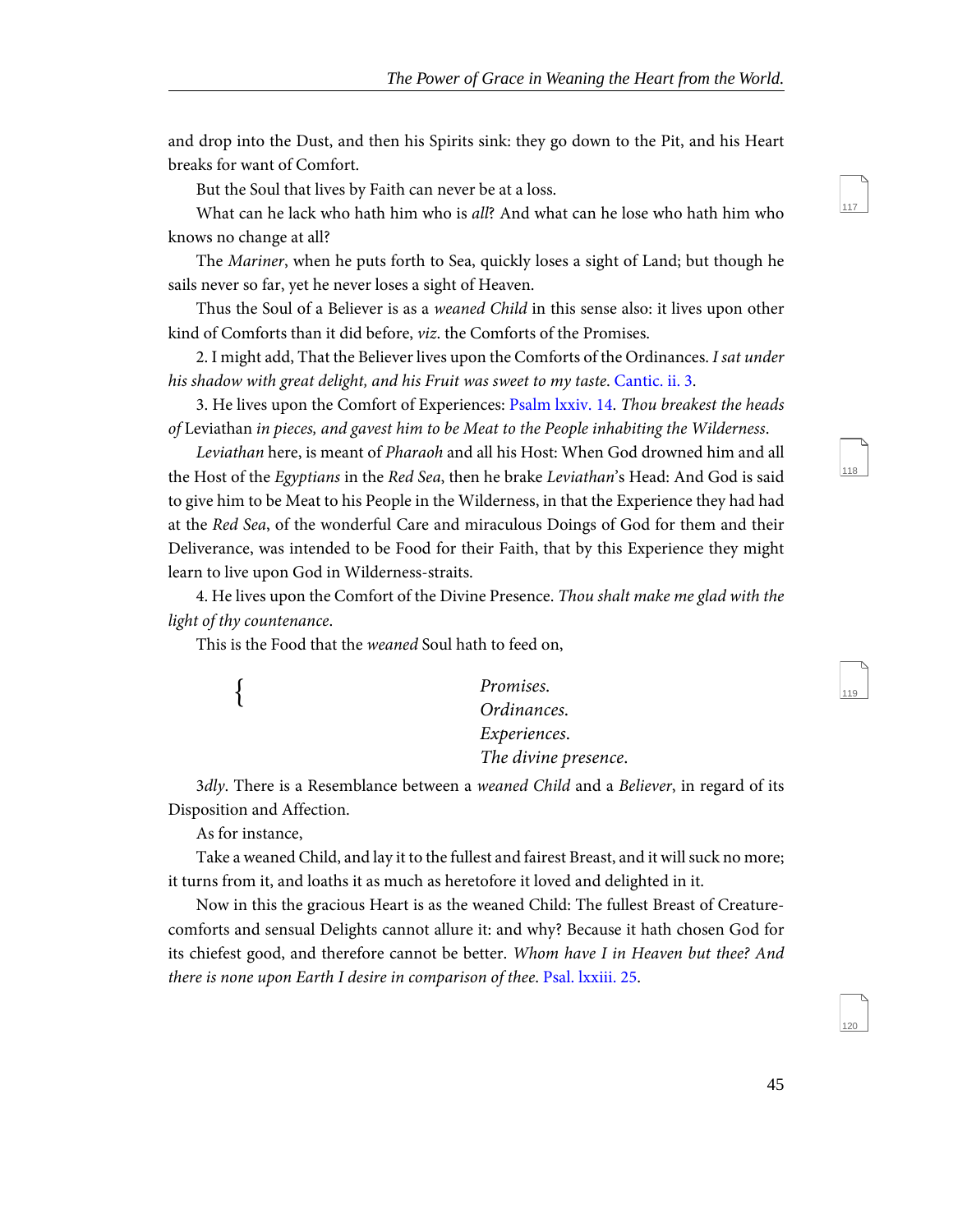The Soul sees a greater beauty in God, than in all worldly Comforts; it tastes a greater Sweetness in communion with the Lord Christ, than in all worldly Friendships and Fellowships.

<span id="page-49-2"></span><span id="page-49-1"></span><span id="page-49-0"></span>So did David; and therefore he cries out, One day in thy Courts is better than a thousand elsewhere, [Psalm lxxxiv. 10](http://www.ccel.org/study/Bible:Ps.84.10). So did Jacob; and therefore tells his Brother, God has dealt graciously with me, and I have enough. [Gen. xxxiii. 11.](http://www.ccel.org/study/Bible:Gen.33.11) In the Hebrew it is, I have all. He that hath an Interest in God, hath all; all that the Soul can want, or the Heart can wish. No man having drank this old Wine desireth new, for he saith the old is better, [Luke v. 39](http://www.ccel.org/study/Bible:Luke.5.39).

III. I will shew you briefly, how Grace doth wean the Heart from all worldly things. By a threefold Efficiency.

1st. Grace sets up a Light in the Soul, which discovers the true Nature of things: Every natural Man is in Darknes:. a graceless state is a state of Darkness. Now in Darkness the Vanity, Emptiness, Insufficiency, and Unsatisfactoriness of worldly things to the Soul of Man, cannot be discovered.

<span id="page-49-3"></span>Grace is Light in the Understanding, as well as Holiness in the Will; and by this Light the Soul is able to pass a right Judgment of things, to distinguish between seen and unseen Good, between perishing and durable Comforts; to discern between things that differ. The spiritual Man judgeth all things, the Apostle says in the first Epistle to the Corinthians, [chap.](http://www.ccel.org/study/Bible:1Cor.2.15) [2. ver. 15.](http://www.ccel.org/study/Bible:1Cor.2.15)

2*dly. Grace* has a farther Efficiency upon the Heart, and that is this: It extinguisheth and removes that out of the Soul which makes the things of the World to be our chief good.

There is that in every carnal Man that propounds to the Soul somewhat below God as its chief Good; and that is, the sensual Mind: and by this the Will is misled, and the Affections misplaced; and the World is preferred, and God left out.

Now by a work of Grace in the Heart, the sensual Mind is extinguished, the Old-Man is put off, that which savours only the things of the Flesh is abated and removed.

3dly. Grace elevateth the Soul above sensual Objects, to live upon more real, more suitable Comforts; Grace to live upon God, to lay up Treasure in Heaven, to fetch its Refreshments from the Fountain of divine Fullness: and how easily is that Soul weaned from all earthly Enjoyments, that hath learned to fetch all its Comforts from Heaven?

#### **THE APPLICATION.**

Use 1. Shall we now improve this Doctrine to the use of Tryal? Shall we be serious in this matter, and call our Hearts to a strict account of what we experience of the Power of God upon our Souls in weaning them from things below?

There is the greatest Reason in the World that moves me to urge this Duty upon you. For,

1. There is no greater Duty incumbent upon a Christian, than frequent Tryals of Self and State by the measure of present Truths. When the Word of the Lord is spoken, and

<span id="page-49-5"></span><span id="page-49-4"></span>121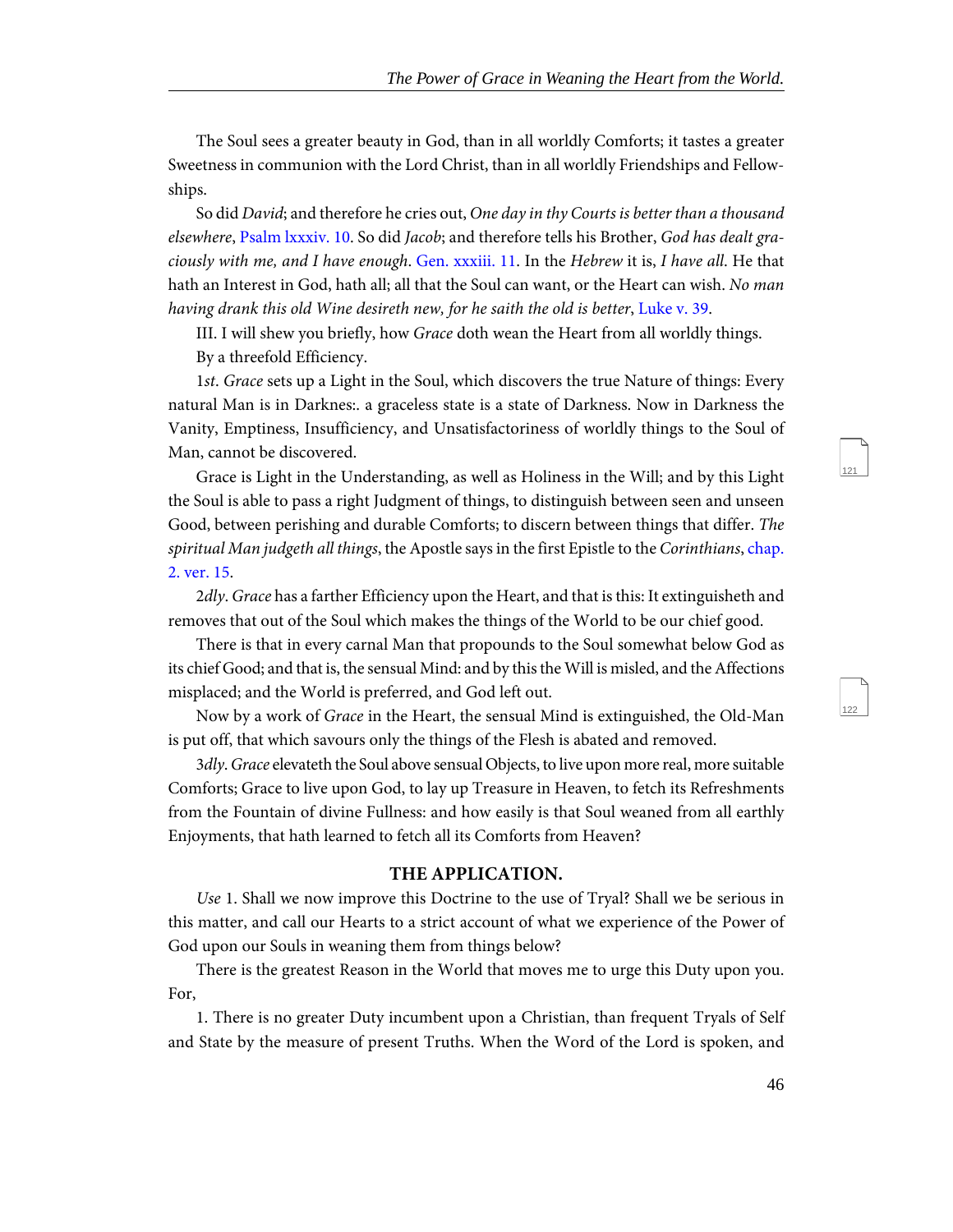<span id="page-50-5"></span><span id="page-50-4"></span>Truth discovered, then to bring it home to the Heart, and try our Spirits and Condition by it, this is a great Duty. This is the meaning of that in the second Epistle to the Corinthians, [chap. 13. ver. 5.](http://www.ccel.org/study/Bible:2Cor.13.5) Examine your selves, whether ye are in the Faith; prove your own selves. And that in [Galatians vi. 3,](http://www.ccel.org/study/Bible:Gal.6.3) [4.](http://www.ccel.org/study/Bible:Gal.6.4) If any man thinks himself to be something when he is nothing he deceives himself: But let every man prove his own work, and then shall he have rejoycing in himself alone, and not in another.

<span id="page-50-3"></span>2dly. Herein doth the Vitality and Power of Godliness formally consist. It is not what we profess outwardly, but what we are inwardly, that God looks at. [Rom. ii. 29.](http://www.ccel.org/study/Bible:Rom.2.29) He is a Jew which is one inwardly.

Many profess much, pretend to great measures of Mortifiedness, and Weanedness from worldly things; but look upon them in their Conversations, follow them into the World, and none are more carnal, more vain than they.

3dly. We can never be able to adjust our Claim to a Work of Grace, unless we are able to satisfy our selves in this point. There is no greater, no surer Evidence of a Work of Grace in the Heart, than Weanedness of Soul from present things.

<span id="page-50-2"></span><span id="page-50-1"></span>4. If we be not brought into this weaned state by the Power of Grace here, we shall be shut out of Heaven hereafter. Will you hear what our Lord Christ says in the case? Then see [Matth. xviii. 3,](http://www.ccel.org/study/Bible:Matt.18.3) [4.](http://www.ccel.org/study/Bible:Matt.18.4) Verily except ye be converted, and become as little Children, ye shall not enter into the Kingdom of Heaven. [Ver. 3.](http://www.ccel.org/study/Bible:Matt.18.3)

Except ye be converted: is that all? No, but ye must become as *Little Children*, in Meekness, Humility, Self-denial, Weanedness. So says the next Verse; Whoever shall humble himself as this little Child, the same is greatest in the Kingdom of Heaven.

It is one thing to be converted, it is another thing to become as little Children, to be wrought into a childlike Disposition. This is the true Qualification, the proper Fitness of the Soul for Glory: No Weanedness, no Blessedness.

Is there not then great Reason for my urging you to this Self-examination?

Let us therefore to the Touchstone: that is not true Grace that will not endure Tryal.

Put the Question: Is my Soul as a weaned Child? Am I under the Weanings of God, or am I not?

Quest. Now you will say, How may I know whether my Soul is under the Weanings of God? whether I am weaned from the World or not?

Answ. In Answer to this, I shall lay down some Rules to try your selves by:

<span id="page-50-0"></span>1st. To have heavenly Affections amidst earthly Possessions, this is a sign of a weaned Heart.

2dly. To reckon our Happiness, our Riches, rather from divine Fruition than from any worldly Accommodation, this is a sign of an Heart under the Weanings of God. David was a King, a great Man; but he doth not reckon this his Happiness; no, but from his Interest in God. [Psalm xvi. 5](http://www.ccel.org/study/Bible:Ps.16.5), [6.](http://www.ccel.org/study/Bible:Ps.16.6) The Lord is the portion of my Inheritance, and of my Cup, thou main<span id="page-50-6"></span>124

<span id="page-50-7"></span>125

<span id="page-50-9"></span><span id="page-50-8"></span>126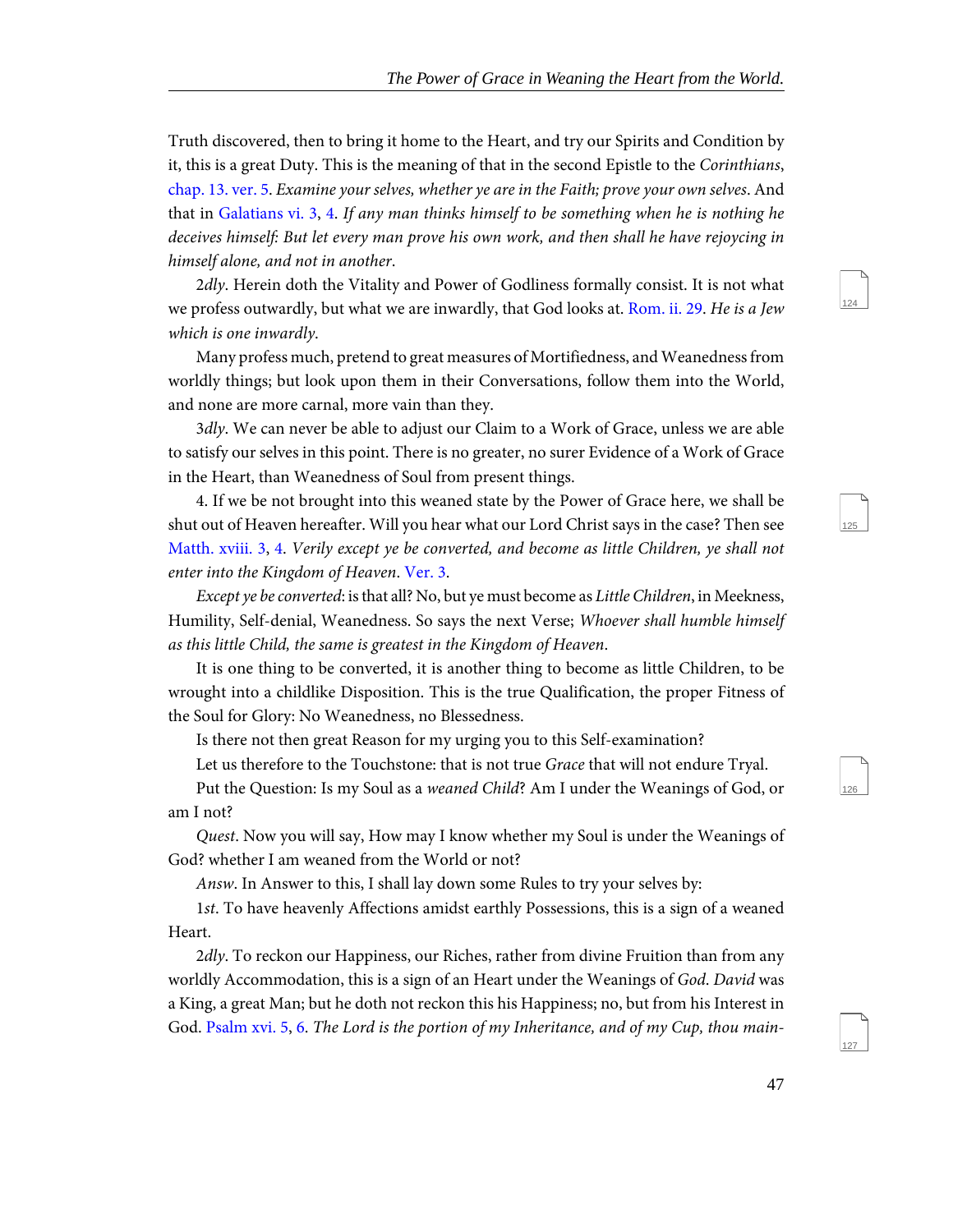tainest my Lot. And what then? The lines are fallen to me in pleasant Places. I have a goodly Heritage."

3dly. What do we most desire; most hunger after? This shews whether we are weaned or not.

The sucking Child cries for the Breast: whatever you offer it, or put into the hand, nothing can quiet it till it is laid to the Breast.

Now, what is it that quiets our Minds, that satisfies our Desires soonest? If it be worldly Pleasures, worldly Comforts, worldly Honors, &c. then our Hearts are not weaned.

<span id="page-51-0"></span>4. To bear worldly Evils, worldly Troubles, worldly Losses, with a holy Quietness and Satisfaction of Spirit; this is a sign of a weaned Heart. [Heb. x. 34](http://www.ccel.org/study/Bible:Heb.10.34). Ye took joyfully the spoiling of your Goods, knowing in your selves that ye have in Heaven a better and an enduring Substance.

<span id="page-51-2"></span><span id="page-51-1"></span>5thly. To chuse Holiness with Affliction and Loss, rather than Sin with Pleasure and Preferment; this is a sign of a weaned Heart. Thus did Moses, [Heb. xi. 24](http://www.ccel.org/study/Bible:Heb.11.24), [25,](http://www.ccel.org/study/Bible:Heb.11.25) [26](http://www.ccel.org/study/Bible:Heb.11.26).

<span id="page-51-3"></span>[Ver. 24](http://www.ccel.org/study/Bible:Heb.11.24). By Faith Moses, when he was come to Years, refused to be called the Son of Pharaoh's Daughter.

<span id="page-51-4"></span>[Ver. 25](http://www.ccel.org/study/Bible:Heb.11.25). Chusing rather to suffer Affliction with the People of God, than to enjoy the Pleasures of sin for a season;

<span id="page-51-6"></span>[Ver. 26](http://www.ccel.org/study/Bible:Heb.11.26) Esteeming Reproach for Christ greater Riches than the Treasures of Egypt; for he had respect to the Recompence of reward.

<span id="page-51-5"></span>The Whore, in [Revel. xvii. 4.](http://www.ccel.org/study/Bible:Rev.17.4) is said to have a golden Cup in her hand full of Abomination, and Wine of her Fornication: that is, full of abominable Doctrines and adulterated Worship, denying God's Ordinances, and bringing into the Church Ordinance of her own.

This her Cup is full of; ay, but yet the Inhabiters of the Earth are said ([Ver](http://www.ccel.org/study/Bible:Rev.17.2). 2.) to be made drunk with the Wine of her Fornication. How so? Why meerly because it comes out of a golden Cup: the Whore gives it in a Cup of Gold: it leads to Honours and Preferments in the Church, and in the World, and therefore the Inhabiters of the Earth cannot be weaned from this Cup.

6thly. To be able by Faith to overcome all the Smiles and Frowns of the World; this is another sign of a weaned Heart.

Now can ye do this?

When the World smiles upon us with its Splendours, Honours, Riches, Pleasures, Delights and Glories; can we then look upon all these as mean and abject things in comparison of Christ? Can you look through all this to the Righteousness of Christ? as that noble Marquis (Galeacius Caracciola) did, Their Money perish with them that count all the Gold in the World worth one days Communion with Jesus Christ.

Or, when the World frowns upon us with Crosses, Losses, Sufferings, Reproaches,  $\phi_c$ . Can we then overcome it by laying aside carnal Fear, by Patience in Tribulation, by looking <span id="page-51-7"></span>128

<span id="page-51-9"></span><span id="page-51-8"></span>129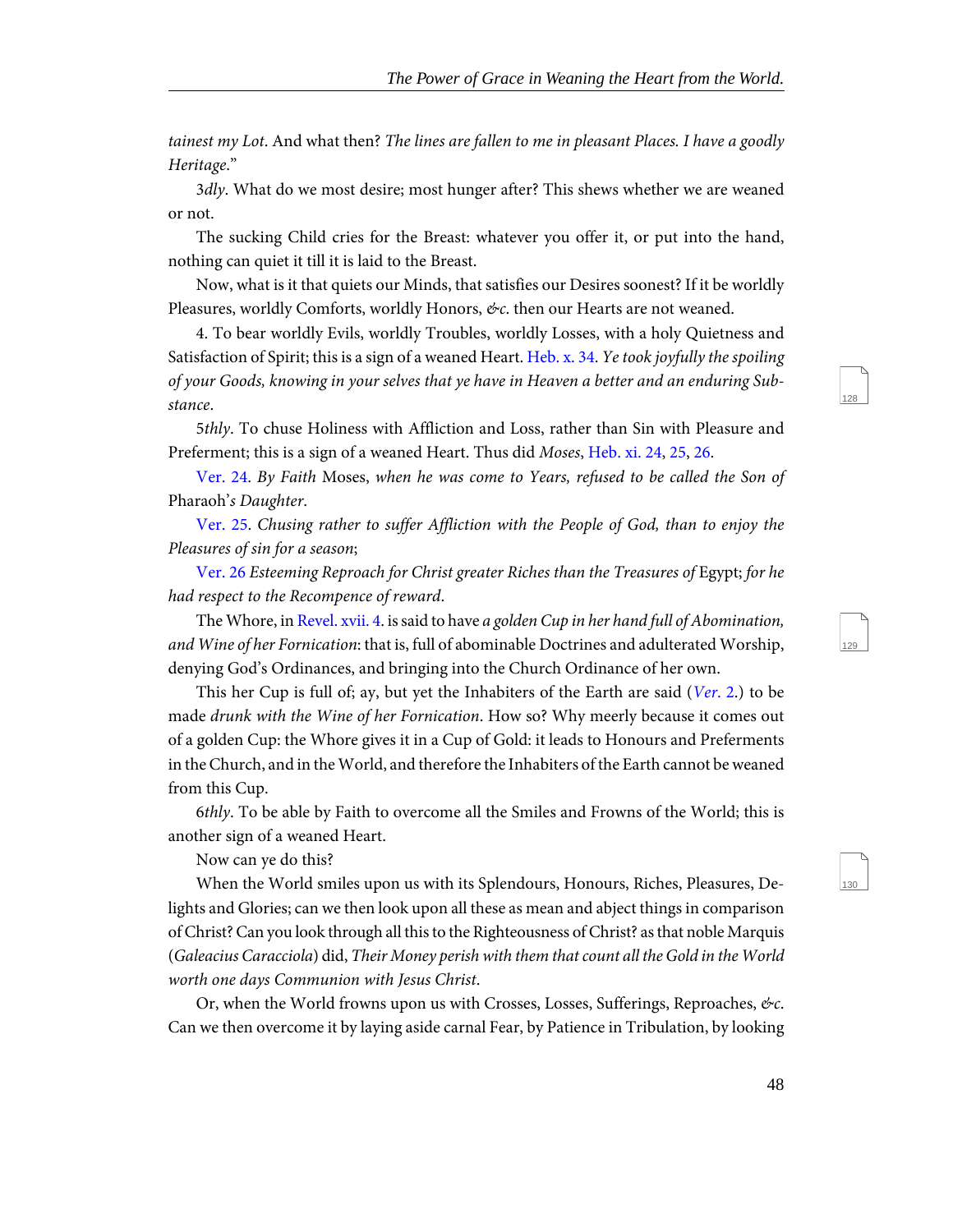<span id="page-52-3"></span>upon Afflictions and Sufferings for Christ as our Honour and Happiness; by eying the invis-ible God in all, as Moses did? [Hebr. xi. 27](http://www.ccel.org/study/Bible:Heb.11.27). He endured, as seeing him who is invisible.

Use 2. Are your Souls under the weanings of God? Then there is a double Duty incumbent upon you from this Doctrine.

<span id="page-52-0"></span>Duty 1. Bless the Lord, magnify the Riches of his Mercy, in calling and taking your Hearts off from the World.

It is said in [Genesis, Chap. 21. Ver. 8.](http://www.ccel.org/study/Bible:Gen.21.8) that the Child (speaking of Isaac) grew, and was weaned: and Abraham made a great Feast the same Day that Isaac was weaned.

It is not said, that the Child was born, and Abraham made a Feast: indeed that was not so proper a time, because then the Mother was in Weakness and Grief.

Nor is it said the Child was circumcised, and Abraham made a Feast: nor was that so proper a time, because then the Child was sore and in Grief; but the Child was *weaned*, and Abraham made a Feast. This seems the proper time, because now Father, and Mother, and Child, might all rejoyce together.

There was, no doubt, a Mystery wrapt up in this Feast of Abraham: and what was that? Why the Mystery is this.

Believers, who are the Seed of Abraham, should rejoyce in the Lord when the Soul is become spiritual, and weaned from carnal Desires.

To have the World, and yet be weaned from the World; to possess it, and yet not to be possessed by it; this is a great Mercy.

It is an easie matter to profess Weanedness from the World, where but little of the World is enjoyed; it is a common thing for them that are poor to declaim against Riches and Greatness. I would not be in their Condition, says one. I would not be under their Temptations for all they enjoy, says another, I would not have that to answer for as they have, says a third; for as they are great, so they are proud, high-minded, and covetous. Thus it is usual for the Poor to envy the rich.

But to live above all, amidst the enjoyment of all, this is the greatest Mercy in the World.

<span id="page-52-2"></span><span id="page-52-1"></span>To see no Greatness in anything but in the great God, no Beauty in anything but Holiness, no Glory in anything but Christ, no Goodness in anything but Religion; O what a Mercy is this! How few can look through worldly Greatness to this Prospect! and therefore not many mighty, not many noble, are called &c. [1 Cor. i. 26.](http://www.ccel.org/study/Bible:1Cor.1.26)

Duty 2. Labor to wean others from the World; as Christ said to Peter, When thou art converted strengthen thy brethren, [Luke xxii. 32](http://www.ccel.org/study/Bible:Luke.22.32). So when converting Grace hath took hold of thy Heart, labour to convert others: When the Lord hath shewed thee the Vanity of things below, endeavour to lead others into this Prospect: Is thy Soul weaned? strive that others may be weaned. O what Honour might you bring to God upon this account!

We preach of the Vanity and Emptiness of the World; but alas! few believe our Report. They say we know nothing of the Grandure, Honour, and Glory of it in our selves: God <span id="page-52-4"></span>131

<span id="page-52-5"></span>132

<span id="page-52-7"></span><span id="page-52-6"></span>133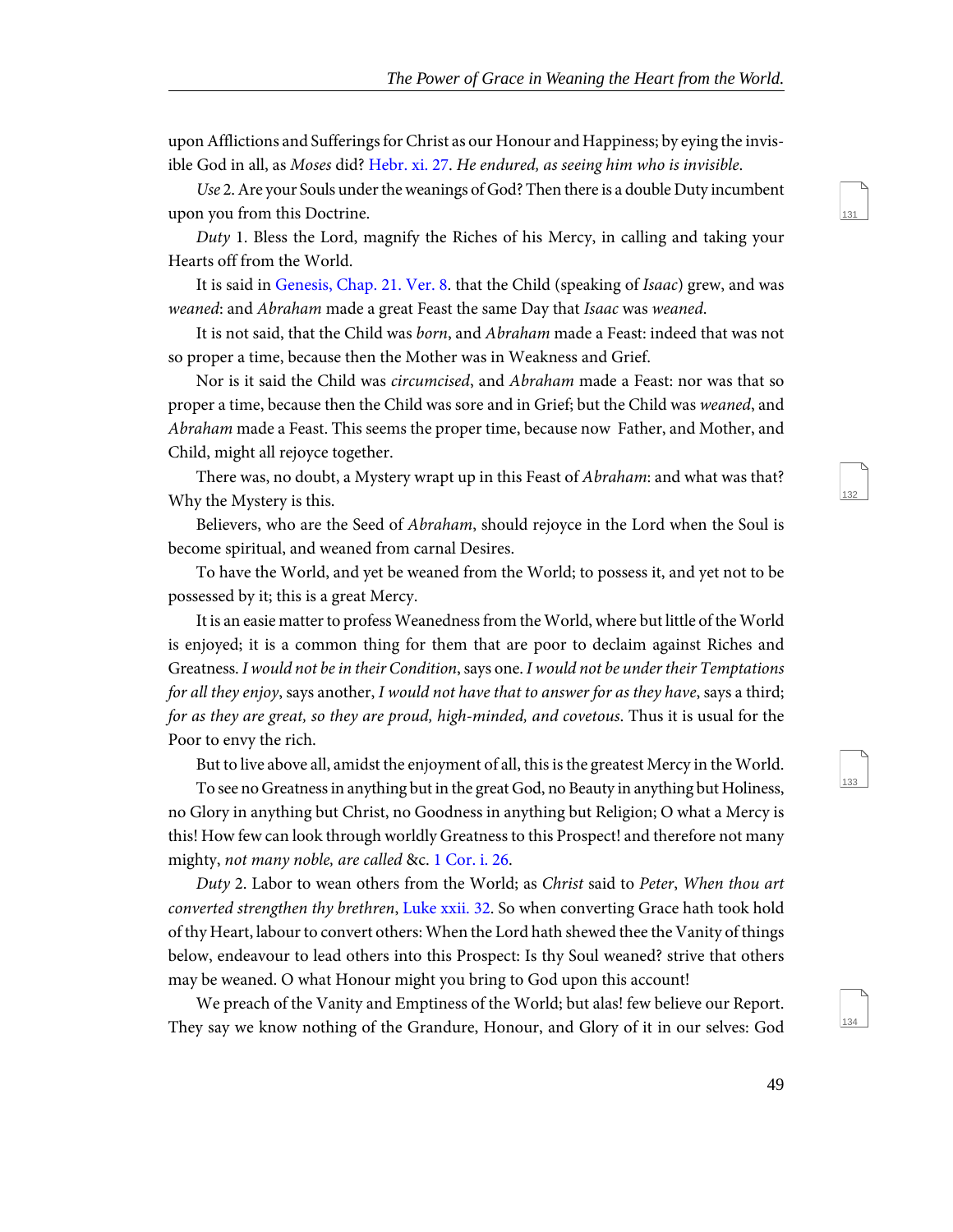placed us below it, and laid our Lot in a narrow compass; and therefore we envy it to those who enjoy it, because we want it.

But when such whom God hath advanced to Greatness in the World shall yet live above it, and prefer the Interest of Religion, and the honouring of God, before all worldly Grandure; this will carry a strong Conviction with it to the Consciences of others.

Therefore endeavour to be instrumental to wean others, especially Relations: Labour that they that are near to us may not be far from God; and chiefly our Children, whose Souls God will more immediately require at our hands.

The Lord hath graciously given Your Honour a Child, a Son: you have taken great care to wean him from the Breast, and the Lord hath blessed your Care in it: And if Your Honour would be thoughtful and prayerful about *weaning* him from worldly Lusts, would not the Lord bless that Care too?

A second Branch of the Exhortation is to them who are not yet as a weaned Child, whose Souls are not, as yet, taken off from present things.

Is not this our Case? May we not fear it is? For if we are weaned from the World, why do we doat upon it? Why are we so fond of present things? Why do we conform so much to the World, and study the Guise and foolish Fashions of the World?

If we are weaned from the World, why is our Joy and Grief so great, and proportionated to present Comforts, or present Losses?

Surely therefore we have cause enough to fear our Hearts are not yet under the Weanings of God.

Nay let me tell you this, that it is possible to be a true Believer, a true Christian, and yet not weaned from the World.

<span id="page-53-0"></span>It is one thing to be born of God, as every Believer is; it is another thing to have a weaned Heart: this every Believer hath not.

This Child is a living Child so soon as it is born; but it is not weaned from the Breast till it has got Strength to live without it: and therefore it is said of Isaac [\(Genesis xxi. 8.](http://www.ccel.org/study/Bible:Gen.21.8)) that the Child grew, and was weaned. Weaning follows Growth and Strength.

So a Man is a Believer so soon as he is born of God, so soon as he is wrought upon by Grace; but he is not weaned from the World, but by a superadded Strength, and growth of Grace.

Truth of Grace proves a Man a Child of God; but it is Growth of Grace that makes the Soul as a weaned Child.

This Weanedness is begun indeed in Conversion, for that is the Seed-time of all Grace; but it is only perfected in the growth of Sanctification.

You read in Scripture of a twofold Redemption:

One is a Redemption by the Blood and Death of Christ, from Hell and Damnation: Thus every Believer is actually redeemed at his first Conversion.

<span id="page-53-1"></span>135

<span id="page-53-3"></span><span id="page-53-2"></span>136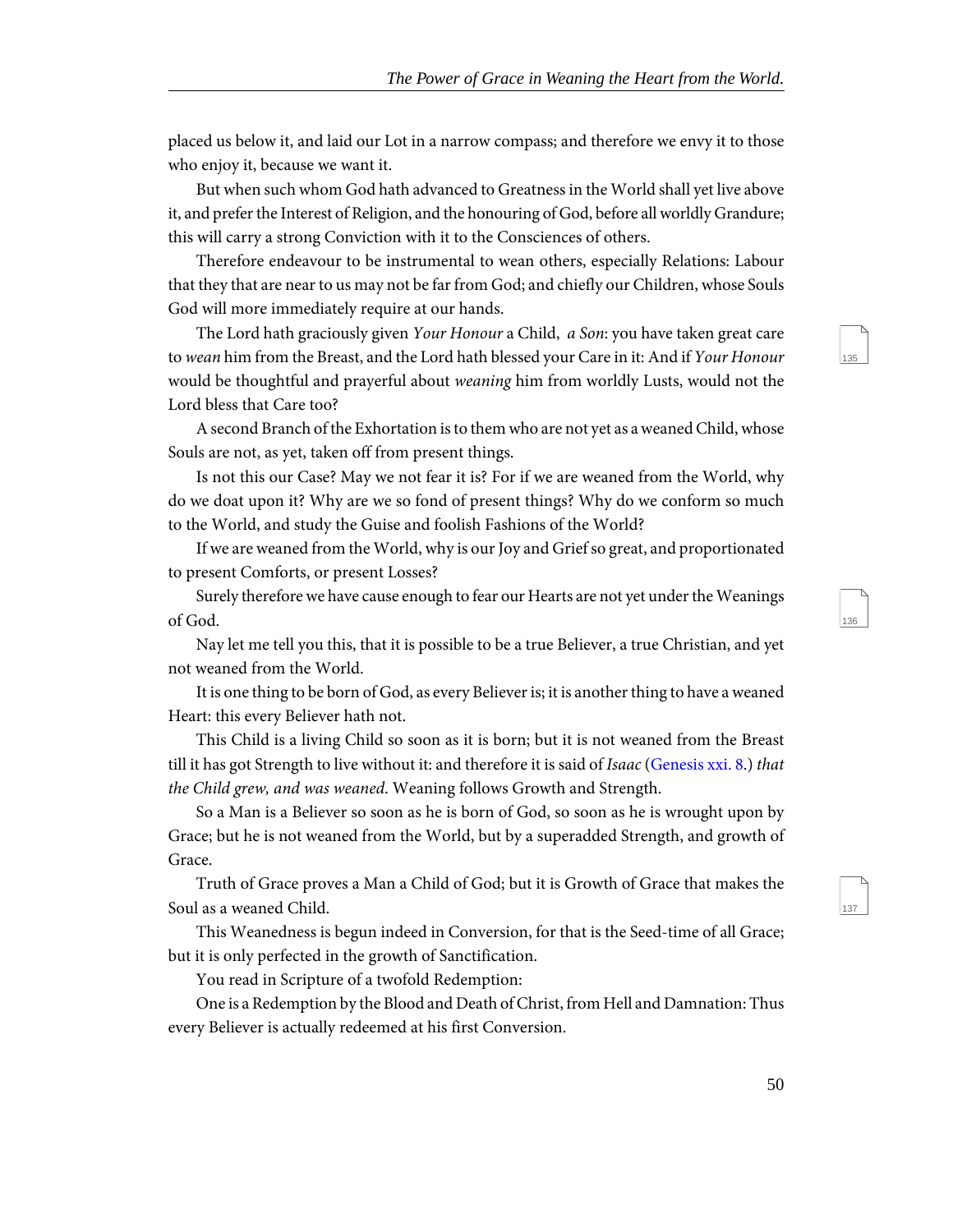<span id="page-54-0"></span>The other is a Redemption by the Spirit of Christ from carnal Affections: this follows Conversion. In [Revel. xiv. 3](http://www.ccel.org/study/Bible:Rev.14.3). ye read of some that were said to be redeemed from the Earth: They sang a new Song, and no Man could learn that Song, but the hundred and forty four thousand which were redeemed from the Earth.

Many are redeemed from Hell that are not yet redeemed from the Earth; redeemed through Grace from Damnation, that yet are not redeem'd from a carnal Conversation.

Well then, are we born of God, and yet not weaned from the Breast of worldly Comforts?

Oh then go away, and beg of God for this Mercy of a weaned Soul; that you may no longer fetch in your Satisfactions and Comforts from the Creature, but from God in Christ.

And lastly, Let us do that which is our Duty in order to Weanedness of Heart.

1. Inuring our Souls to Wants and Abatements: Whilst we satiate our selves, and surfeit our Spirits in the Fullness and Excesses of present Enjoyments, we are not like to learn this Lesson. One way to put out the Fire, is by Subtraction of Matter: Take away the Wood, and the Fire will die, and go out of it self.

2. Be much in mortifying carnal Appetites and inordinate Desires; and let this be our daily Work; for the sooner it is done, the easier it is done: A Child is easier weaned at one Year old than at two; Affections are not yet so strong, nor Custom so prevailing.

It is in like manner with the Soul: the longer it lives upon the Comforts of the World, and fetches its Contentments from the Creature, the harder it will be to draw off the Affections, and wean the Soul from them.

FINIS

<span id="page-54-2"></span><span id="page-54-1"></span>138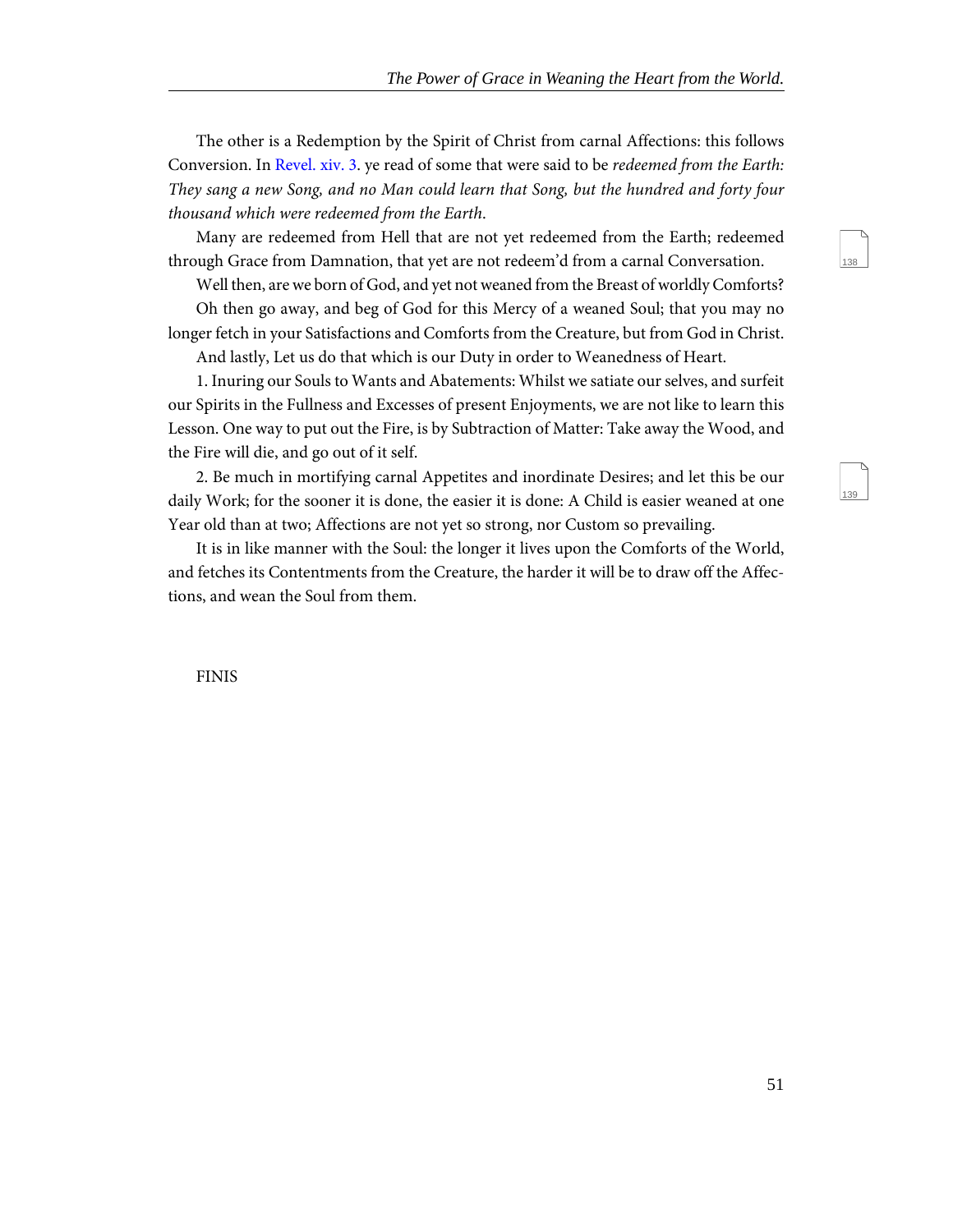# <span id="page-55-0"></span>**Indexes**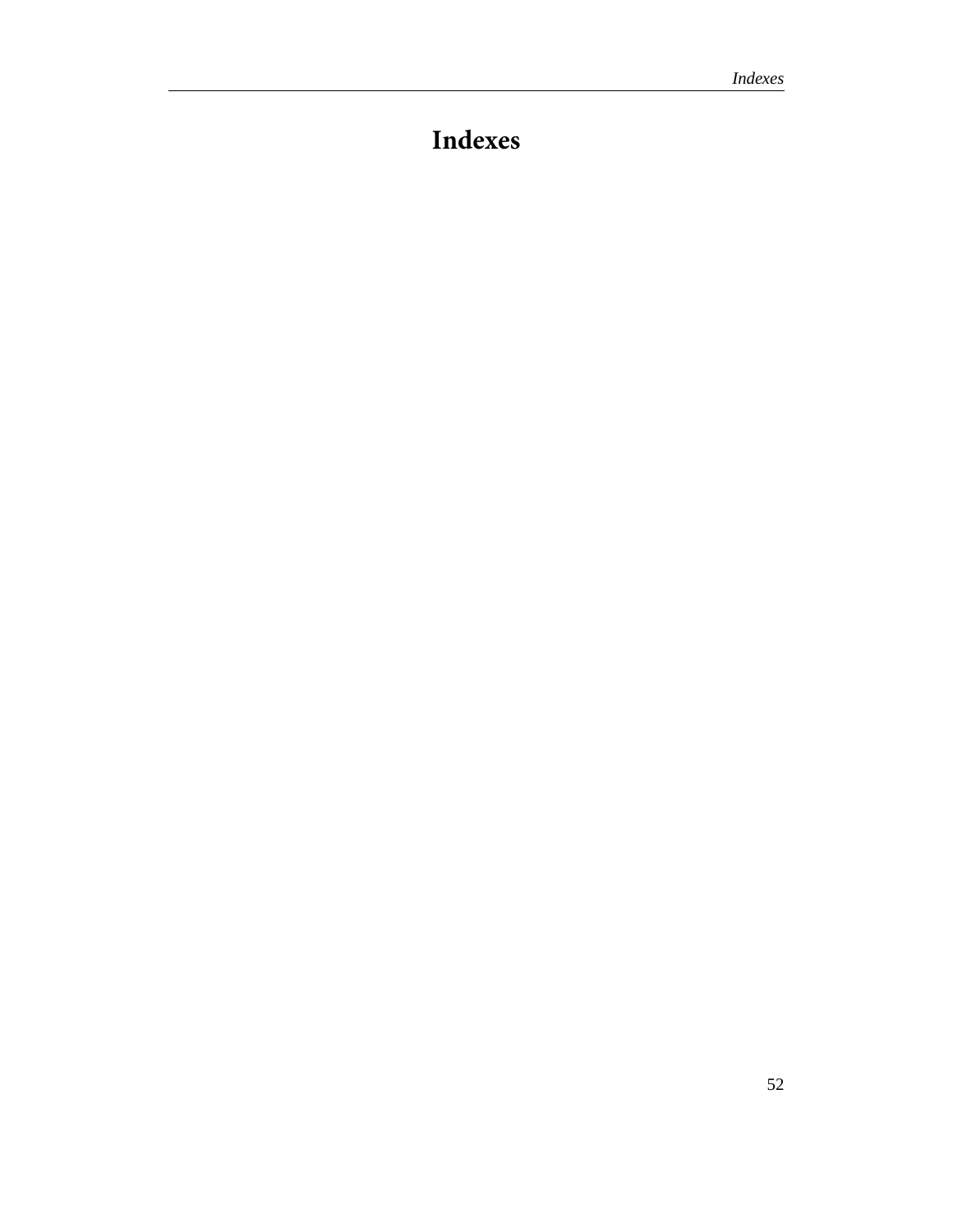## **Index of Scripture References**

```
Genesis
21:8   21:8   27:4   33:11   38:25
Exodus
20:4   35:5   35:6
Judges
4:21
1 Samuel
2:13   2:14   18:23
2 Samuel
15:25   15:26
Job
1:10   6:15   18:16   18:17   18:18   18:19   18:21   19:25   19:26   19:27   20:22   21:7-15   29:3  
29:4   29:6   33:24
Psalms
6:21-23   9:5   16:5   16:6   16:11   19:7   19:7-11   19:8   19:9   19:10   31:3   32:11   33:5   36:8  
40:8   45:10   45:11   58:3   58:4   66:9   73:22   73:22   73:23   73:23   73:24   73:24   73:25  
74:14   82:7   84:10   87:7   87:7   89:19   104:15   106:4   106:5   112:7   116:7   119:24   119:105  
131:1   131:1   131:2   149:9
Proverbs
2:10   2:11   8:18   10:7   14:10   16:19   27:19   29:23   30:2   30:3   31:14
Ecclesiastes
3:11   6:3   7:3   9:1
Song of Solomon
1:2   2:3   4:10   6:3
Isaiah
4:5   6:9   6:9-12   6:10   6:11   6:12   11:2   28:20   28:20   29:8   33:16   40:22   40:23   42:16  
43:4   45:11   53:11   56:4   56:5   56:5
Jeremiah
2:13   17:13   31:34
Hosea
4:11
Amos
3:2
Jonah
2:8
Habakkuk
```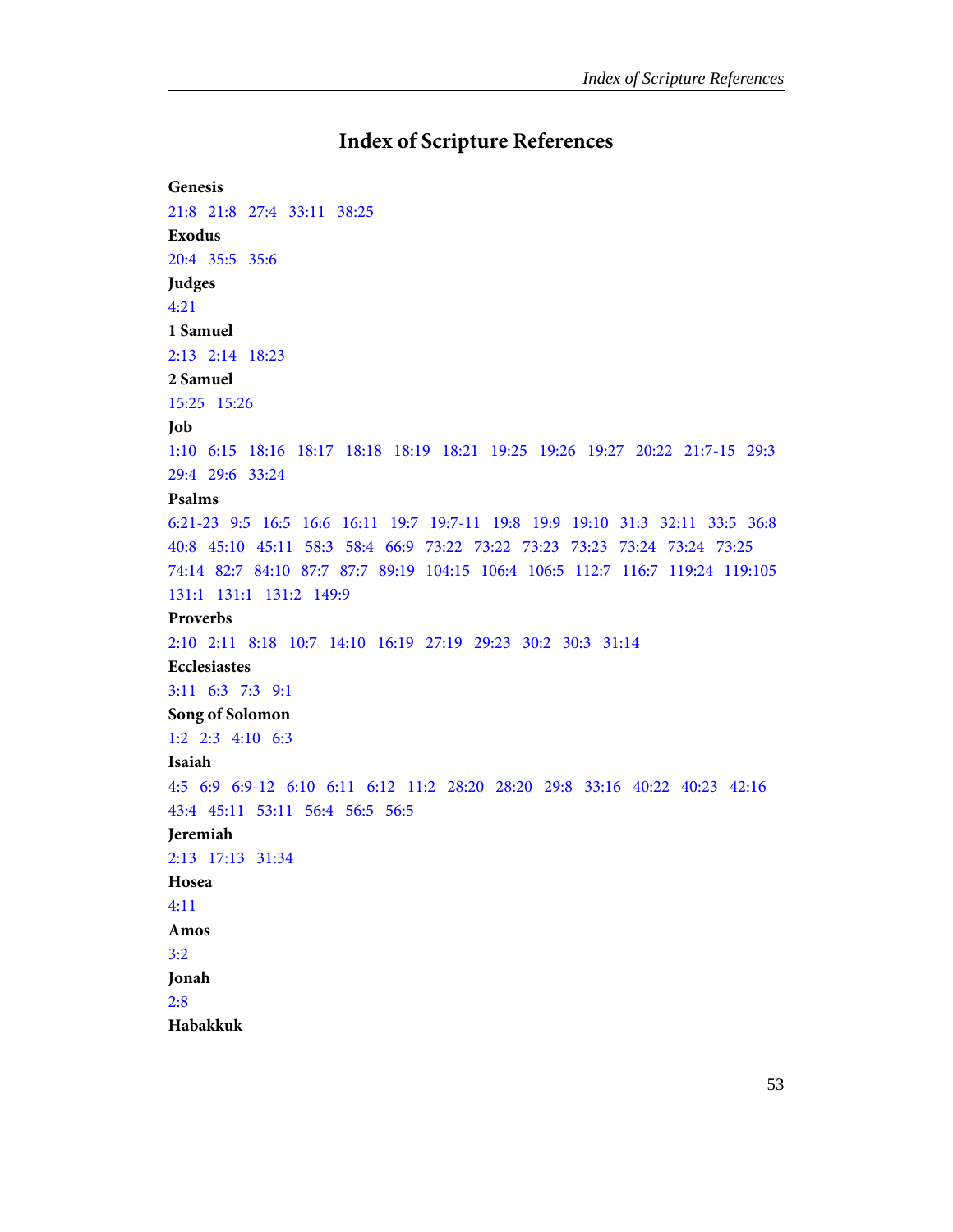```
3:17
Zephaniah
2:11
Malachi
3:6   3:14
Matthew
4:18   4:19   5:18   6:11   6:20   7:22   7:23   7:23   8:4   11:25   17:5   18:3   18:3   18:4   20:16  
25:23   25:26
Mark
9:44
Luke
1:53   2:10   2:29   2:30   5:39   10:17   12:15   12:33   15:14   15:20   16:19   22:32
John
1:11   1:12   1:12   3:16   4:32   6:26   6:27   6:45   8:35   10:26   15:11   15:15   16:13   16:22  
16:33
Acts
1:15   12:21   12:22   12:23   13:48
Romans
1:9   2:29   3:11   6:16   7:21   7:23   8:23   8:30   10:6
1 Corinthians
1:26   1:26   2:15   3:21   3:22   5:2   5:4   7:30   7:31   13:8   13:12
2 Corinthians
1:20   3:3   4:4   5:1   5:1   5:1   5:21   13:5
Galatians
2:20   6:3   6:4   6:4
Ephesians
1:3   1:3   1:3-4   1:4   1:4   1:5   1:5   1:6   1:6   1:6   1:6   1:7   1:8   1:9   1:11   1:11   2:6   2:6  
3:8   5:27
Philippians
2:10   3:12   3:13   3:20   4:3   4:3   4:11   4:12
Colossians
3:3   3:4   3:4
2 Thessalonians
1:7   1:8
1 Timothy
3:16   4:16
2 Timothy
2:19
```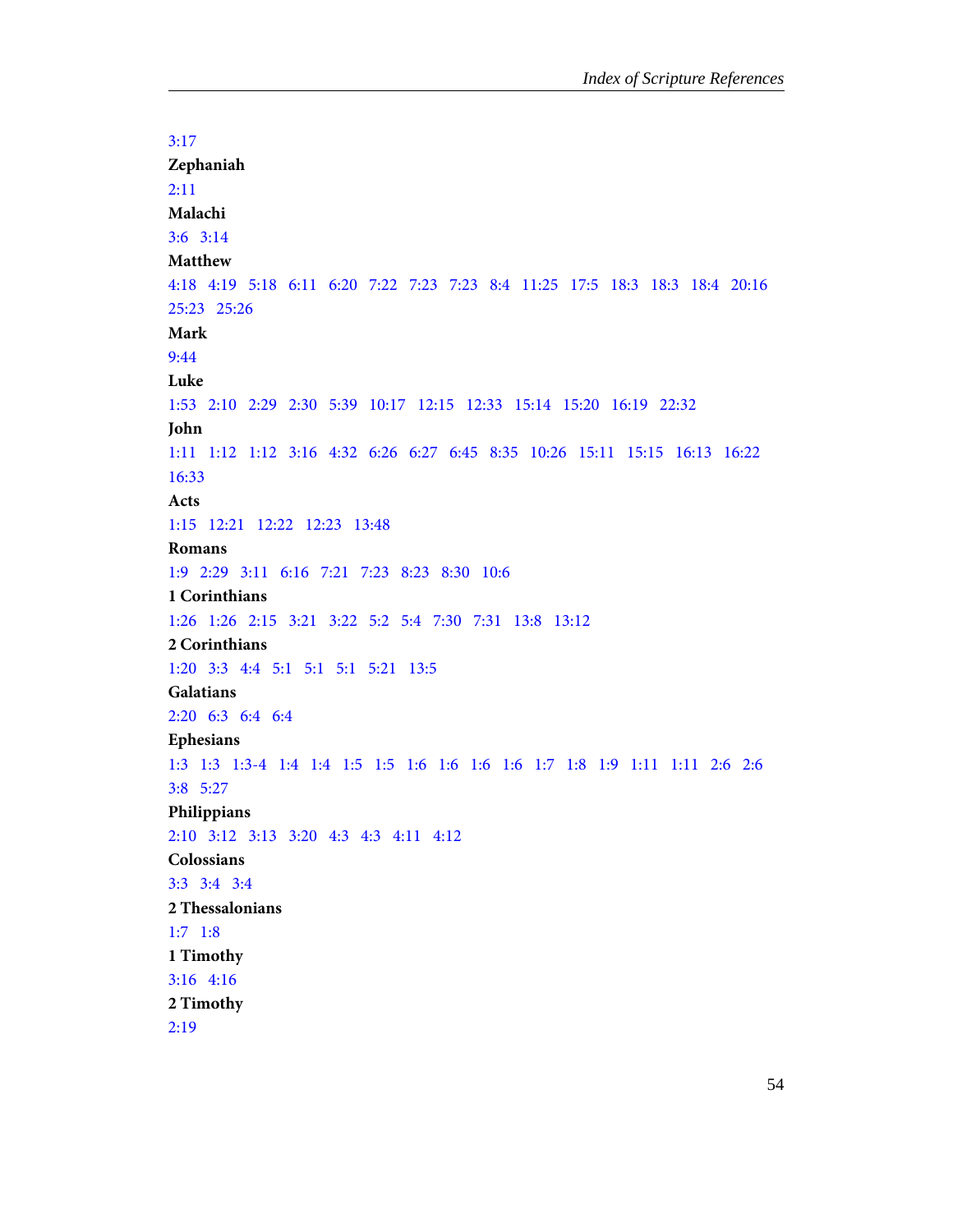#### **Hebrews**

[6:20](#page-22-4) [8:10](#page-24-4) [10:34](#page-51-0) [11:1](#page-23-3) [11:16](#page-26-3) [11:24](#page-51-1) [11:24](#page-51-2) [11:25](#page-51-1)   [11:25](#page-51-3)   [11:26](#page-20-8)   [11:26](#page-26-4)   [11:26](#page-51-1) [11:26](#page-51-4) [11:27](#page-52-3)   [12:2](#page-21-6)  [13:8](#page-47-4) **James** [4:4](#page-27-8) **1 Peter** [1:5](#page-40-1) [1:8](#page-26-5) **2 Peter** [3:10](#page-19-7) **1 John** [2:15](#page-27-9) [3:1](#page-15-1)   [3:2](#page-32-3)  [4:16](#page-17-8) [5:10](#page-25-5) [5:19](#page-13-4) **Jude** [1:24](#page-31-5) **Revelation** [2:4](#page-40-2) [2:5](#page-40-2)   [2:17](#page-15-2)  [3:2](#page-40-3) [3:4](#page-13-5)   [3:20](#page-45-2) [13:8](#page-13-6) [14:3](#page-54-0) [17:2](#page-51-5)   [17:4](#page-51-6)   [21:18](#page-32-8)   [21:19](#page-32-8) [21:21](#page-32-8)